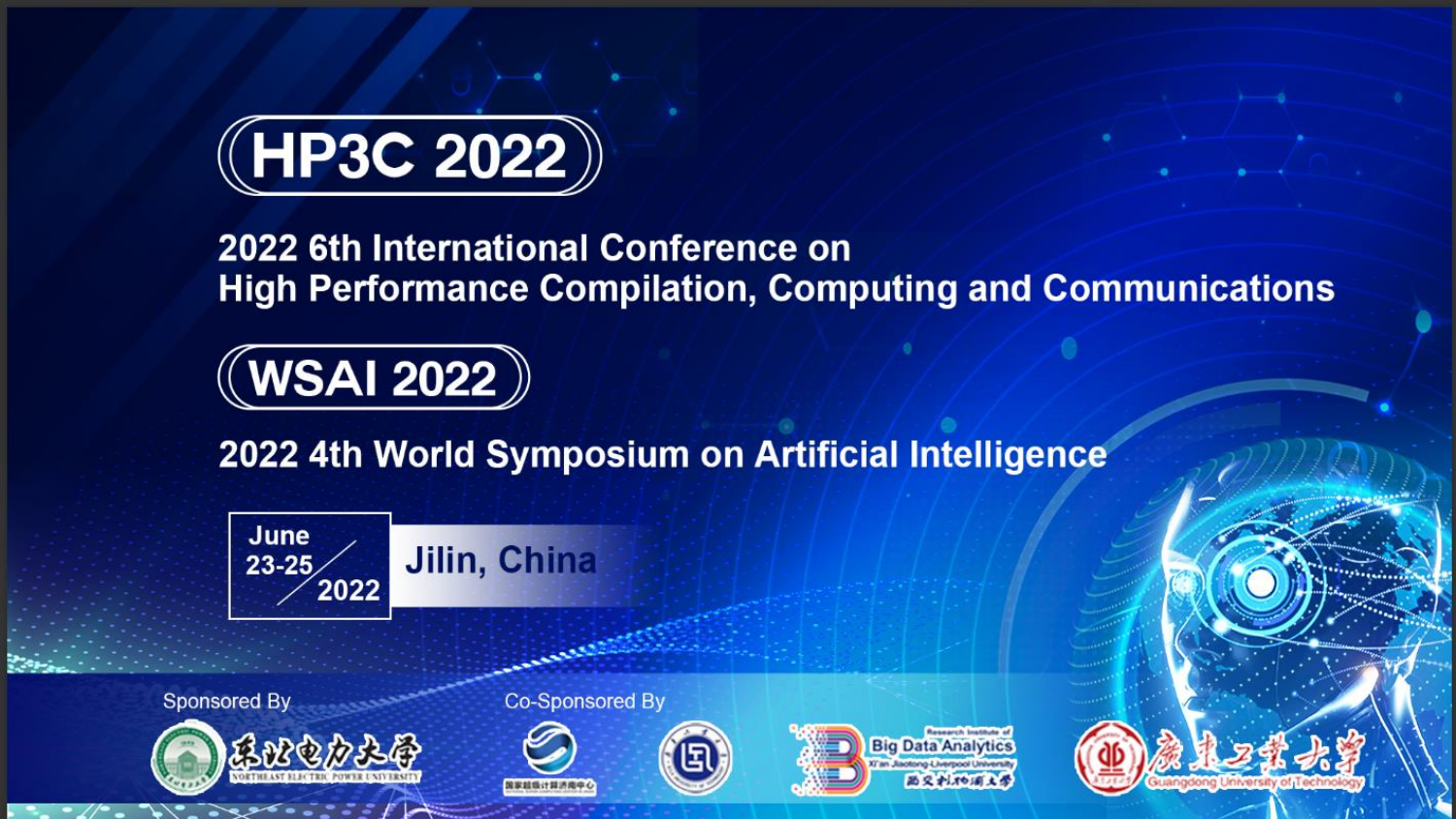









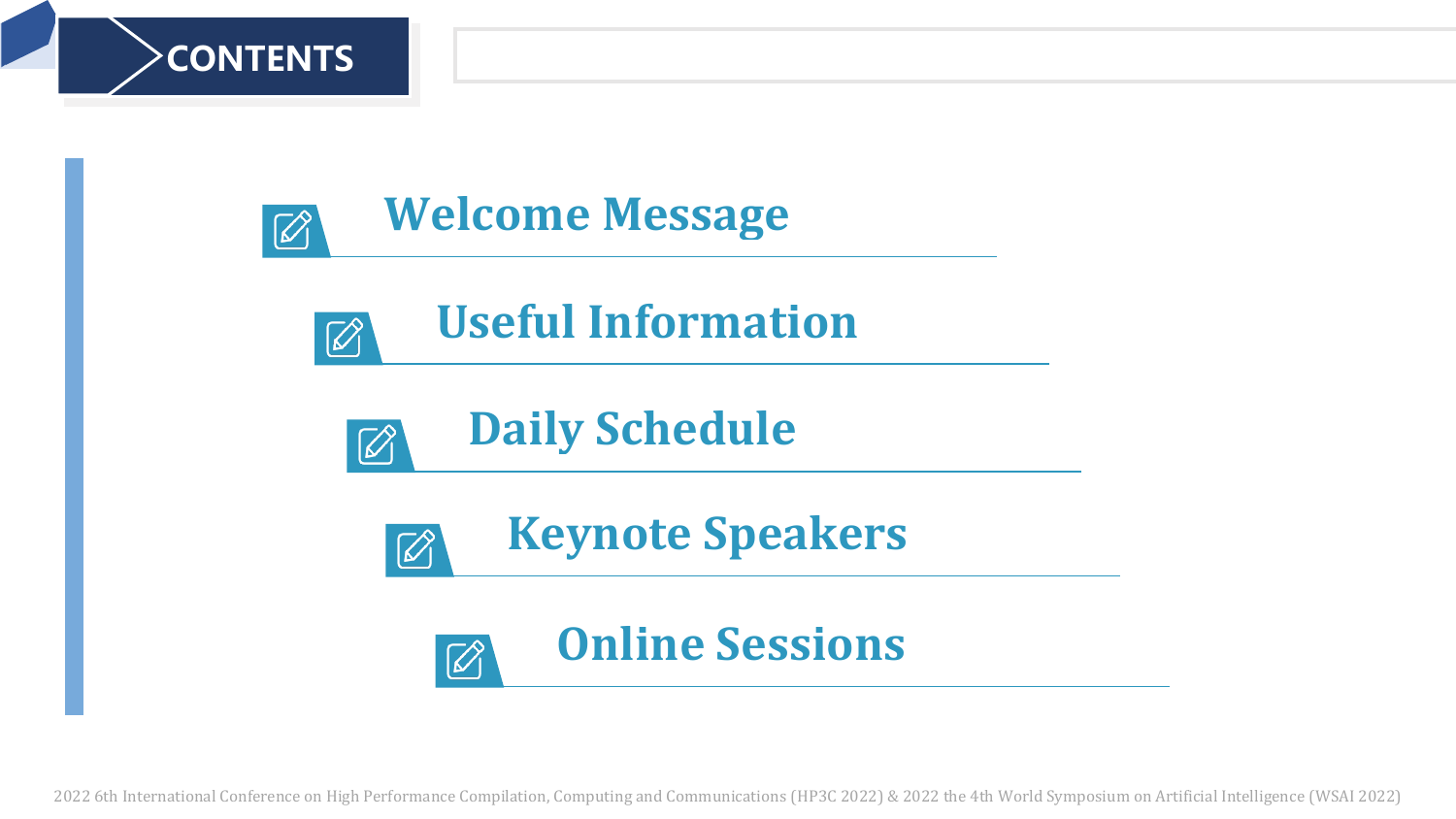

### **Honorary Chair**

KeunHo Ryu, Chungbuk National University, Korea

### **Advisory Committee**

Qingfu Zhang, City University of Hong Kong, Hong Kong, China Rajkumar Buyya, The University of Melbourne, Australia Jason Dai, Principle Engineer and CTO, Big Data Technologies, Intel

### **Conference Chairs**

Steven Guan, Xi'an Jiaotong-Liverpool University, China Jianpo Li, Northeast Electric Power University, China

### **Conference Co-chairs**

Xiaoming Xiong, Guangdong University of Technology, China Meihong Yang, National Super Computing Center in Jinan, China

### **Technical Program Committee Chairs**

Shahida Sulaiman, Universiti Teknologi Malaysia, Malaysia Qiushi Zhang, Northeast Electric Power University, China Khalaf Khatatneh, BAU, Jordan Yuedong Yang, Sun Yat-sen University, China

### **Technical Program Committee Vice-chairs**

Ling Wang, Northeast Electric Power University, China Shaofeng Lu, South China University of Technology, China Yuhming Huang, National Chi Nan University, Taiwan, China

### **Publicity Co-chairs**

Liyanage FIT De Silva, Universiti Brunei Darussalam, Brunei Darussalam Tiong Sieh Kiong, Universiti Tenaga Nasional, Malaysia Huai-En Gao, Guangdong University of Technology, China Xiuwen Yin, Guangdong University of Technology, China

### **Special Session Chair**

Wei Zhang, National Super Computing Center in Jinan, China

### **Local Organizing Chair**

Jingshan Pan, National Super Computing Center in Jinan, China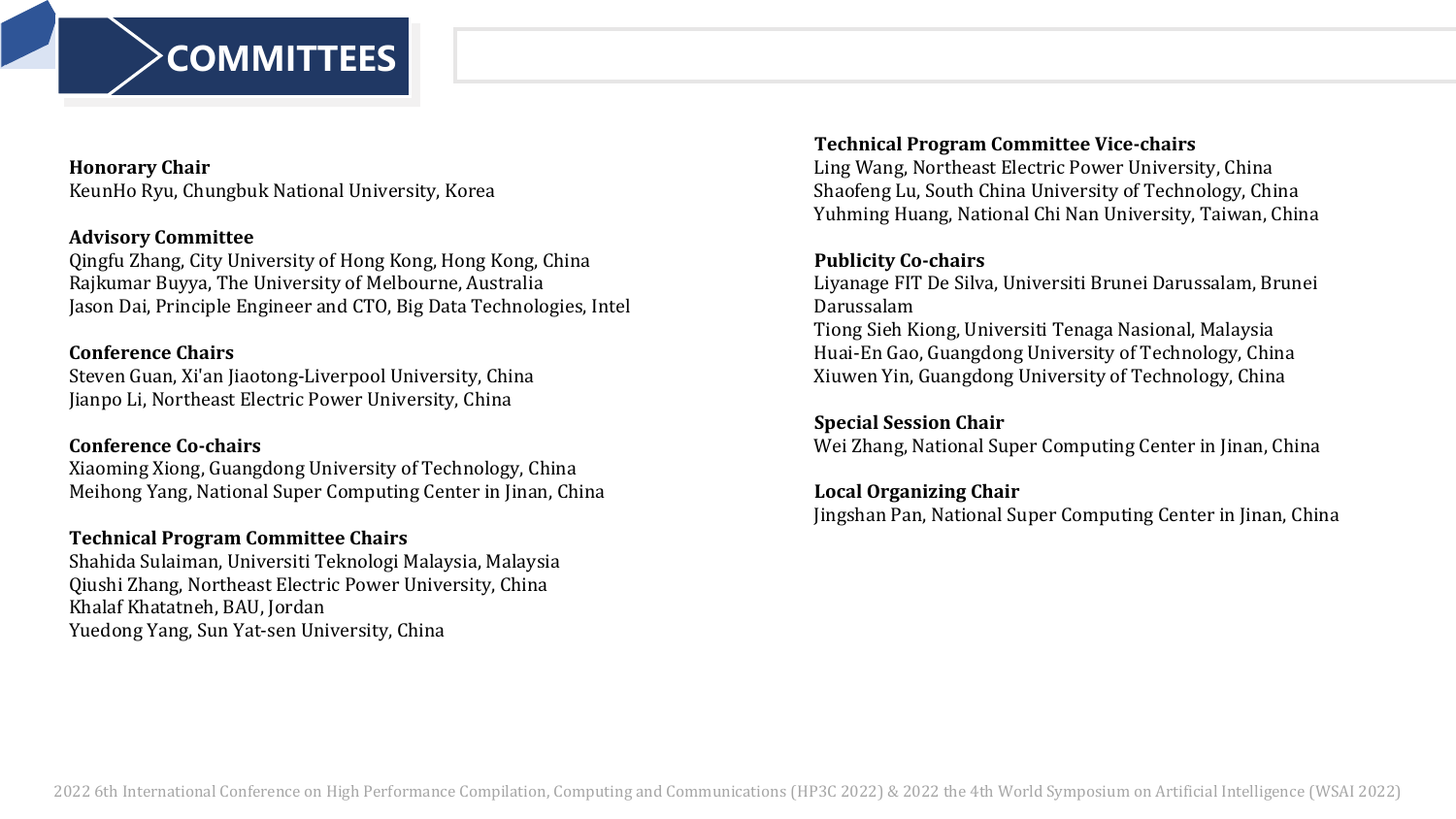## **WELCOME MESSAGE**

We are proud to bring you to 2022 6th International Conference on High Performance Compilation, Computing and Communications (HP3C 2022) and 2022 the 4th World Symposium on Artificial Intelligence (WSAI 2022). It will be held in Jilin, China during June 23-25, 2022. It's co-sponsored by Northeast Electric Power University, National Supercomputing Center in Jinan, Qilu University of Technology, China, Research Institute of Big Data Analytics, Xi'an Jiaotong-Liverpool University, China and Guangdong University of Technology GDUT.

As coronavirus spreads worldwide, considering the safety of everyone, the organizing committee decided to convert the conference into a full-virtual conference. From a practical perspective, there are also benefits to holding a conference online. Along with preventing COVID infection, the online conference provides effective communication using modern software tools and gives a unique experience for all participants.

The conference has been planned so that experts from the industries and academia, students of universities, will share their knowledge and experiences. The field will be enriched during presentation sessions, tutorials as well as in informal conversations by the dialogue among colleagues from around the world. We hope this will be a memorable and valuable experience, and all participants will enjoy discovering the new domains of research, distributing practical knowledge, and sharing personal contacts!

Together with keynote speeches of distinguished scientists

- Prof. Witold Pedrycz, IEEE Life Fellow, University of Alberta, Edmonton, Canada
- Prof. Rajkumar Buyya, IEEE Fellow, Director, Cloud Computing and Distributed Systems (CLOUDS) Lab, The University of Melbourne, Australia
- Dr. Hossam A. Gabbar, PEng, RAMSP Fellow, Director of Smart Energy Systems Lab, Ontario Tech University, Canada

On behalf of the conference committee, we would like to express our gratitude to all the authors, the reviewers, and the attendees for their contributions and participations in this conference. Their dedication and expertise enable us to prepare this high-quality program and make the conference successful. Finally, we would like to wish all the presenters and participants having a productive and enjoyable conference.

### Conference Committees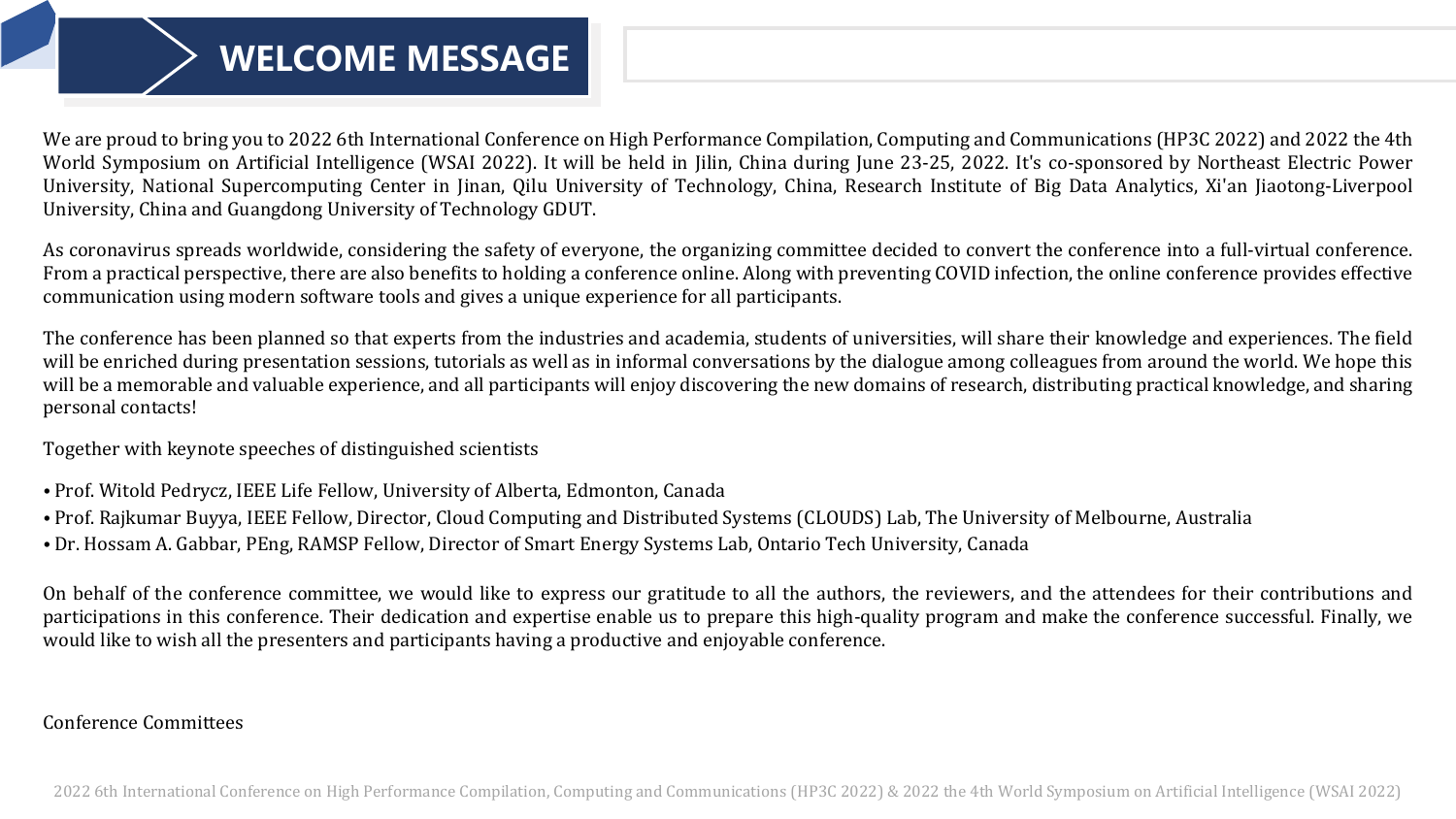### **USEFUL INFORMATION**

### **Online Presentation Instruction**

- ⚫ Please unmute audio and start video while your presentation.
- ⚫ It's suggested to use headset with microphone or earphone with microphone
- ⚫ Please prepare the slide file of your presentation on your laptop in advance.
- Duration of each Presentation: about 12 Minutes of Presentation and 3 Minutes of Q&A.
- ⚫ E-certificate will be sent to presenters after conference by email. An excellent presentation will be selected from each session and announced on the website after conference. An excellent presentation certificate will be sent after conference by email.
- ⚫ The conference secretary will capture a group photo at the end of each session, and you can download the picture after the conference on website after conference.

### **Please rename yourself before entering the conference room as below (in English):**

Author: Paper ID-Name; Listener: Listener-Name; Keynote Speaker: Keynote-Name; Conference Committee: Position-Name

### **Zoom Meeting Instruction Follow us on We-chat**

➢ **Zoom Meeting Room Link Room 1: https://us02web.zoom.us/j/87987660147 Room 2: https://us02web.zoom.us/j/81236954198**

- ➢ **Zoom Meeting Room Password: 062325**
- ➢ Conference rooms will be open 30 mins before scheduled time.
- $\triangleright$  Please enter the room 10-15 minutes in advance and be prepared. zoom

### **ZOOM Download: URL:<https://zoom.us/>**

Wechat Account (remark "HP3C 2022/WSAI 2022+Paper ID)

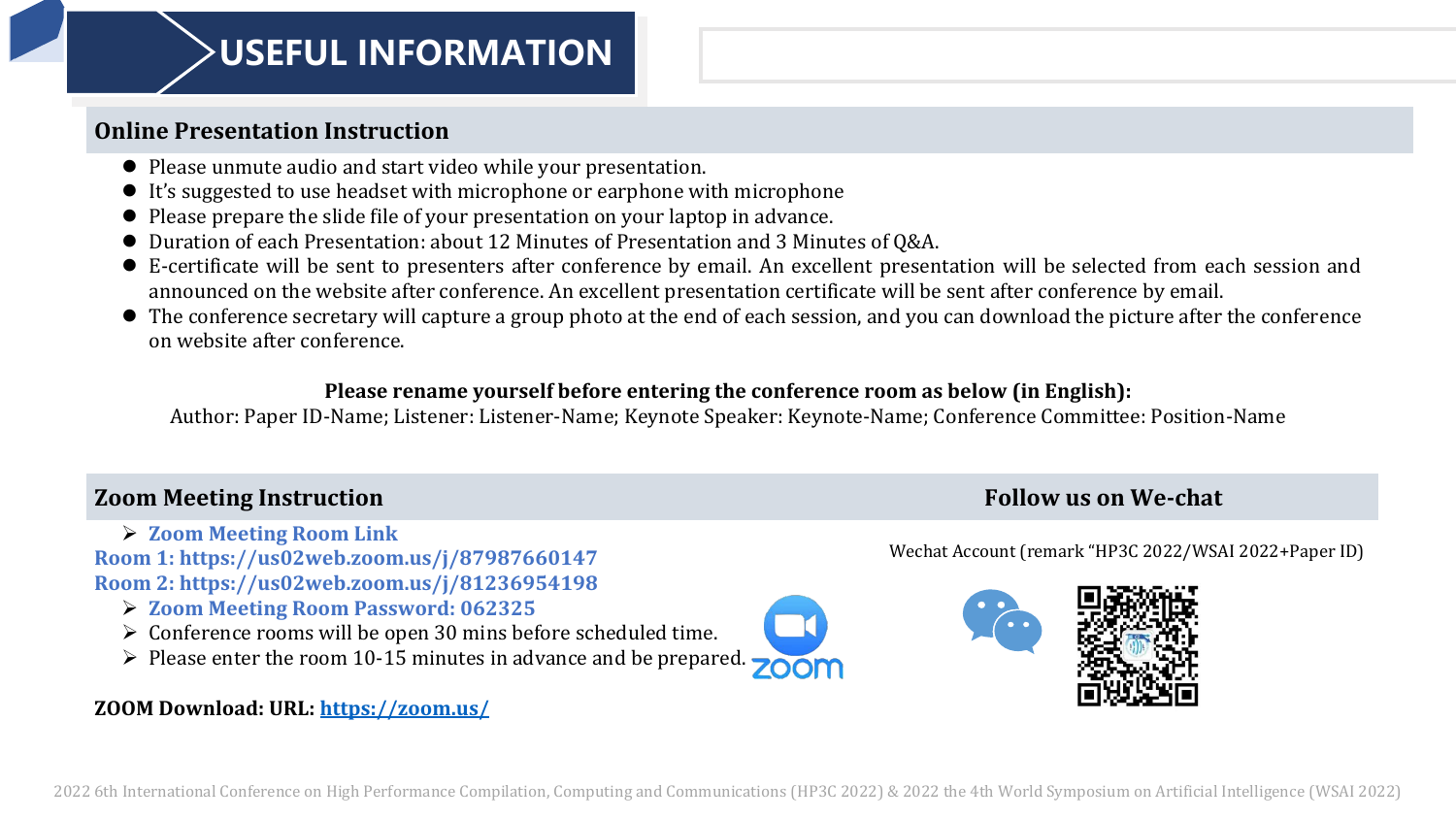

| <b>Zoom Meeting Room ID: 879 8766 0147 Password: 062325</b> |  |
|-------------------------------------------------------------|--|
|-------------------------------------------------------------|--|

### **Zoom Link: <https://us02web.zoom.us/j/87987660147>**

| <b>Time</b>   | <b>Contents</b>                                                          |
|---------------|--------------------------------------------------------------------------|
| $10:00-10:30$ | <b>Test time for Keynote Speakers</b>                                    |
| $10:30-11:00$ | <b>Test time for Committee Members</b>                                   |
| 11:00-11:30   | <b>Test time for Session Chairs</b>                                      |
| 14:00-14:40   | Session 1: H0326, H0209, H0436, H0437, H0439, H0440, H2002, H0331        |
|               | Session 2: H2016, H0214, H2001, H2004, H2010, H2023, H2011, H2017        |
|               | Session 3: H0215, H0328, H0216, H0438, H0442, H2005, H2018, H3005, H0325 |
| 15:00-15:40   | Session 4: H0210, H0101, H0206, H0217, H0218, H0444, H2008, H2025, H1001 |
|               | Session 5: H0207, H0211, H0208, H0219, H0321, H3004, H1002, H0324, H3006 |
|               | Session 6: H0329, H0103, H0332, H0435, H0445, H2019, H2024, H0330, H3007 |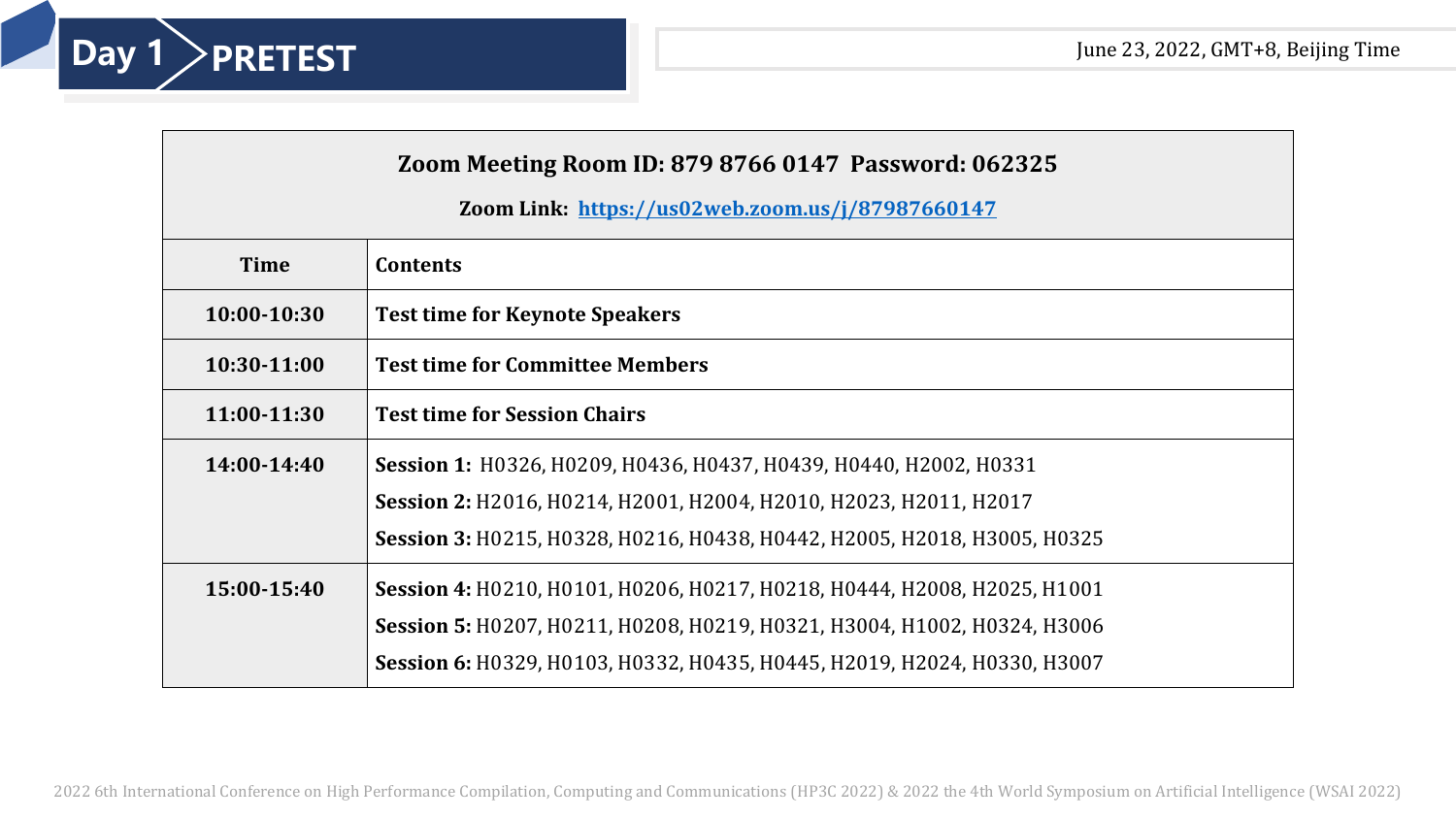| Zoom Meeting Room ID: 879 8766 0147 Password: 062325 |                                                                                                                                                                                                                                                                         |  |
|------------------------------------------------------|-------------------------------------------------------------------------------------------------------------------------------------------------------------------------------------------------------------------------------------------------------------------------|--|
|                                                      | Morning Host: Prof. Steven Guan, Xi'an Jiaotong-Liverpool University, China                                                                                                                                                                                             |  |
| 09:00-09:05                                          | <b>Welcome Message</b><br>Prof. Jianpo Li, Northeast Electric Power University, China                                                                                                                                                                                   |  |
| 09:05-09:10                                          | <b>Opening Remarks</b><br>Prof. Xiaoming Xiong, Guangdong University of Technology, China                                                                                                                                                                               |  |
| 09:10-09:15                                          | <b>Message from 2023</b><br>Prof. Xiaoming Wu, Qilu University of Technology, Shandong Computer Science Center, China                                                                                                                                                   |  |
| 09:15-10:00                                          | <b>Keynote Speaker I</b><br>Prof. Witold Pedrycz, University of Alberta, Edmonton, Canada (IEEE Life Fellow)<br>Speech Title: Federated Learning, Knowledge Transfer, and Knowledge Distillation: Pursuing New Avenues of Green and<br><b>Granular Machine Learning</b> |  |
| 10:00-10:20                                          | <b>Group Photo &amp; Break Time</b>                                                                                                                                                                                                                                     |  |
| 10:20-11:05                                          | <b>Keynote Speaker II</b><br>Prof. Rajkumar Buyya, The University of Melbourne, Australia (IEEE Fellow)<br>Speech Title: Neoteric Frontiers in Cloud, Edge, and Quantum Computing                                                                                       |  |
| 11:05-11:50                                          | <b>Keynote Speaker III</b><br>Dr. Hossam A. Gabbar, Ontario Tech University, Canada<br><b>Speech Title: Transitioning to Autonomous Transportation</b>                                                                                                                  |  |
| 11:50-14:00                                          | <b>Break Time</b>                                                                                                                                                                                                                                                       |  |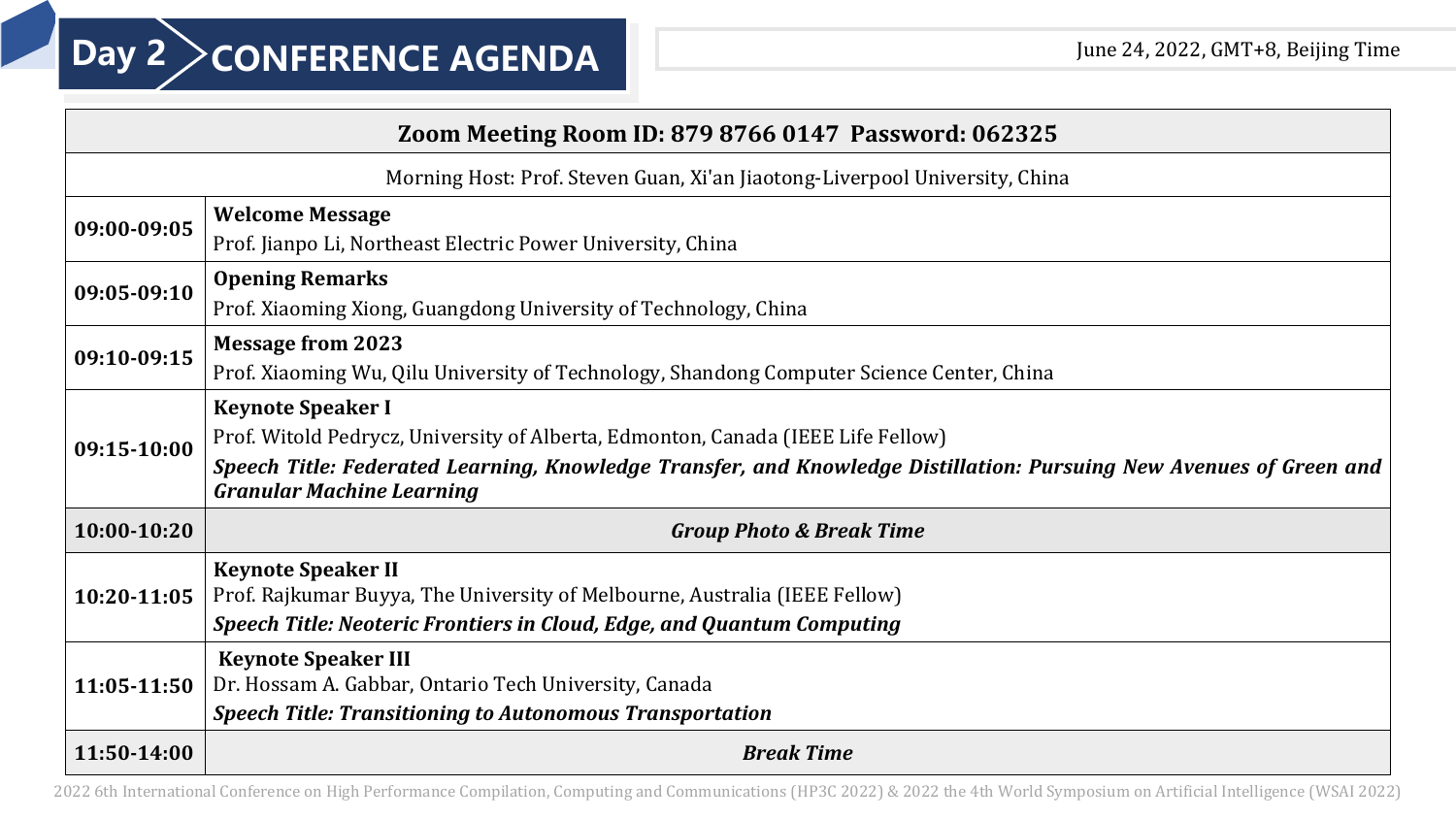## **Day 2 > CONFERENCE AGENDA** June 24, 2022, GMT+8, Beijing Time

| 062325      | Zoom ID: 879 8766 0147                                                                                                                                                                                                                              | Zoom ID: 812 3695 4198                                                                                                                                                                                                                                                                                                               |
|-------------|-----------------------------------------------------------------------------------------------------------------------------------------------------------------------------------------------------------------------------------------------------|--------------------------------------------------------------------------------------------------------------------------------------------------------------------------------------------------------------------------------------------------------------------------------------------------------------------------------------|
| 14:00-16:00 | <b>Online Session 1</b><br><b>Topic: Information Network and Information Security</b><br>Session Chair: Assoc. Prof. Wael Yafooz, Al-Madinah<br><b>International University, Malaysia</b><br>H0326, H0209, H0436, H0437, H0439, H0440, H2002, H0331 | <b>Online Session 2</b><br><b>Topic: Artificial Intelligence and Engineering Applications</b><br>Session Chair: Prof. Zhengyao Yi, Dalian University of<br><b>Technology, China</b><br>Co-chair: Assoc. Prof. Shahida Sulaiman, Universiti<br>Teknologi Malaysia, Malaysia<br>H2016, H0214, H2001, H2004, H2010, H2023, H2011, H2017 |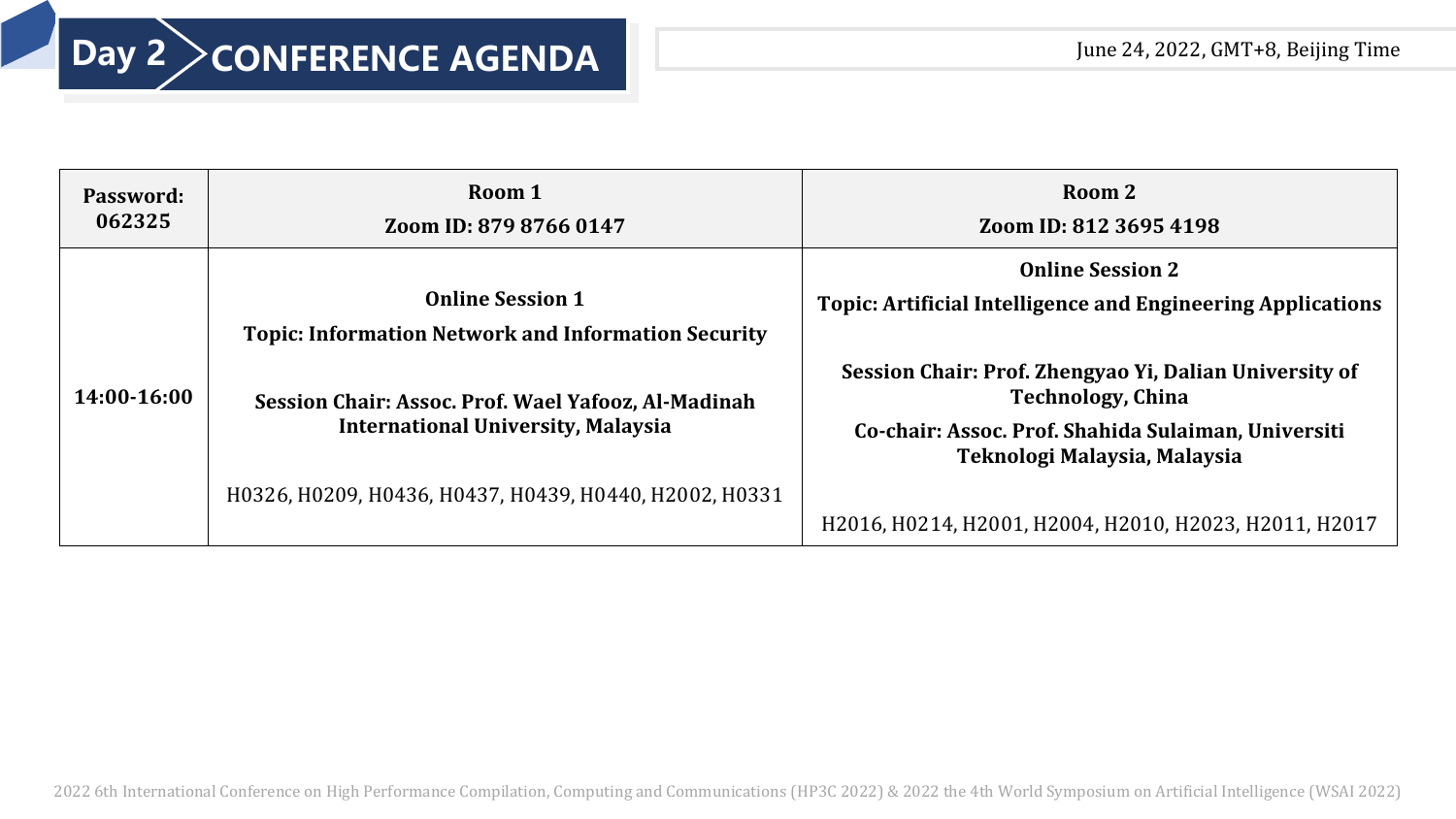| Password:<br>062325 | Room 1<br>Zoom ID: 879 8766 0147                                                                                                                                                                                     | Room 2<br>Zoom ID: 812 3695 4198                                                                                                                                                                                                           |
|---------------------|----------------------------------------------------------------------------------------------------------------------------------------------------------------------------------------------------------------------|--------------------------------------------------------------------------------------------------------------------------------------------------------------------------------------------------------------------------------------------|
| $09:30-$<br>11:45   | <b>Online Session 3</b><br><b>Topic: Data Computing and Models</b><br>Session Chair: Prof. Loc Nguyen, Sunflower Soft Company,<br><b>Vietnam</b><br>H0215, H0328, H0216, H0438, H0442, H2005, H2018, H3005,<br>H0325 | <b>Online Session 4</b><br><b>Topic: Electronics and Electrical Engineering</b><br>Session Chair: Dr. Huai-En Gao, Guangdong University of<br><b>Technology, China</b><br>H0210, H0101, H0206, H0217, H0218, H0444, H2008, H2025,<br>H1001 |
| $11:45-$<br>14:00   |                                                                                                                                                                                                                      | <b>Break Time</b>                                                                                                                                                                                                                          |
| $14:00-$<br>16:15   | <b>Online Session 5</b><br><b>Topic: Smart Image and Multimedia Applications</b><br>Session Chair: Prof. Yoshifumi Manabe, Kogakuin<br>University, Japan<br>H0207, H0211, H0208, H0219, H0321, H3004, H1002, H0324,  | <b>Online Session 6</b><br><b>Topic: Modern Electronic Technology and Intelligent</b><br><b>System</b><br>Session Chair: Prof. Ljiljana Trajkovic, Simon Fraser<br><b>University, Canada</b>                                               |
|                     | H3006                                                                                                                                                                                                                | H0329, H0103, H0332, H0435, H0445, H2019, H2024, H0330,<br>H3007                                                                                                                                                                           |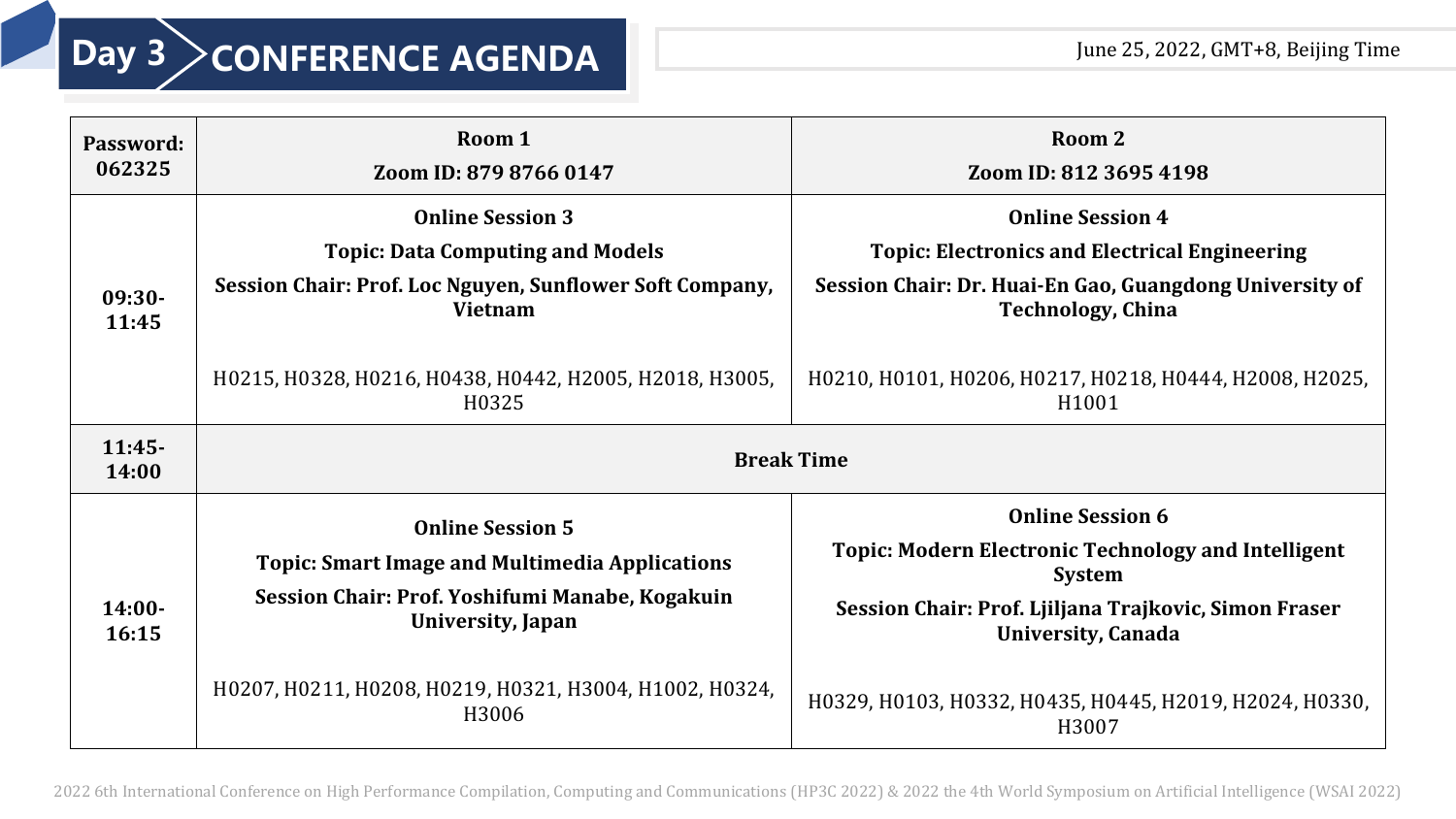## June 24, 2022, GMT+8, Beijing Time **KEYNOTE SPEAKERS** Zoom Meeting Room ID: 879 8766 0147 | Password: 062325



**Prof. Witold Pedrycz IEEE Life Fellow Department of Electrical & Computer Engineering University of Alberta, Edmonton, Canada wpedrycz@ualberta.ca**

Witold Pedrycz (IEEE Life Fellow) is Professor and Canada Research Chair (CRC) in Computational Intelligence in the Department of Electrical and Computer Engineering, University of Alberta, Edmonton, Canada. He is also with the Systems Research Institute of the Polish Academy of Sciences, Warsaw, Poland. Dr. Pedrycz is a foreign member of the Polish Academy of Sciences and a Fellow of the Royal Society of Canada. He is a recipient of several awards including Norbert Wiener award from the IEEE Systems, Man, and Cybernetics Society, IEEE Canada Computer Engineering Medal, a Cajastur Prize for Soft Computing from the European Centre for Soft Computing, a Killam Prize, a Fuzzy Pioneer Award from the IEEE Computational Intelligence Society, and 2019 Meritorious Service Award from the IEEE Systems Man and Cybernetics Society. His main research directions involve Computational Intelligence, fuzzy modeling and Granular Computing, knowledge discovery, pattern recognition, data science, knowledge-based neural networks among others. Dr. Pedrycz is involved in editorial activities. He is an Editor-in-Chief of Information Sciences, Editor-in-Chief of WIREs Data Mining and Knowledge Discovery (Wiley), and Co-editor-in-Chief of Int. J. of Granular Computing (Springer) and J. of Data Information and Management (Springer).

### **Speech Title: Federated Learning, Knowledge Transfer, and Knowledge Distillation: Pursuing New Avenues of Green and Granular Machine Learning**

Abstract: The visible trends of Machine Learning (ML) are inherently associated with the diversity of data and innovative ways they are used in order to carry out learning pursuits. The ongoing objectives of the research agenda are also investigated in the context of green ML (usually referred to as green AI). One can identify three ongoing challenges with far-reaching methodological implications, namely (i)completing designs in the presence of strict constraints of privacy and security, (ii) efficient model building completed with limited data of varying quality, and (iii) a reduction of computing effort knowledge transfer and distillation.

We advocate that to conveniently address these quests, it becomes beneficial to engage the fundamental framework of Granular Computing to enhance the existing approaches (such as e.g., federated learning in case of (i) and transfer knowledge in (iii)) or establish new directions to the problem formulation. Likewise, it is also essential to establish sound mechanisms of evaluation of the performance of the ML architectures. It will be demonstrated that various ways of conceptualization of information granules in terms of fuzzy sets, sets, rough sets, and others may lead to efficient solutions.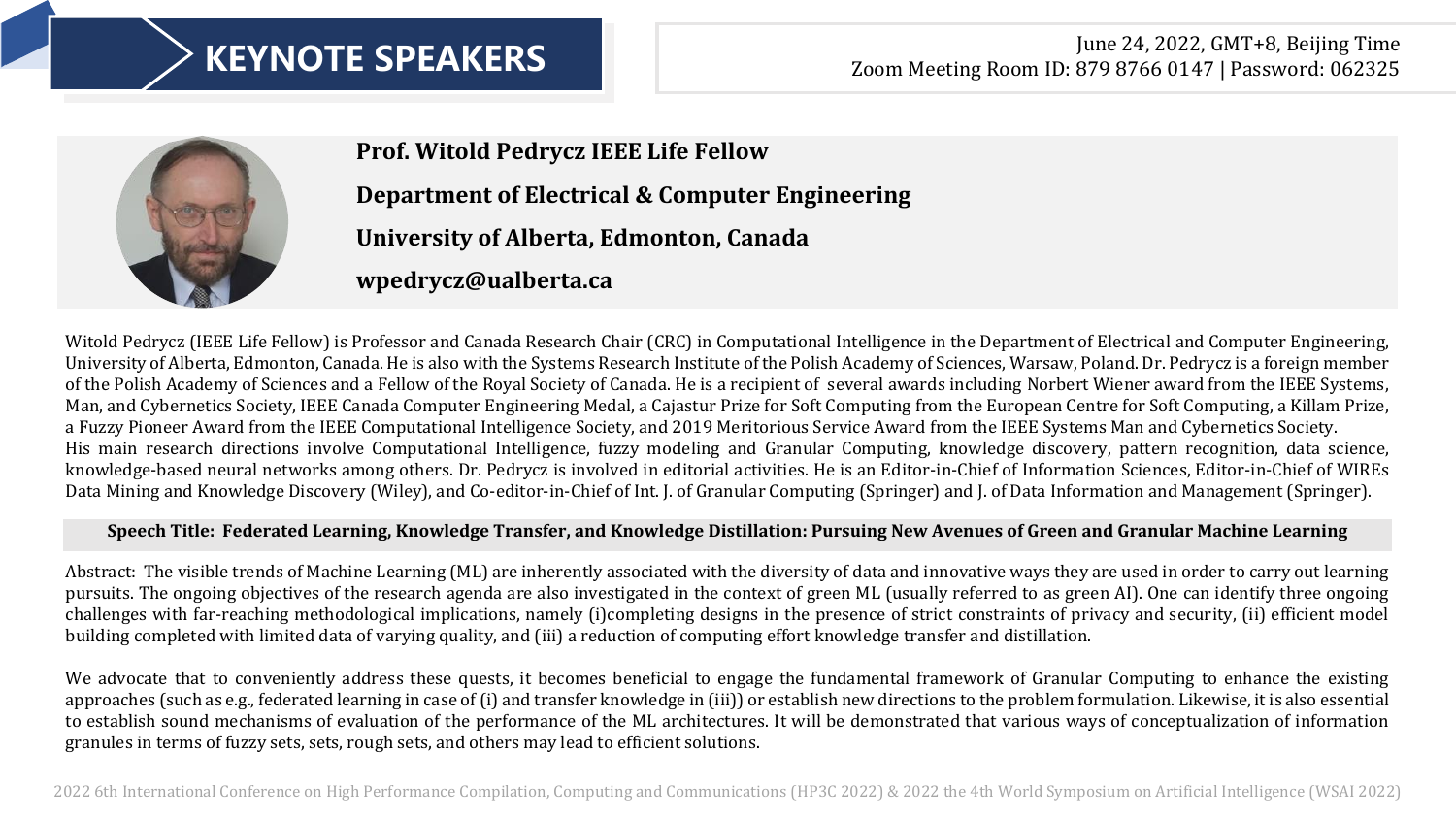## June 24, 2022, GMT+8, Beijing Time **KEYNOTE SPEAKERS** Zoom Meeting Room ID: 879 8766 0147 | Password: 062325

To establish a suitable conceptual ML framework, we include a brief discussion of concepts of information granules and Granular Computing. We show how granular models endow numeric models with their quantification mechanisms to deliver a prerequisite for machine learning constructs with an emphasis on associated computational overhead.

To proceed with a detailed discussion, a concise information granules-oriented design of rule-based architectures is outlined. A way of forming the rules through unsupervised federated learning is investigated along with algorithmic developments. A granular characterization of the model formed by the server vis-a-vis data located at individual clients is presented. It is demonstrated that the quality of the rules at the client's end is described in terms of granular parameters and subsequently the global model becomes represented as a granular construct. The roles of granular augmentations of models in the setting of granular knowledge distillation are outlined. It is shown how the agenda of green ML is effectively realized by exploring information granules and stressing an importance of the holistic perspective at critical trade-offs among interpretability, enormous computational overhead, and transparency of predictors and classifiers.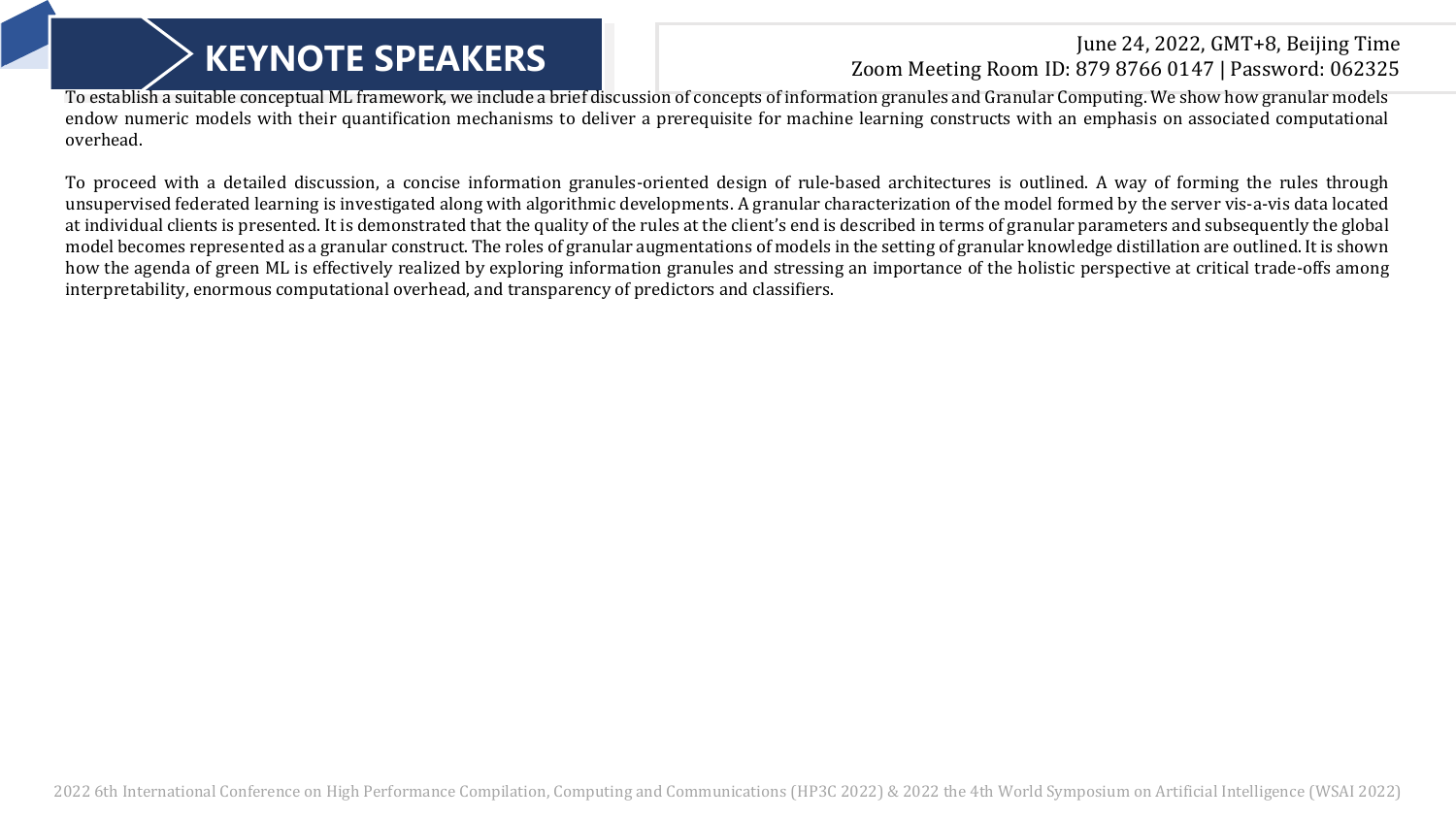

**Prof. Rajkumar Buyya, IEEE Fellow**

**Director, Cloud Computing and Distributed Systems (CLOUDS) Lab,** 

**The University of Melbourne, Australia** 

**CEO, Manjrasoft Pvt Ltd, Melbourne, Australia**

Dr. Rajkumar Buyya is a Redmond Barry Distinguished Professor and Director of the Cloud Computing and Distributed Systems (CLOUDS) Laboratory at the University of Melbourne, Australia. He is also serving as the founding CEO of Manjrasoft, a spin-off company of the University, commercializing its innovations in Cloud Computing. He has authored over 850 publications and seven textbooks including "Mastering Cloud Computing" published by McGraw Hill, China Machine Press, and Morgan Kaufmann for Indian, Chinese and international markets respectively. Dr. Buyya is one of the highly cited authors in computer science and software engineering worldwide (hindex=155, g-index=340, and 125,700+ citations). Dr. Buyya is recognised as Web of Science "Highly Cited Researcher" for six consecutive years since 2016, IEEE Fellow, and Scopus Researcher of the Year 2017 with Excellence in Innovative Research Award by Elsevier. He has been recognised as the "Best of the World" twice for research fields (in Computing Systems in 2019 and Software Systems in 2021) as well as "Lifetime Achiever" and "Superstar of Research" in "Engineering and Computer Science" discipline twice (2019 and 2021) by the Australian Research Review. Recently, he received "Research Innovation Award" from IEEE Technical Committee on Services Computing and "Research Impact Award" from IEEE Technical Committee on Cloud Computing.

Software technologies for Grid, Cloud, and Fog computing developed under Dr.Buyya's leadership have gained rapid acceptance and are in use at several academic institutions and commercial enterprises in 50+ countries around the world. Manjrasoft's Aneka Cloud technology developed under his leadership has received "Frost New Product Innovation Award". He served as founding Editor-in-Chief of the IEEE Transactions on Cloud Computing. He is currently serving as Editor-in-Chief of Software: Practice and Experience, a long-standing journal in the field established 50+ years ago. For further information on Dr.Buyya, please visit his cyberhome: www.buyya.com

### **Speech Title: Neoteric Frontiers in Cloud and Edge Computing**

Abstract: Computing is being transformed to a model consisting of services that are delivered in a manner similar to utilities such as water, electricity, gas, and telephony. In such a model, users access services based on their requirements without regard to where the services are hosted or how they are delivered. Cloud computing paradigm has turned this vision of "computing utilities" into a reality. It offers infrastructure, platform, and software as services, which are made available to consumers as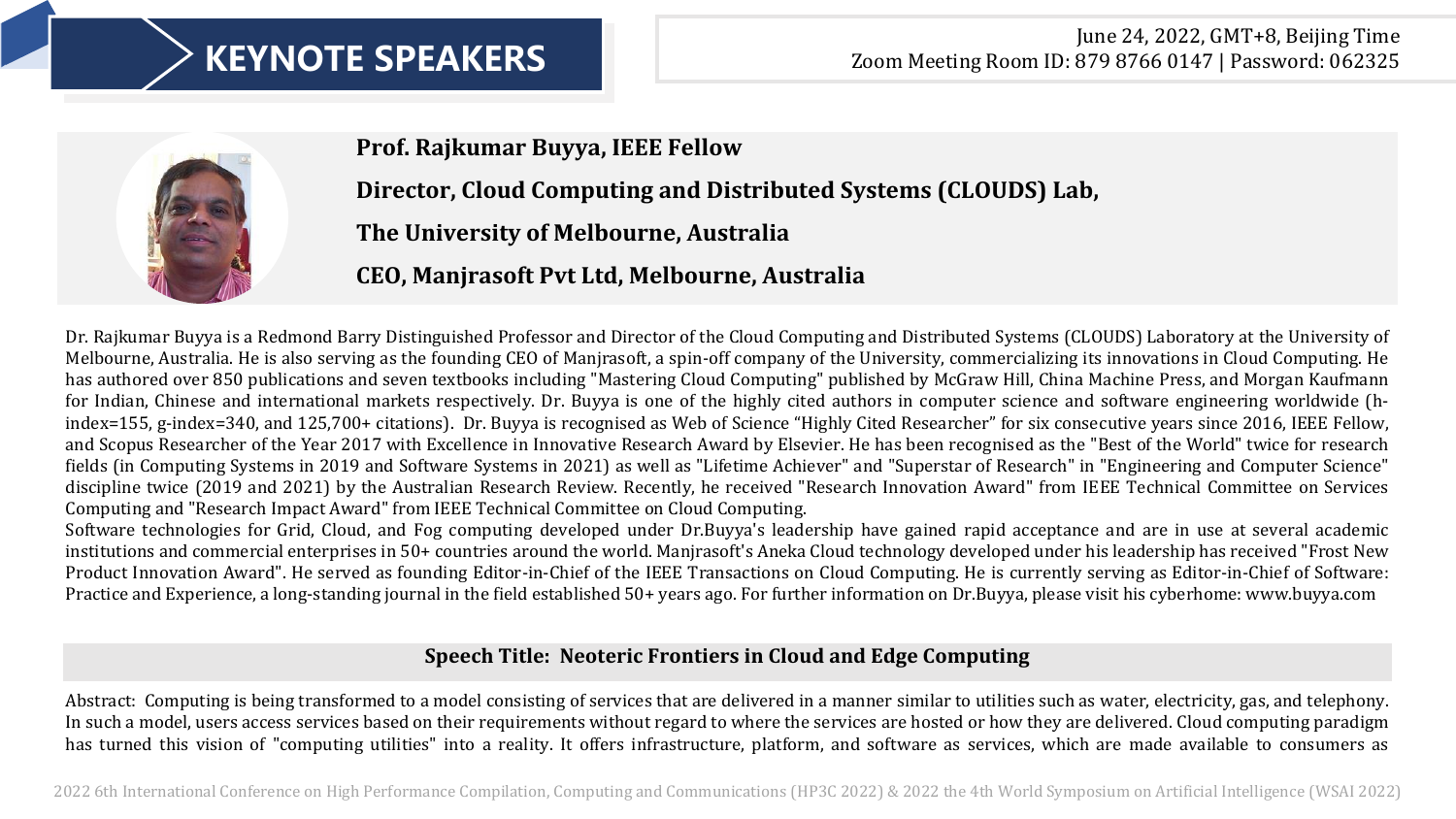### June 24, 2022, GMT+8, Beijing Time **KEYNOTE SPEAKERS** 200m Meeting Room ID: 879 8766 0147 | Password: 062325

subscription-oriented services. Cloud application platforms need to offer (1) APIs and tools for rapid creation of elastic applications and (2) a runtime system for deployment of applications on geographically distributed Data Centre infrastructures (with Quantum computing nodes) in a seamless manner.

The Internet of Things (IoT) paradigm enables seamless integration of cyber-and-physical worlds and opening opportunities for creating new class of applications for domains such as smart cities, smart robotics, and smart healthcare. The emerging Fog/Edge computing paradigms support latency sensitive/real-time IoT applications with a seamless integration of network-wide resources all the way from edge to the Cloud.

This keynote presentation will cover (a) 21st century vision of computing and identifies various IT paradigms promising to deliver the vision of computing utilities; (b) innovative architecture

for creating elastic Clouds integrating edge resources and managed Clouds, (c) Aneka 5G, a Cloud Application Platform, for rapid development of Cloud/Big Data applications and their deployment on private/public Clouds with resource provisioning driven by SLAs, (d) a novel FogBus software framework with Blockchain-based data-integrity management for facilitating end-to-end IoT-Fog/Edge-Cloud integration for execution of sensitive IoT applications, (e) experimental results on deploying Cloud and Big Data/IoT applications in engineering, and health care (e.g., COVID-19), deep learning/Artificial intelligence (AI), satellite image processing, and natural language processing (mining COVID-19 research literature for new insights) on elastic Clouds, (f) QFaaS: A Serverless Function-as-a-Service Framework for Quantum Computing, and (g) directions for delivering our 21st century vision along with pathways for future research in Cloud and Edge/Fog computing.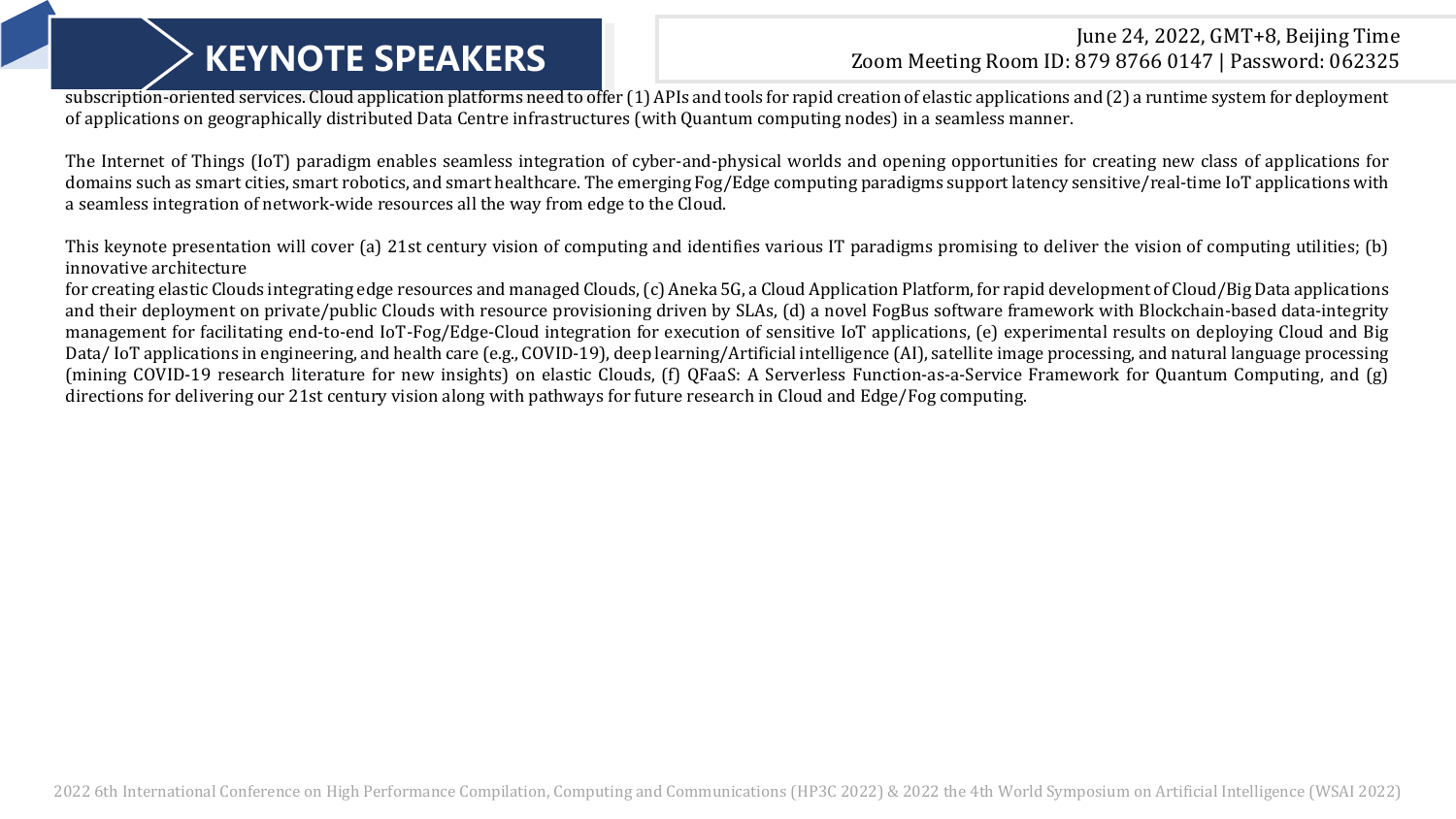

**Dr. Hossam A. Gabbar**

### **PEng, RAMSP Fellow, Director of Smart Energy Systems Lab**

**Ontario Tech University, Canada**

Dr. Gabbar is a full Professor in the Ontario Tech University (UOIT) in the Faculty of Energy Systems and Nuclear Science, and cross appointed in the Faculty of Engineering and Applied Science, where he has established both the Smart Energy Systems Lab (SESL), Energy Safety and Control Lab (ESCL), and Advanced Plasma Engineering Lab (APEL). He is the recipient of the Senior Research Excellence Aware for 2016, UOIT. He is recognized among the top 2% of worldwide scientists with high citation in the area of smart energy and transportation infrastructures. He has been actively working in the area of transportation electrification autonomous vehicles and their integration with energy and urban infrastructures with safety considerations. He is leading national and international research in the areas of smart energy grids, test platform for connected and autonomous vehicles. Dr. Gabbar obtained his B.Sc. degree in 1988 with first class of honor from the Faculty of Engineering, Alexandria University (Egypt). In 2001, he obtained his Ph.D. degree from Okayama University (Japan). From 2001 till 2004, he joined Tokyo Institute of Technology (Japan), as a research associate. From 2004 till 2008, he joined Okayama University (Japan) as a tenured Associate Professor, in the Division of Industrial Innovation Sciences. From 2007 till 2008, he was a Visiting Professor at the University of Toronto. He has more than 220 publications, including patents, books / chapters, journal and conference papers.

### **Speech Title: Transitioning to Autonomous Transportation**

Abstract: This talk will discuss functional modeling of Connected and Autonomous Vehicles (CAV), and potential integrated testing and verification techniques. The talk will explain potential transitioning into CAV as part of autonomous transportation infrasrtuctures, simulaiton practices, and possible deployment strategies. Different platooning and intersection management scenarios will be evaluated as part of integrated autonomous transportation infrastructures. The talk will also include possible standards, practices, and Key Performance Indicators (KPIs) for CAV deployment, such as safety, reliability, cost, human interactions, and environmental impacts. The talk will discuss evaluation criteria for driving scenarios and factors that impact decisions. Integrated modeling and simulation framework will be explained using co-simulation practices and integration of real time data to support evaluation and optimization of CAV operation and polanning scenarios in normal and emergency conditions, including disaster and extreme weather conditions.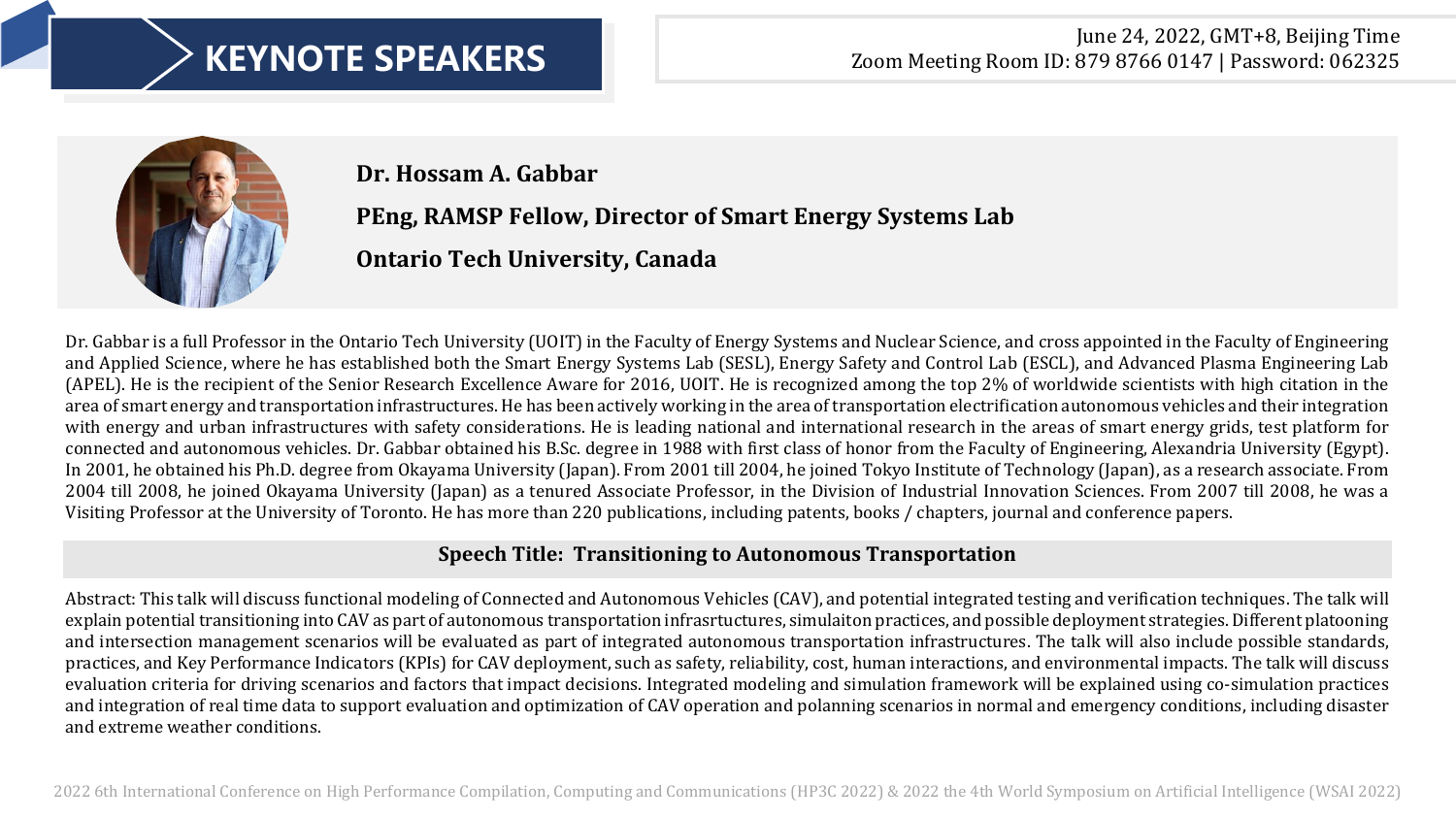| <b>Topic: Information Network and Information Security</b>                                                                                                                                                                                                                                                                                                                                                                                                                                                                                                                                                                                                                                                                                                                                                                                                                                                                                                                                                                                                                                                                                                                                                                                                                                                                                                                   |
|------------------------------------------------------------------------------------------------------------------------------------------------------------------------------------------------------------------------------------------------------------------------------------------------------------------------------------------------------------------------------------------------------------------------------------------------------------------------------------------------------------------------------------------------------------------------------------------------------------------------------------------------------------------------------------------------------------------------------------------------------------------------------------------------------------------------------------------------------------------------------------------------------------------------------------------------------------------------------------------------------------------------------------------------------------------------------------------------------------------------------------------------------------------------------------------------------------------------------------------------------------------------------------------------------------------------------------------------------------------------------|
| Time: 14:00-16:00 Zoom Meeting Room ID: 879 8766 0147   Password: 062325                                                                                                                                                                                                                                                                                                                                                                                                                                                                                                                                                                                                                                                                                                                                                                                                                                                                                                                                                                                                                                                                                                                                                                                                                                                                                                     |
| Session Chair: Assoc. Prof. Wael Yafooz, Al-Madinah International University, Malaysia                                                                                                                                                                                                                                                                                                                                                                                                                                                                                                                                                                                                                                                                                                                                                                                                                                                                                                                                                                                                                                                                                                                                                                                                                                                                                       |
| High-Performance Cryptographic SoC Virtual Prototyping Platform Based on RISC-V VP<br>Junwei Wu, Xin Zheng, Shaofen Zeng, Xiaoming Xiong<br>Presenter: Junwei Wu, Guangdong University of Technology, China                                                                                                                                                                                                                                                                                                                                                                                                                                                                                                                                                                                                                                                                                                                                                                                                                                                                                                                                                                                                                                                                                                                                                                  |
| Abstract: Hardware processors and optimization for secure operations in embedded devices have been a research hotspot in recent years. To full use of<br>the limited computing and storage resources in embedded devices, it is necessary to explore the design space of software and hardware architectures in<br>the early stage of SoC design. Therefore, SystemC-based electronic system-level (ESL) simulators are very useful for fast hardware modeling and<br>verification. In this paper, we propose and design a SystemC-based cryptographic SoC virtual prototyping (Crypto-SoC VP) to speed up function and<br>performance simulation of embedded security devices. We use RISC-V Crypto-Benchmark to analyze the simulation performance of the Crypto-SoC VP.<br>SM4 crypto-accelerator with different hardware and software modes is also integrated in this VP. The experimental results show the efficiency of our<br>design. The simulation speed on our virtual prototyping is over 50 times that of the traditional RTL simulation, while the simulation difference is only<br>about 5%.                                                                                                                                                                                                                                                                  |
| A Node Selection Scheme for Data Repair Using Erasure Code in Distributed Storage System<br>Yuejin Huang, Miao Ye, Yue Cai<br>Presenter: Yuejin Huang, School of Information and Communications, Guilin University of Electronic Technology, China<br>Abstract: The explosion of massive data poses a severe challenge to the storage cost and data storage reliability of traditional storage systems. As the<br>number of storage nodes increases in a distributed storage system, the node failure probability increases. Erasure code technology as a redundancy<br>strategy can greatly save the cost of storage space while providing security for data compared with multi-copy technology. In real large-scale data centers,<br>the repair costs vary due to differences in storage node attributes and link status changes between nodes. In the repair process based on the erasure<br>code mechanism, it is required to select a certain number of provider nodes from the surviving nodes to transmit data to the newcomer nodes, which<br>leads to the problem of selecting nodes to participate in the repair process. In this paper, a tree-type repair scheme considering node selection (TR-NS)<br>is designed, including an algorithm for selecting two types of nodes according to nodes performance and an algorithm for establishing the optimal repair |
|                                                                                                                                                                                                                                                                                                                                                                                                                                                                                                                                                                                                                                                                                                                                                                                                                                                                                                                                                                                                                                                                                                                                                                                                                                                                                                                                                                              |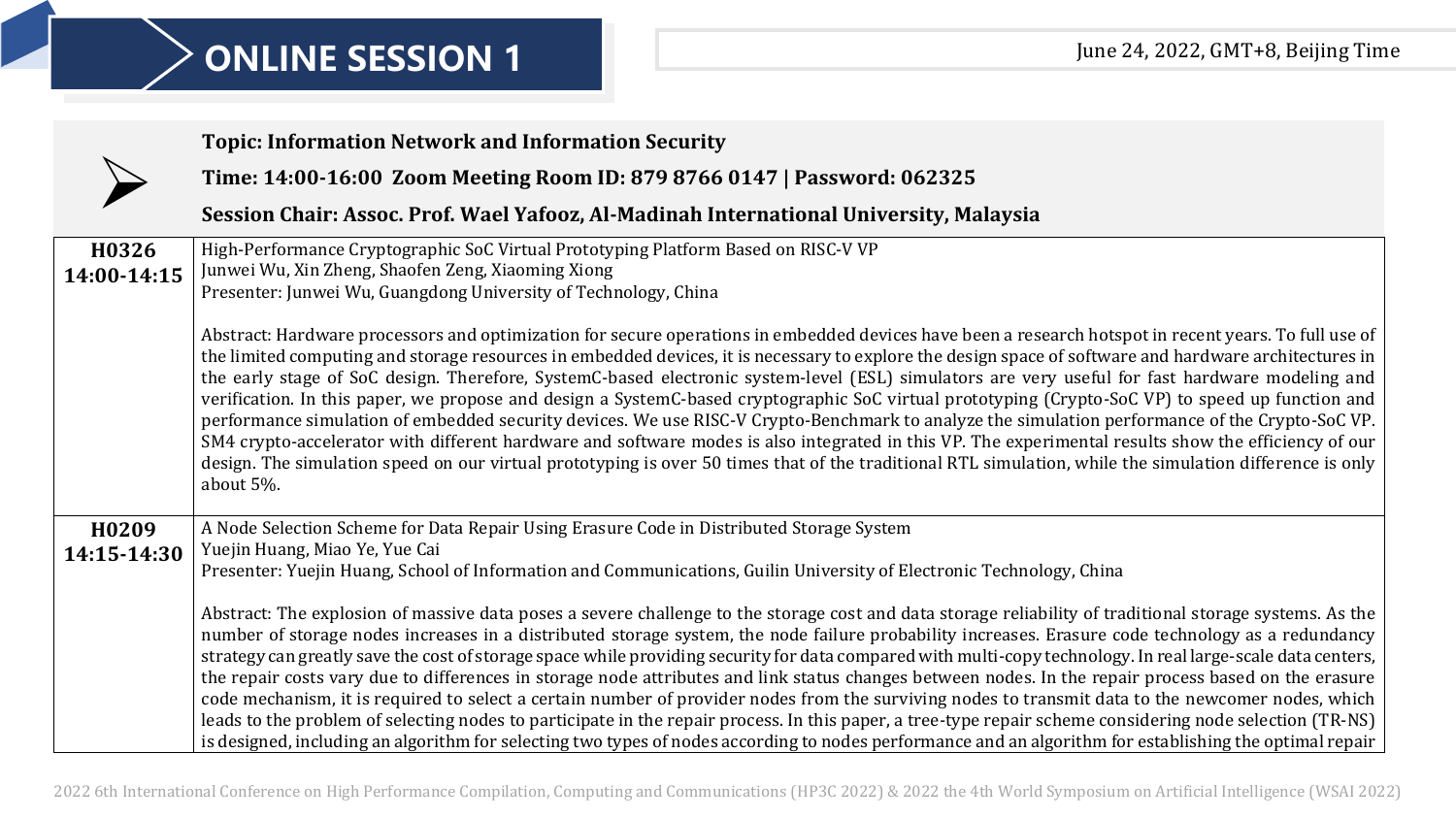|                      | tree to complete the reconstruction of the failure data. The experimental results show that the repair time of the TR-RS scheme proposed in this paper<br>is significantly reduced.                                                                                                                                                                                                                                                                                                                                                                                                                                                                                                                                                                                                                                                                                                                                                                                                                                                                                                              |
|----------------------|--------------------------------------------------------------------------------------------------------------------------------------------------------------------------------------------------------------------------------------------------------------------------------------------------------------------------------------------------------------------------------------------------------------------------------------------------------------------------------------------------------------------------------------------------------------------------------------------------------------------------------------------------------------------------------------------------------------------------------------------------------------------------------------------------------------------------------------------------------------------------------------------------------------------------------------------------------------------------------------------------------------------------------------------------------------------------------------------------|
| H0436                | A Quantum Group Signature Based on Quantum Walk in d Dimensions<br>Yunxiao Qian, Haoyang Yu                                                                                                                                                                                                                                                                                                                                                                                                                                                                                                                                                                                                                                                                                                                                                                                                                                                                                                                                                                                                      |
| 14:30-14:45          | Presenter: Yunxiao Qian, University of Science and Technology of China, China                                                                                                                                                                                                                                                                                                                                                                                                                                                                                                                                                                                                                                                                                                                                                                                                                                                                                                                                                                                                                    |
|                      | Abstract: In this paper, a group signature scheme based on quantum walk for quantum messages is proposed. Our scheme uses long step quantum walk-<br>based teleportation and modified quantum one-time pad to authenticate the quantum messages respectively. In our scheme, the signer in a group signs<br>the quantum messages by quantum walk-based teleportation and modified quantum one-time pad. The verifier can verify the signature via quantum<br>walk-based teleportation while the group manager verifies the signature and identifies the signer via modified quantum one-time pad. The security<br>analysis shows that the scheme can reach the properties of group signature. Compared to the teleportation via EPR pairs or Bell-like states, quantum<br>walks are more flexible and use less measurement resources. Quantum teleportation via long-step quantum walk is more secure than that via one-step<br>quantum walk in previous related works. The scheme can apply to arbitrary finite dimensional quantum systems and can also be possible to realize in<br>practice. |
| H0437                | Performance Optimization of Sparse Deep Neural Networks Based on GPU                                                                                                                                                                                                                                                                                                                                                                                                                                                                                                                                                                                                                                                                                                                                                                                                                                                                                                                                                                                                                             |
| 14:45-15:00          | Yucheng Shi, Long Ren<br>Presenter: Yucheng Shi, Qinghai University, China                                                                                                                                                                                                                                                                                                                                                                                                                                                                                                                                                                                                                                                                                                                                                                                                                                                                                                                                                                                                                       |
|                      | Abstract: Deep neural networks are widely used in various fields. However, due to the large scale of the latest deep neural networks, the research on the<br>sparsity of deep neural networks is constantly carried out. The implementation of the sparse deep neural network on GPU can further accelerate the<br>computing speed of a sparse deep neural network. The performance of the GPU code of the CUDA version is far superior to the CPU codes of the Matlab<br>version, which confirms the great superiority of the sparse deep neural network implementation on GPU. And the GPU code of the CUDA version is up<br>x1.61 faster than the CUSPARSE version when the deep neural network has 1024 neurons and the 1920 layers.                                                                                                                                                                                                                                                                                                                                                         |
| H0439<br>15:00-15:15 | Large-scale parallel exact diagonalization algorithm of the Hubbard model on Tianhe-2 supercomputer<br>Biao Li, Jie Liu                                                                                                                                                                                                                                                                                                                                                                                                                                                                                                                                                                                                                                                                                                                                                                                                                                                                                                                                                                          |
|                      | Presenter: Biao Li, National University of Defense Technology, China                                                                                                                                                                                                                                                                                                                                                                                                                                                                                                                                                                                                                                                                                                                                                                                                                                                                                                                                                                                                                             |
|                      | Abstract: We propose a parallel exact diagonalization method for solving the large-scale Hubbard model. The core of this algorithm is the parallelization                                                                                                                                                                                                                                                                                                                                                                                                                                                                                                                                                                                                                                                                                                                                                                                                                                                                                                                                        |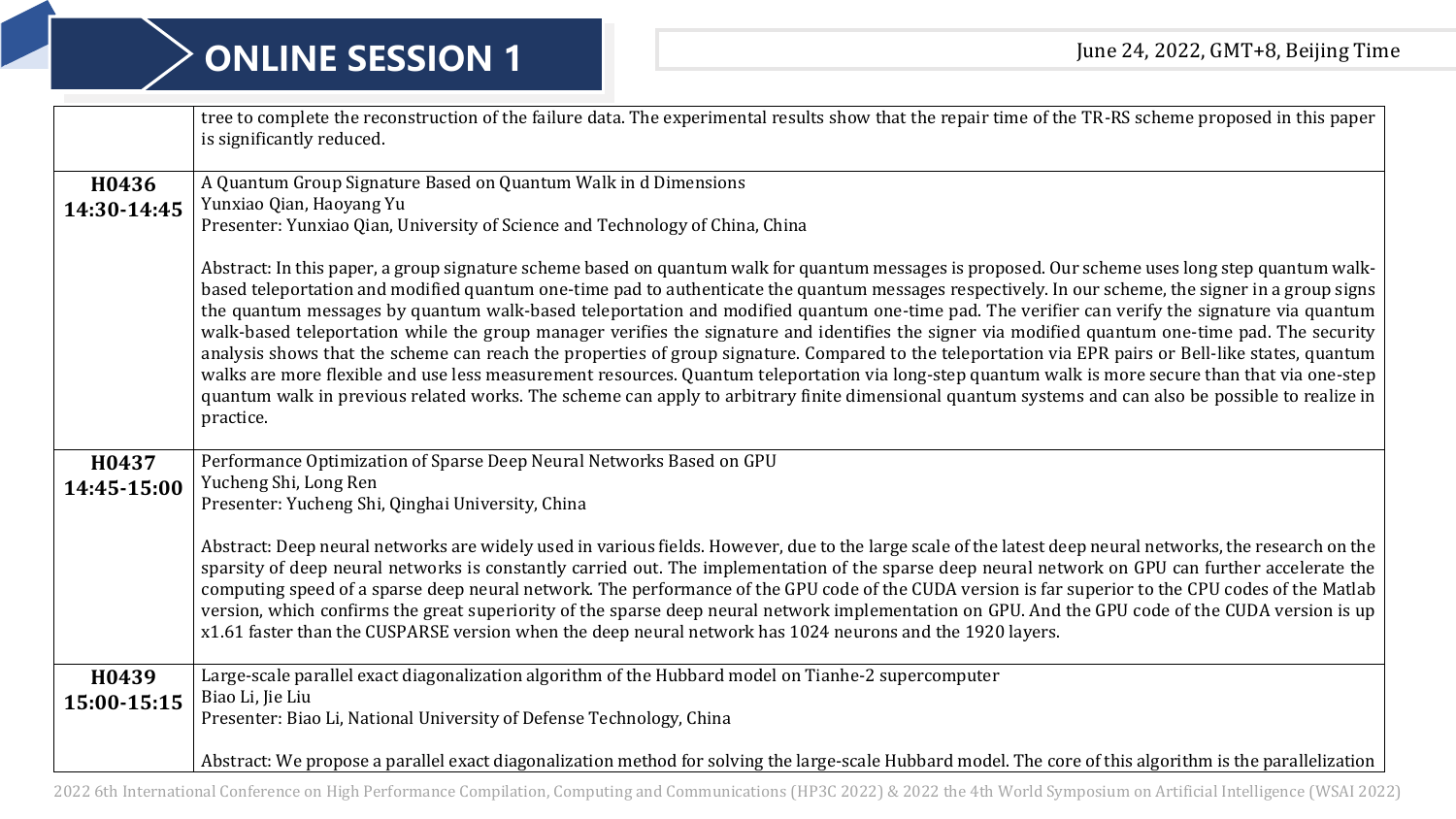|                      | of the Lanczos algorithm, for which we propose a hierarchical communication model and a fast strategy for finding nonzero elements of large-scale<br>matrix, starting only from the symmetry of Hamiltonian matrix. The effect of our parallel algorithm was tested on the Tianhe-2 supercomputer, where<br>the strong scaling efficiency could reach 53% for 30,000 cores in a 140-billion dimensional matrix, and the weak scaling efficiency remained above 40%<br>for 60,000 cores in a 730-billion dimensional matrix.                                                                                                                                                                                                                                                                                                                                                                                                                                                                                                                                                                                                                                                                                                                            |
|----------------------|--------------------------------------------------------------------------------------------------------------------------------------------------------------------------------------------------------------------------------------------------------------------------------------------------------------------------------------------------------------------------------------------------------------------------------------------------------------------------------------------------------------------------------------------------------------------------------------------------------------------------------------------------------------------------------------------------------------------------------------------------------------------------------------------------------------------------------------------------------------------------------------------------------------------------------------------------------------------------------------------------------------------------------------------------------------------------------------------------------------------------------------------------------------------------------------------------------------------------------------------------------|
| H0440<br>15:15-15:30 | An Energy Balance Ant Colony Routing Algorithm for WSN<br>WEIHUA ZHU, LUYING XIE<br>Presenter: LUYING XIE, Jilin Technology College of Electronic Information, China                                                                                                                                                                                                                                                                                                                                                                                                                                                                                                                                                                                                                                                                                                                                                                                                                                                                                                                                                                                                                                                                                   |
|                      | Abstract: Aiming at the problems that the ant colony routing algorithm is easy to form loops and its energy distribution is not uniform enough, an<br>improved ant colony routing algorithm is proposed. The improved algorithm adds an ant identification combination item in the Hello packet, and stores<br>it in the neighbor list of other nodes by broadcasting, which effectively weakens the loop effect. At the same time, the pheromone update formula is<br>revised to improve the accuracy of pheromone update in multi-node areas and the energy difference factor is introduced, and the energy difference<br>factor is used as the reference factor for the update of pheromone concentration, which improves the problem of uneven distribution of node energy and<br>obtains a better balance of the energy of network nodes. The simulation results show that the improved algorithm can greatly improve the balance of<br>node energy and the weakening of loop effects.                                                                                                                                                                                                                                                            |
| H2002<br>15:30-15:45 | Evaluation of Network Security State of Industrial Control System Based on BP Neural Network<br>Daojuan Zhang, Peng Zhang, Wenhui Wang, Minghui Jin, Fei Xiao<br>Presenter: Daojuan Zhang, State Grid Key Laboratory of Information & Network Security, State Grid Smart Grid Research Institute co., Ltd, Beijing,<br>China                                                                                                                                                                                                                                                                                                                                                                                                                                                                                                                                                                                                                                                                                                                                                                                                                                                                                                                           |
|                      | Abstract: With the development of computer and network technology, industrial control systems are connecting with the Internet and other public<br>networks in various ways, viruses, trojans and other threats are spreading to industrial control systems, industrial control system information security<br>issues are becoming increasingly prominent. Under this background, it is necessary to construct the network security evaluation model of industrial<br>control system based on the safety evaluation criteria and methods, and complete the safety evaluation of the industrial control system network<br>according to the design scheme. Based on back propagation (BP) neural network's evaluation of the network security status of industrial control system,<br>this paper determines the number of neurons in BP neural network input layer, hidden layer and output layer by analyzing the actual demand, empirical<br>equation calculation and experimental comparison, and designs the network security evaluation index system of industrial control system according to<br>factors affecting industrial control safety, and constructs a safety rating table. Finally, by comparing the performance of BP neural network and |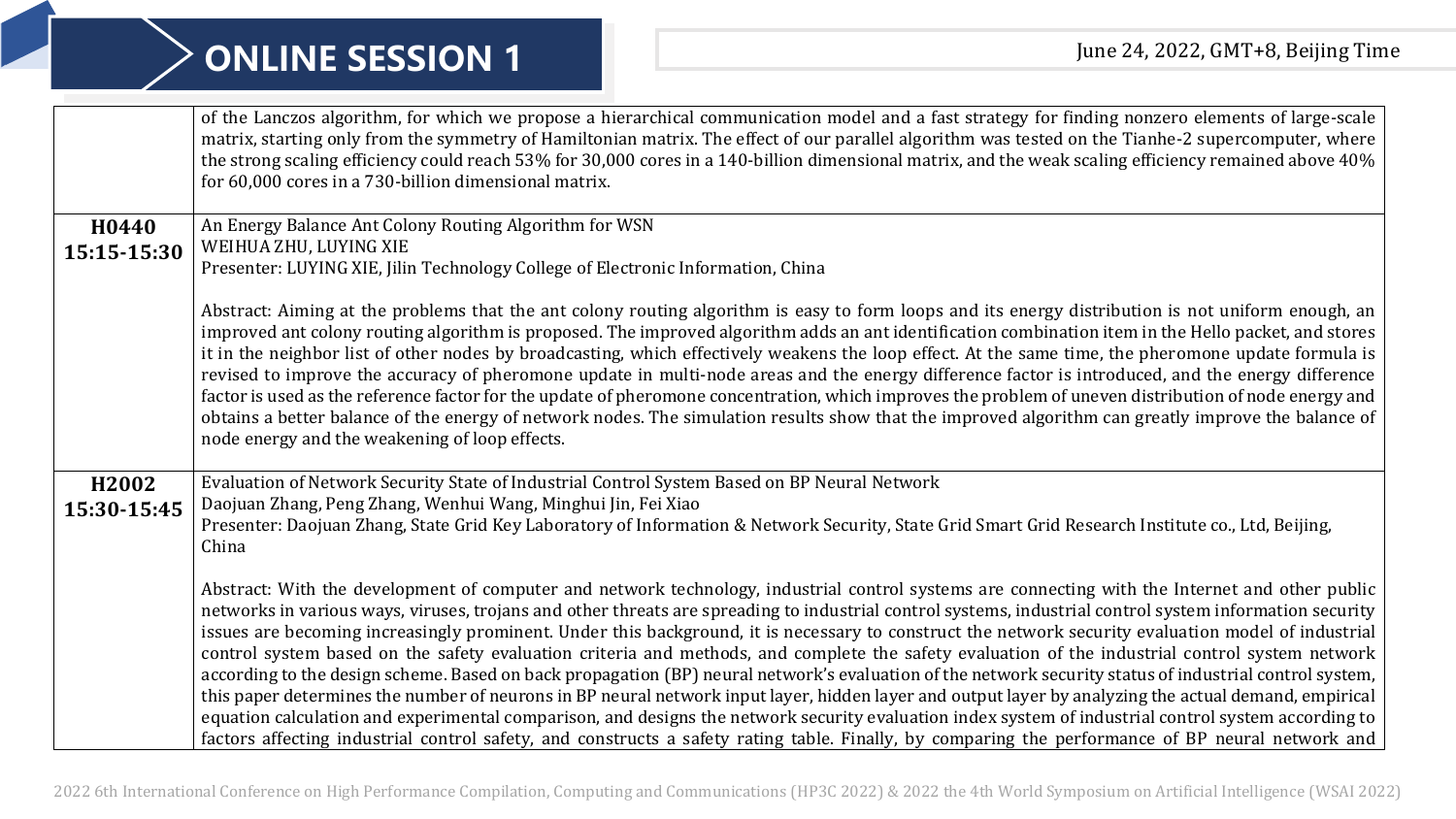|             | multilinear regression to the evaluation of the network security status of industrial control system through experimental simulation, it can be found that  <br>BP neural network has higher accuracy for the evaluation of network security status of industrial control system.                                                                                                                                                                                                                                                                                                                                                                                                                                                                                                                                                                                                         |
|-------------|-------------------------------------------------------------------------------------------------------------------------------------------------------------------------------------------------------------------------------------------------------------------------------------------------------------------------------------------------------------------------------------------------------------------------------------------------------------------------------------------------------------------------------------------------------------------------------------------------------------------------------------------------------------------------------------------------------------------------------------------------------------------------------------------------------------------------------------------------------------------------------------------|
| H0331       | Reinforcement Learning Enabled Throughput Optimization for Interconnection Networks of Interposer-based system                                                                                                                                                                                                                                                                                                                                                                                                                                                                                                                                                                                                                                                                                                                                                                            |
| 15:45-16:00 | SHUHAO LING, HUAIEN GAO, JIASONG CHEN, DAWEI LIU                                                                                                                                                                                                                                                                                                                                                                                                                                                                                                                                                                                                                                                                                                                                                                                                                                          |
|             | Presenter: Shuhao Ling, GaungDong University of Technology, China                                                                                                                                                                                                                                                                                                                                                                                                                                                                                                                                                                                                                                                                                                                                                                                                                         |
|             | Abstract: Silicon interposer enables 2.5D stacking of memory chips and processor chips to pursue advanced memory access performance. In interposer-<br>based system, different traffic transfers through network-on-interposer (NoI) lays on the silicon interposer which makes NoI throughput important to<br>transmit the mass of data. However, the performance of the existing topology varies under different traffic patterns. In this paper, reinforcement learning  <br>(RL) is adapted to further optimize the throughput of NoI in various traffic. We design a dedicated RL framework for NoI enviroment to enable<br>performance improvement. Three algorithms are used to maximize the throughput as well as reward in the RL Model. Simulation results demonstrate<br>that the proposed RL approach provide higher throughput both in memory traffic and coherence traffic. |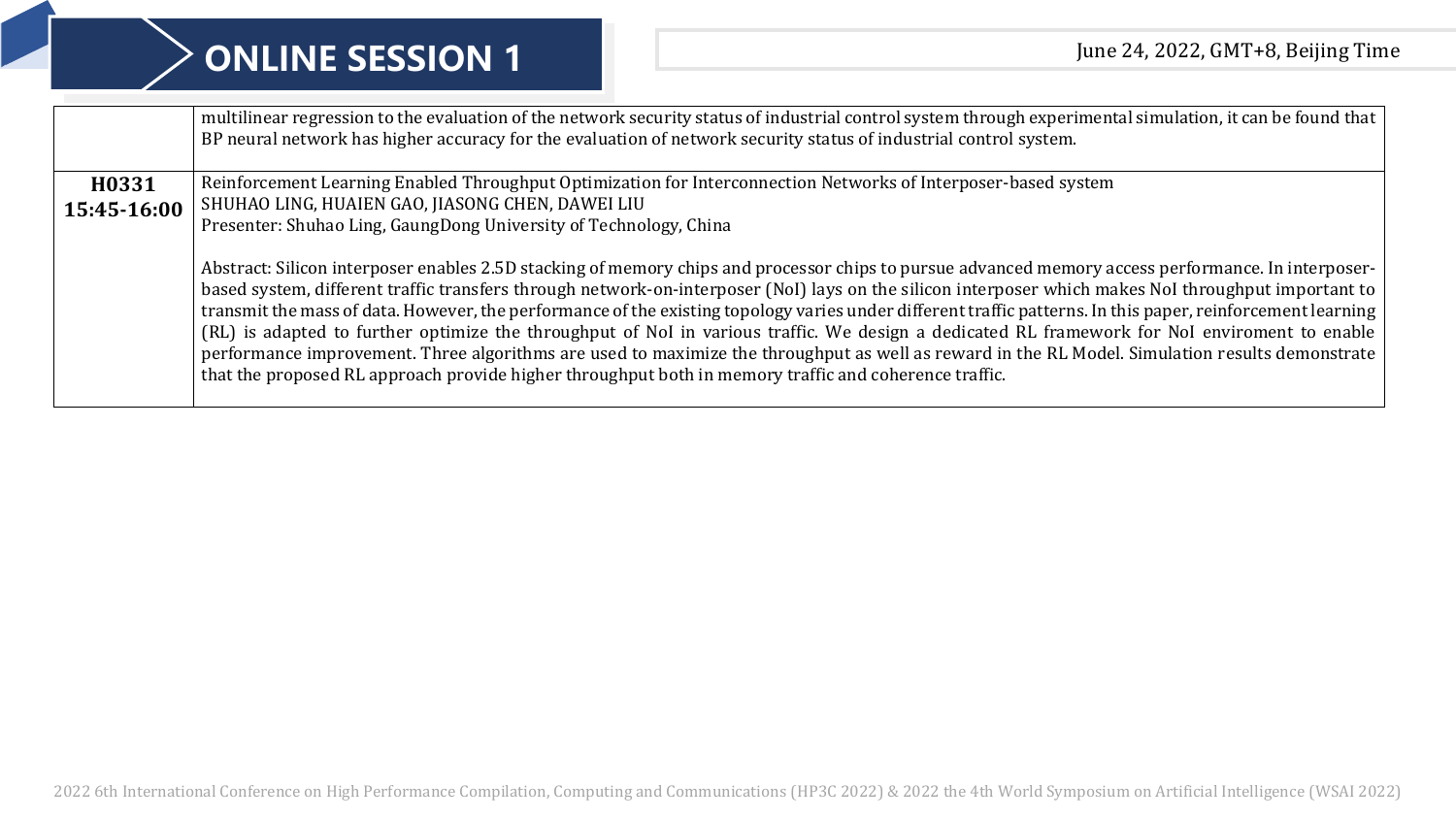|                      | <b>Topic: Artificial Intelligence and Engineering Applications</b>                                                                                                                                                                                                                                                                                                                                                                                                                                                                                                                                                                                                                                                                                                                                                                                                                                                                                                                                                                                                                                              |
|----------------------|-----------------------------------------------------------------------------------------------------------------------------------------------------------------------------------------------------------------------------------------------------------------------------------------------------------------------------------------------------------------------------------------------------------------------------------------------------------------------------------------------------------------------------------------------------------------------------------------------------------------------------------------------------------------------------------------------------------------------------------------------------------------------------------------------------------------------------------------------------------------------------------------------------------------------------------------------------------------------------------------------------------------------------------------------------------------------------------------------------------------|
|                      | Time: 14:00-16:00 Zoom Meeting Room ID: 812 3695 4198   Password: 062325                                                                                                                                                                                                                                                                                                                                                                                                                                                                                                                                                                                                                                                                                                                                                                                                                                                                                                                                                                                                                                        |
|                      | Session Chair: Prof. Zhengyao Yi, Dalian University of Technology, China                                                                                                                                                                                                                                                                                                                                                                                                                                                                                                                                                                                                                                                                                                                                                                                                                                                                                                                                                                                                                                        |
|                      | Co-chair: Assoc. Prof. Shahida Sulaiman, Universiti Teknologi Malaysia, Malaysia                                                                                                                                                                                                                                                                                                                                                                                                                                                                                                                                                                                                                                                                                                                                                                                                                                                                                                                                                                                                                                |
| H2016<br>14:00-14:15 | Dynamic Anti-windup Compensation Control of Yaw Movement for a Coaxial Eight-Rotor Unmanned Flying Robot<br>Cheng Peng, Lihua Cai, Guanyu Qiao, Xun Gong<br>Presenter: Cheng Peng, Chinese Academy of Sciences, China                                                                                                                                                                                                                                                                                                                                                                                                                                                                                                                                                                                                                                                                                                                                                                                                                                                                                           |
|                      | Abstract: The actuator saturation tends to occur in the yaw movement of the coaxial eight-rotor unmanned flying robot under external disturbances, for<br>the reason that the yaw movement is much weaker than the pitch and roll movement. For this problem, a dynamic anti-windup compensator based on<br>linear active disturbance rejection controller(LADRC) is proposed from the perspective of practical engineering application. LADRC is easy to adjust in<br>engineering, and can estimate and compensate external disturbances in real time. On this basis, a dynamic anti-windup compensator is devised to<br>prevent actuator saturation in the yaw movement. Then, the stability of the yaw control system with dynamic anti-windup compensator based on LADRC<br>is proved. Finally, the validity and robustness of the proposed algorithm are verified via numerical simulations and coaxial eight-rotor unmanned flying<br>robot experiment.                                                                                                                                                   |
| H0214<br>14:15-14:30 | An Efficient Parallel Architecture for Convolutional Neural Networks Accelerator on FPGAs<br>Huang Hongmin, Li Xueming, Qin Yadong, Hu Xianghong, Xiong Xiaoming<br>Presenter: Huang Hongmin, Guangdong University of Technology, China                                                                                                                                                                                                                                                                                                                                                                                                                                                                                                                                                                                                                                                                                                                                                                                                                                                                         |
|                      | Abstract: Convolutional Neural Networks (CNNs) have been widely used in the field of computer vision. Due to the computational complexity of CNNs,<br>their computational efficiency has become a major concern. Field Programmable Gate Array (FPGA) is an ideal embedded device for accelerating CNNs<br>due to its parallelism and programmability. However, the key challenge is how to efficiently deploy CNNs on embedded platform FPGA. Based on the<br>inherent parallelism of CNNs, this paper proposes an efficient parallel accelerator architecture with two processing element (PE) arrays to accelerate<br>CNNs through layer-wise calculation. Using three tile strategies, the accelerator can be reconfigured to accelerate different CNNs, including VGG, and<br>tiny-YOLO v2. Consuming 448 dsps, the experimental results show that the accelerator can reach a peak performance of 164.25 Giga Operations Per<br>Second (GOPS) on VGG-16 and 138.77 GOPS on tiny-YOLO v2. Compared with previous research, this accelerator achieves enhanced power efficiency<br>and performance density. |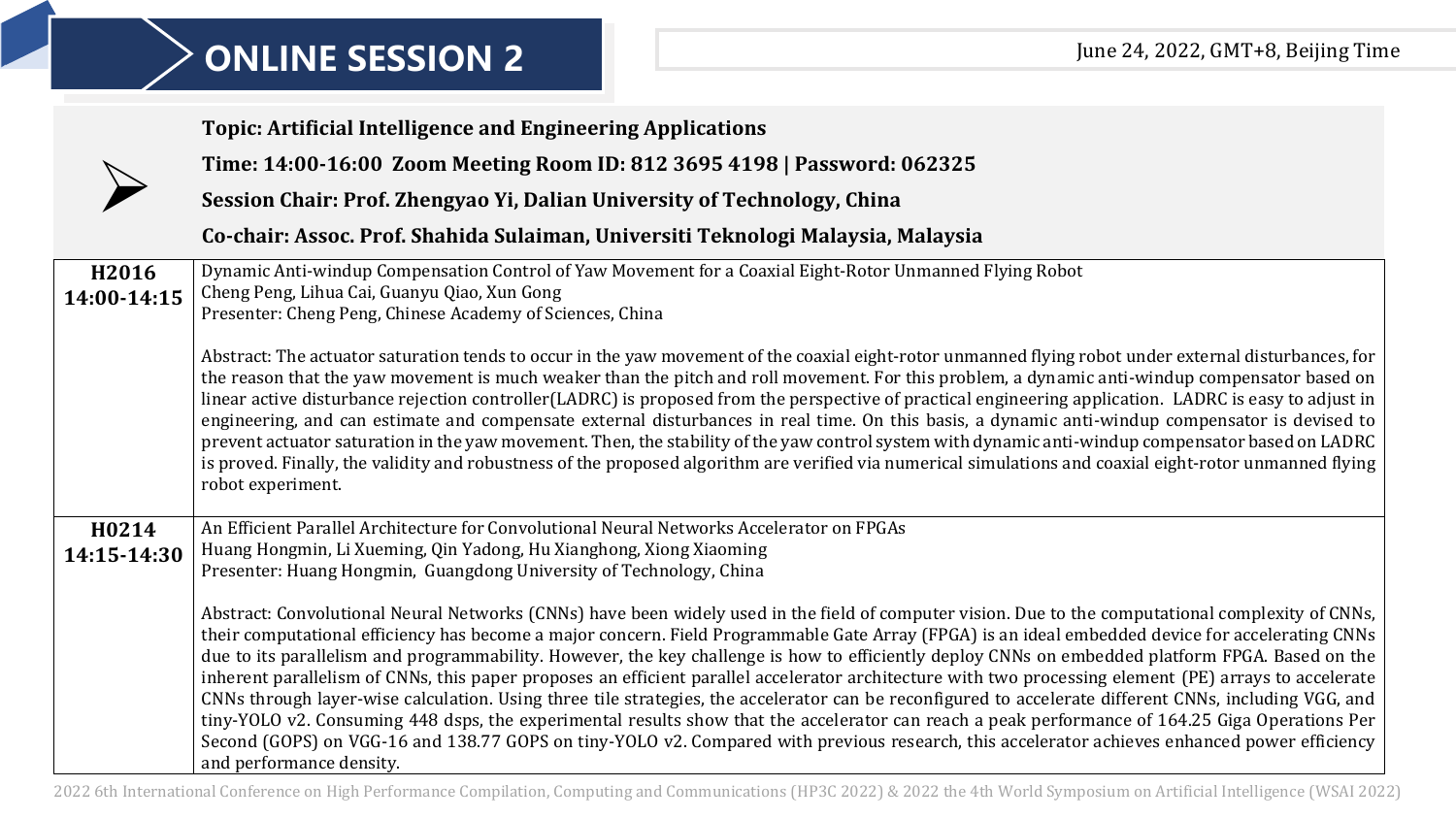| Motion simulation and analysis of four wheeled climbing transformer robot                                                                                                                                        |
|------------------------------------------------------------------------------------------------------------------------------------------------------------------------------------------------------------------|
| Guanqun Li, He Zhu, Peng Yuan, Yu Zheng, Hongdan Zhao, Feng Gao, Haoran Zhu, Junxu He                                                                                                                            |
| Presenter: Junxu He, Northeast Electric Power University, China                                                                                                                                                  |
|                                                                                                                                                                                                                  |
| Abstract: In order to realize the reliable climbing of the climbing transformer robot on the transformer wall and solve the problems of unstable center                                                          |
| of gravity and easy sliding of the current wall climbing robot, this paper studies the kinematics of the four-wheel climbing transformer robot according                                                         |
| to the actual working situation, and establishes the two-wheel differential driving motion equation of the four-wheel robot and the steering radius                                                              |
| equation of the four-wheel robot, The model of the climbing transformer robot is established by SolidWorks. After importing the model into ADAMS, the                                                            |
| kinematics simulation analysis is carried out in ADAMS / view, and finally the motion characteristics of the four-wheel climbing transformer robot are                                                           |
| obtained to ensure the wall climbing reliability of the wall robot.                                                                                                                                              |
|                                                                                                                                                                                                                  |
| Application of Artificial Intelligence in Mechanized Construction of Power Grid Engineering                                                                                                                      |
| Chunan Luo, Yong Wu, Shaofan Li, Chunyu Liang                                                                                                                                                                    |
| Presenter: Chunan Luo, Guangdong Power Transmission and Distribution Engineering Co., Ltd., China                                                                                                                |
|                                                                                                                                                                                                                  |
| Abstract: Artificial intelligence is one of the most disruptive science and technologies at present, with strong processing capabilities in computational                                                        |
| intelligence, perceptual intelligence and cognitive intelligence. This paper expounds two applications of artificial intelligence in the mechanized                                                              |
| construction of power grid engineering, namely the application of BIM building model and BP neural network in emergency rescue of mechanized                                                                     |
| construction, and the application of artificial intelligence in the positioning and sway prevention of tower cranes. The application of artificial intelligence                                                  |
| in the mechanized construction of power grid projects improves the rescue work of rescuers, ensures the personal safety of construction workers, and                                                             |
| enables tower cranes to quickly locate and eliminate swings. The corresponding links of its application are described in detail in this paper.                                                                   |
|                                                                                                                                                                                                                  |
| Efficiency and Safety Improvement of Power Equipment Smart Inspection and Operation via Augmented Reality glasses based on AI technology<br>Xiaoxiong Lu, Jie Zhang, Kaihua Chen, Di Ma, Yingmei Zhang, Yiru Wan |
| Presenter: Xiaoxiong Lu, Market Technology Center State Grid Zhejiang Electric Power Co., Ltd. Hangzhou Power Supply Company, China                                                                              |
|                                                                                                                                                                                                                  |
| Abstract: In order to solve the common problems such as low efficiency, heavy labor consumption, incomplete inspection existing in the operation and                                                             |
| maintenance of traditional power equipment and improve the overall operation and application efficiency, this work presents a kind of wearable                                                                   |
| metering device based inspection method of the augmented reality system consists of wearable smart augmented reality glasses, used for taking pictures,                                                          |
| recording, scanning the bar code for data information acquisition, and selectively through gestures or voice operation real-time display the required                                                            |
|                                                                                                                                                                                                                  |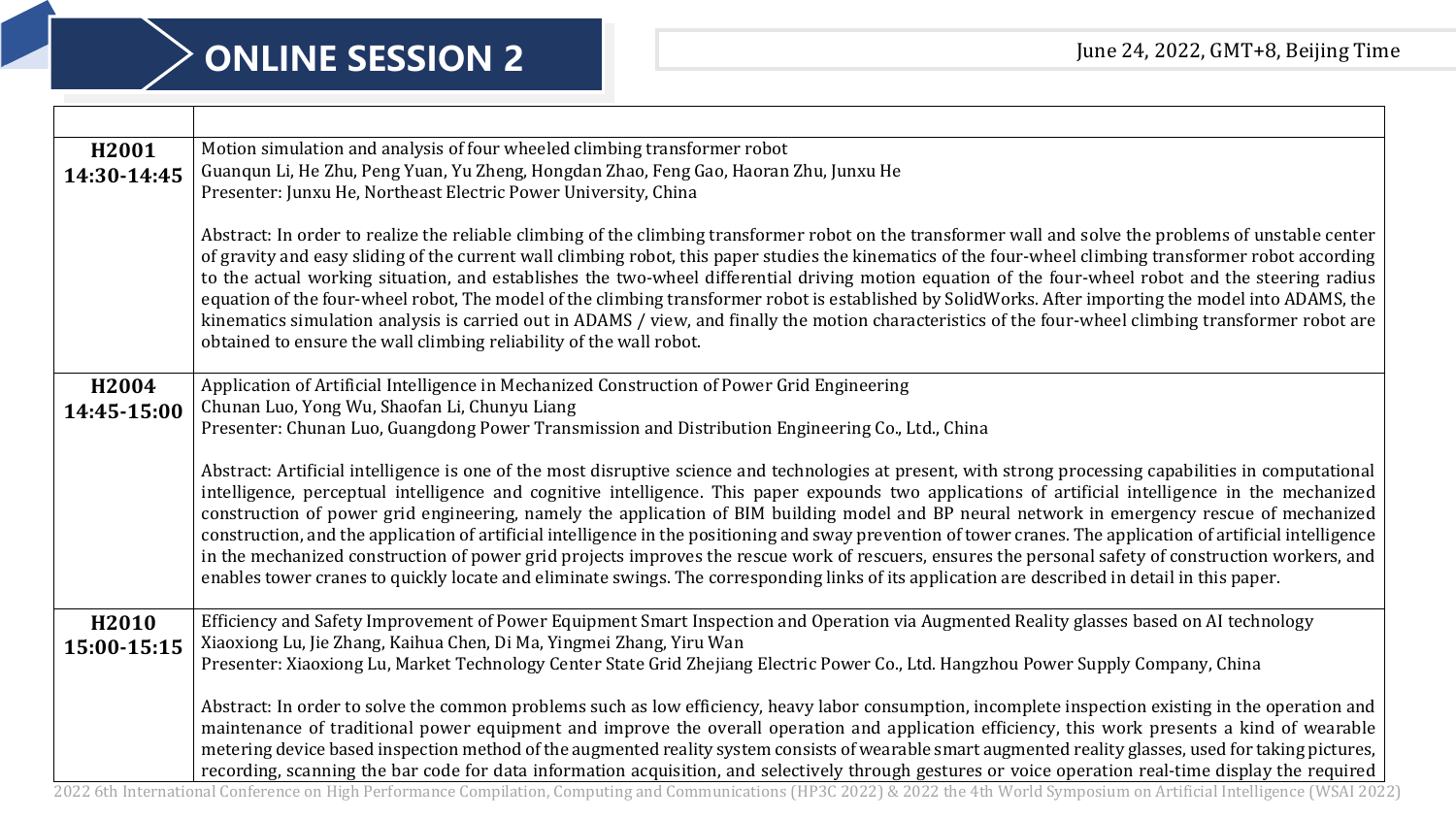|             | information. The collected data is sent to the intelligent mobile terminal through wireless transmission. Eventually, the system can realize the display of<br>login interface and function menu interface, voice recognition and gesture recognition function, and work order acquisition and feedback. We provide<br>experiments to show the superiority of the system designed in this work in meter reading and accounting tasks and real-time response.                                                                                                                                                                                                                                                                                                                                                                                                                                                                                                                                                                                                                                                                                                                                                                                                                                                                                                                                                                                                                         |
|-------------|--------------------------------------------------------------------------------------------------------------------------------------------------------------------------------------------------------------------------------------------------------------------------------------------------------------------------------------------------------------------------------------------------------------------------------------------------------------------------------------------------------------------------------------------------------------------------------------------------------------------------------------------------------------------------------------------------------------------------------------------------------------------------------------------------------------------------------------------------------------------------------------------------------------------------------------------------------------------------------------------------------------------------------------------------------------------------------------------------------------------------------------------------------------------------------------------------------------------------------------------------------------------------------------------------------------------------------------------------------------------------------------------------------------------------------------------------------------------------------------|
| H2023       | Self-adaptive Knowledge Embedding for Large-scale Electronic Component Knowledge Graph                                                                                                                                                                                                                                                                                                                                                                                                                                                                                                                                                                                                                                                                                                                                                                                                                                                                                                                                                                                                                                                                                                                                                                                                                                                                                                                                                                                               |
| 15:15-15:30 | Junyu Lu, Yuxin Liu, Pingjian Zhang<br>Presenter: Junyu Lu, South China University, China                                                                                                                                                                                                                                                                                                                                                                                                                                                                                                                                                                                                                                                                                                                                                                                                                                                                                                                                                                                                                                                                                                                                                                                                                                                                                                                                                                                            |
|             | Abstract: Substitution of electronic components is an important research topic in the supply chain management of design and manufacture of electronic<br>products. Previous studies mainly use simulation technology and case study, the system is complex and unable to comprehensively evaluate the different<br>properties of components in each application environment. In this paper, we propose the Electronic Component Knowledge Graph (ECKG), which helps<br>to discover knowledge from a large amount of data and assist in the substitution of electronic components. The ECKG integrates the electronic component<br>data from different manufacturers and contains substitution relations labeled by domain expert experience. The ECKG contains two types of nodes: the<br>central node is the representation of electronic components, and the peripheral node contains the attribute values that provides semantic support for<br>the central node, which helps learning the structural knowledge. Moreover, we present the Self-adaptive Knowledge Embedding (SAKE) approach that<br>integrates the semantic information of peripheral nodes into their corresponding central node. The SAKE is pre-trained on our large-scale ECKG with a<br>knowledgebased attention mechanism to obtain the contextual representation of the central nodes. Experiment results show that SAKE outperforms<br>other counterparts on the entity typing and link prediction tasks. |
| H2011       | Improvement of Self-Driving Algorithm with Traffic Command Recognition and Vehicle Information Interaction                                                                                                                                                                                                                                                                                                                                                                                                                                                                                                                                                                                                                                                                                                                                                                                                                                                                                                                                                                                                                                                                                                                                                                                                                                                                                                                                                                           |
| 15:30-15:45 | Wang Yuxiang, Maogen Fu                                                                                                                                                                                                                                                                                                                                                                                                                                                                                                                                                                                                                                                                                                                                                                                                                                                                                                                                                                                                                                                                                                                                                                                                                                                                                                                                                                                                                                                              |
|             | Presenter: Maogen Fu, Edinburgh University, UK                                                                                                                                                                                                                                                                                                                                                                                                                                                                                                                                                                                                                                                                                                                                                                                                                                                                                                                                                                                                                                                                                                                                                                                                                                                                                                                                                                                                                                       |
|             | Abstract: Self-driving technology has been studied and developed for a long time and gradually tends to mature. However, we want to complete the fully<br>self-driving under the smart city, whether in self-driving cars or uncrewed express vehicles and other vehicles. However, there are still many problems<br>with traffic command and vehicle interworking during the car's driving. In this article, based on the two problems mentioned above, the authors improve<br>the existing self-driving algorithm from these two aspects. On the one hand, the authors use the OpenPose to deal with 3-D motion and gestures and<br>experiment on static images and static video of traffic gestures, the model can accurately segment various traffic information including traffic indication<br>gestures in the target, and give feedback based on the set priority. On the other hand, by simulating vehicle information experiments, the algorithm can<br>process nearby information and makes corresponding pre-processing according to the processing results. These two improvements not only make the                                                                                                                                                                                                                                                                                                                                                                     |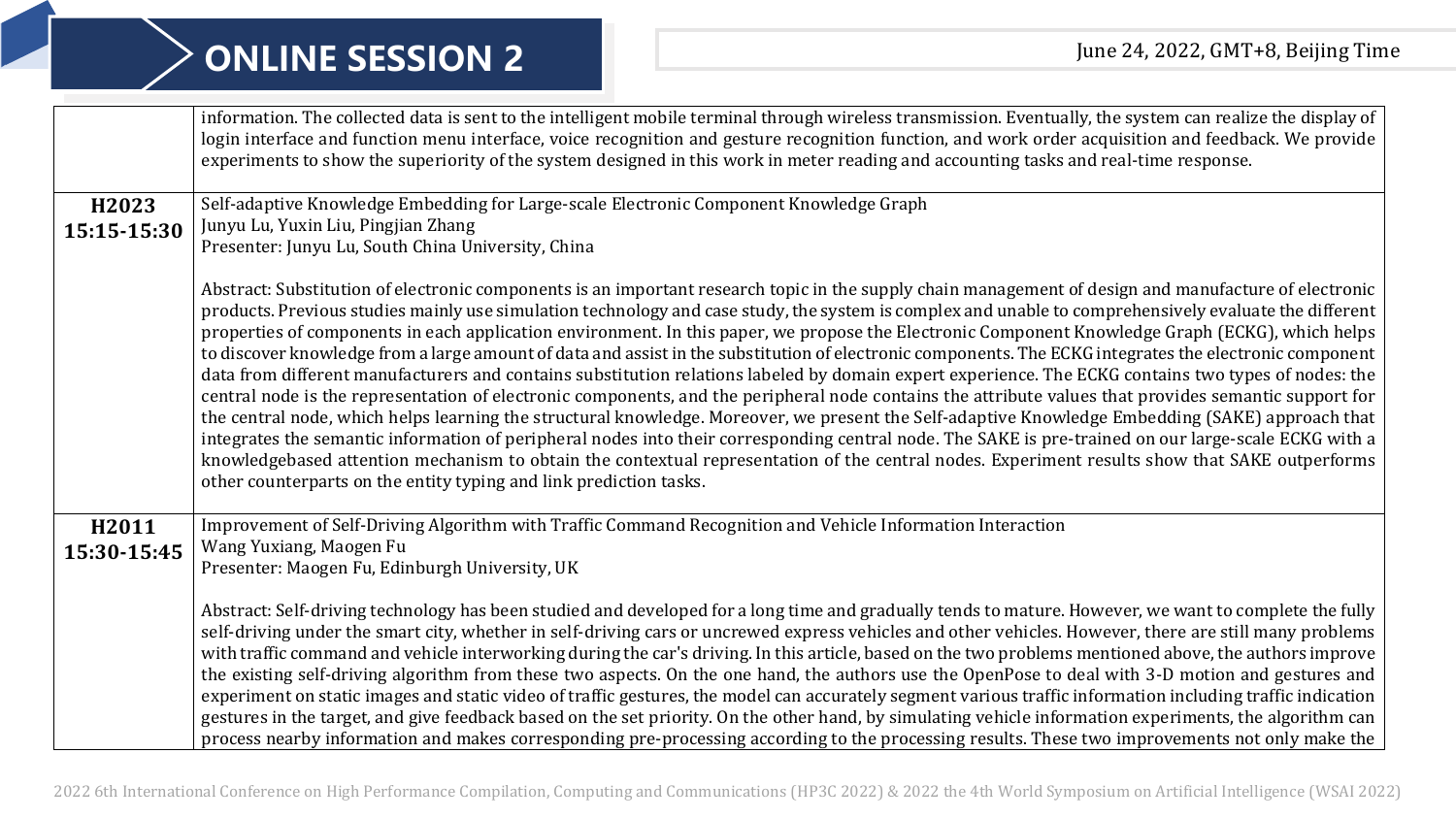|             | existing self-driving algorithm more perfect but also make the surrounding road condition information predictable, which means that the self-driving<br>technology becomes more flexible and safer.                                                                                                                                                                                                                                                                                                                                                                                                                                                                                                                                                                                                                                     |
|-------------|-----------------------------------------------------------------------------------------------------------------------------------------------------------------------------------------------------------------------------------------------------------------------------------------------------------------------------------------------------------------------------------------------------------------------------------------------------------------------------------------------------------------------------------------------------------------------------------------------------------------------------------------------------------------------------------------------------------------------------------------------------------------------------------------------------------------------------------------|
| H2017       | Finite-Time Super-Twisting Trajectory Tracking Control for a Coaxial Twelve-Rotor Unmanned Flying Robot                                                                                                                                                                                                                                                                                                                                                                                                                                                                                                                                                                                                                                                                                                                                 |
| 15:45-16:00 | Cheng Peng, Guangjian He, Lihua Cai                                                                                                                                                                                                                                                                                                                                                                                                                                                                                                                                                                                                                                                                                                                                                                                                     |
|             | Presenter: Cheng Peng, Chinese Academy of Sciences, China                                                                                                                                                                                                                                                                                                                                                                                                                                                                                                                                                                                                                                                                                                                                                                               |
|             | Abstract: Finite-time super-twisting trajectory tracking control for a coaxial twelve-rotor unmanned flying robot(UFR) is investigated under un-modeled  <br>dynamics and external disturbance. The coaxial twelve-rotor UFR as the nested closed-loop control system is divided into outer loop and inner loop. The<br>integral sliding mode controller is adopted for the outer loop, and finite-time super-twisting sliding mode controller is proposed for the inner loop. A<br>finite-time extended state observer(ESO) is designed to effectively estimate un-modeled dynamics and external disturbance. Then, the stability of the<br>closed-loop system is proved by Lyapunov stability theorem. Finally, numerical simulation experiments demonstrate the effectiveness and superiority  <br>of the proposed control strategy. |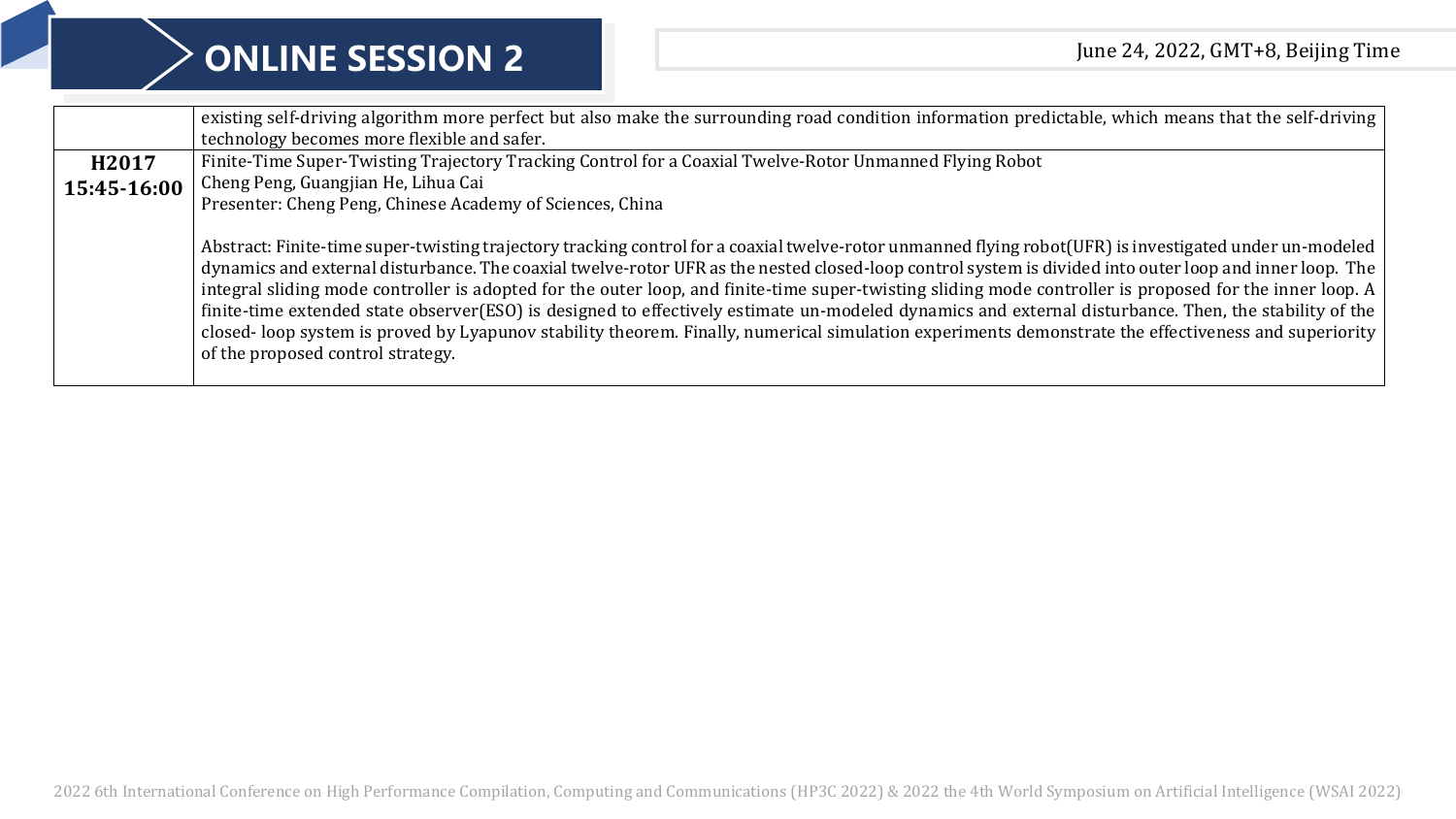|                      | <b>Topic: Data Computing and Models</b>                                                                                                                                                                                                                                                                                                                                                                                                                                                                                                                                                                                                                                                                                                                                                                                                                                                                                                                                                                                                                                                                                                                                                                                                                                                                                                                                                                                                                                                                                                                                                         |
|----------------------|-------------------------------------------------------------------------------------------------------------------------------------------------------------------------------------------------------------------------------------------------------------------------------------------------------------------------------------------------------------------------------------------------------------------------------------------------------------------------------------------------------------------------------------------------------------------------------------------------------------------------------------------------------------------------------------------------------------------------------------------------------------------------------------------------------------------------------------------------------------------------------------------------------------------------------------------------------------------------------------------------------------------------------------------------------------------------------------------------------------------------------------------------------------------------------------------------------------------------------------------------------------------------------------------------------------------------------------------------------------------------------------------------------------------------------------------------------------------------------------------------------------------------------------------------------------------------------------------------|
|                      | Time: 09:30 -11:45 Zoom Meeting Room ID: 879 8766 0147   Password: 062325                                                                                                                                                                                                                                                                                                                                                                                                                                                                                                                                                                                                                                                                                                                                                                                                                                                                                                                                                                                                                                                                                                                                                                                                                                                                                                                                                                                                                                                                                                                       |
|                      | Session Chair: Professor Loc Nguyen, Sunflower Soft Company, Vietnam                                                                                                                                                                                                                                                                                                                                                                                                                                                                                                                                                                                                                                                                                                                                                                                                                                                                                                                                                                                                                                                                                                                                                                                                                                                                                                                                                                                                                                                                                                                            |
| H0215<br>09:30-09:45 | Research on used car valuation problem based on model fusion<br>Guozheng Liu, Haoxiang Chu, Ye Zhang, and HuiLing Shi<br>Presenter: Guozheng Liu, Qilu University of Technology (Shandong Academy of Sciences), China                                                                                                                                                                                                                                                                                                                                                                                                                                                                                                                                                                                                                                                                                                                                                                                                                                                                                                                                                                                                                                                                                                                                                                                                                                                                                                                                                                           |
|                      | Abstract: In recent years, with the rapid development of the automobile industry, the trading volume of second-hand cars in our country has grown<br>rapidly. However, with the continuous expansion of the second-hand car market, a scientific and reasonable evaluation system or unified standard has<br>not yet been formed in the second-hand car market, which makes the second-hand car trading market lack credibility and restricts its development of<br>the second-hand car trading market. Therefore, it is particularly important to establish a reasonable and perfect second-hand car valuation method. In<br>this paper, GBDT, LightGBM, and XGBoost models are introduced into the field of the used car valuation, and by analyzing the influence of body<br>infrastructure and vehicle conditions, a used car valuation model based on the fusion of GBDT, LightGBM, and XGBoost is constructed. Then it conducts<br>in-depth analysis and research on the problem of used car valuation. At the same time, to verify the advantages and rationality of the model proposed in<br>this paper, the used car valuation model based on the fusion of GBDT, LightGBM and XGBoost is compared and analyzed with random forest, KNN, linear<br>regression, and other models. Finally, after verification, the proposed model based on GBDT, LightGBM, and XGBoost fusion can significantly improve<br>the prediction accuracy, and under the self-defined model evaluation standard in this paper, the model recognition accuracy is up to 89%, which has<br>good practical value. |
| H0328<br>09:45-10:00 | Modern Distributed Data-Parallel Large-Scale Pre-training Strategies For NLP models<br>Hao Bai<br>Presenter: Hao Bai, Junior student, Computer Engineering, UIUC, USA<br>Abstract: Distributed deep learning is becoming increasingly popular due to the expanding demand for computing resources for deep learning models<br>with a larger amount of parameters. Dierent from traditional training approaches, data-parallel training allows multiple compute nodes to train large                                                                                                                                                                                                                                                                                                                                                                                                                                                                                                                                                                                                                                                                                                                                                                                                                                                                                                                                                                                                                                                                                                             |
|                      | deep learning models simultaneously in order to boost the training eciency. In this paper, we present and compare six strategies for data-parallel training<br>using PyTorch on the language model GPT-2 with 100M parameters using a qualitative approach. These strategies are Single GPU, Single Parameter<br>Server, Distributed Parameter Server, Horovod, Distributed Parameter Server with Apex mixed-precision strategy, and Horovod with Apex mixed-<br>precision strategy. We also analyze the quantitative experiment results from each strategy. In the end, we draw the conclusion that the Distributed                                                                                                                                                                                                                                                                                                                                                                                                                                                                                                                                                                                                                                                                                                                                                                                                                                                                                                                                                                            |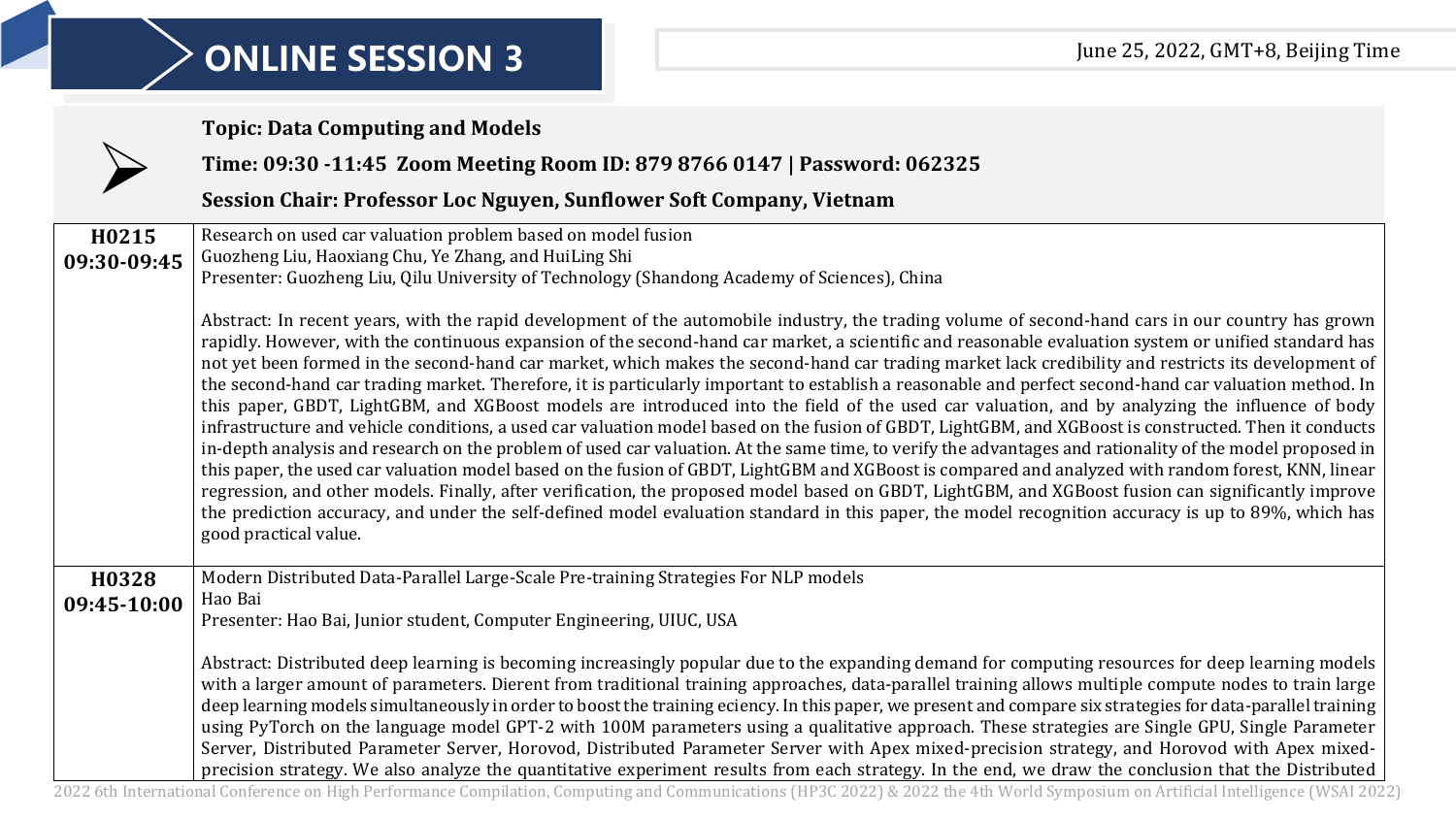|                      | Parameter Server with Apex mixedprecision strategy has the best performance on single node training, while Horovod with Apex is the most robust<br>single<br>multiple<br>when<br>have<br>nodes.<br>The<br>appendix<br>located<br>approach<br>to<br>we<br>use<br>or<br><i>is</i><br>at<br>https://www.jackgethome.com/publication/data_parallel/hp3cappendix.pdf.                                                                                                                                                                                                                                                                                                                                                                                                                                                                                                                                                                                                                                                                                                                                                                                                                                                                                                                                                                                                                                                                                                                                                                                                                                                                                                                                                                                                                                                                                                                                                                                                                                                                          |
|----------------------|-------------------------------------------------------------------------------------------------------------------------------------------------------------------------------------------------------------------------------------------------------------------------------------------------------------------------------------------------------------------------------------------------------------------------------------------------------------------------------------------------------------------------------------------------------------------------------------------------------------------------------------------------------------------------------------------------------------------------------------------------------------------------------------------------------------------------------------------------------------------------------------------------------------------------------------------------------------------------------------------------------------------------------------------------------------------------------------------------------------------------------------------------------------------------------------------------------------------------------------------------------------------------------------------------------------------------------------------------------------------------------------------------------------------------------------------------------------------------------------------------------------------------------------------------------------------------------------------------------------------------------------------------------------------------------------------------------------------------------------------------------------------------------------------------------------------------------------------------------------------------------------------------------------------------------------------------------------------------------------------------------------------------------------------|
| H0216<br>10:00-10:15 | Genome-Wide Association and Interaction Study on Quantitative Traits of CSF Phosphorylated Tau in ADNI cohort<br>Dandan Chen, Jin Li, Hongwei Liu, Lang Ao, Qiushi Zhang<br>Presenter: Dandan Chen, Harbin Engineering University, China                                                                                                                                                                                                                                                                                                                                                                                                                                                                                                                                                                                                                                                                                                                                                                                                                                                                                                                                                                                                                                                                                                                                                                                                                                                                                                                                                                                                                                                                                                                                                                                                                                                                                                                                                                                                  |
|                      | Abstract: Alzheimer's disease (AD) is a most common and particularly complex neurodegenerative disease commonly characterized by a progressive<br>decline in cognition and memory impairments. CSF Aß42 and tau levels have emerged as useful biomarkers for disease and Quantitative Traits (QTs) for<br>genetic studies of AD. In this study, CSF Phosphorylated Tau (P-tau) were used both in genome-wide association studies (GWAS) and genome-wide<br>interaction study (GWIS) as QTs. The GWAS results shows that genes identified by Total Tau (T-tau), also have been replicated on QTs of P-tau, and a<br>new GWAS loci of rs157582 have been identified by GWAS of CSF P-tau. The three genes of APOE, APOC1, and TOMM40 identified by p-Tau in this GWAS<br>are previously confirmed AD susceptibility genes, while our GWAS have replicated them. Therefore, we may argue that QTs of P-tau is more sensitive<br>and more significant than tau. This also indirectly proves the view of P-tau may be a more specific marker than T-tau for AD. Furthermore, the results<br>demonstrate that the data, phenotypes, quality control methods and GWAS method we used to be rationality and validity, which making the subsequent<br>GWIS based on this data more meaningful. In GWIS, 8 pairs of SNPs showed significant interaction effects on the CSF P-tau (corrected p-value <0.05).<br>These 8 pairs of SNPs revealed by GWIS codes from 8 novel genes. Among them, NAT1, ST18, CTNNA2 and IMMP2L have been reported as AD risk genes.<br>NCKAP5, LHFPL3, PRLHR are related to schizophrenia (SCZ). And the gene of AOAH go unreported be related to AD or SCZ. All the work illustrates the<br>plausibility of T-tau as QTs on our dataset, while we also found more significant SNPs by GWIS, which can be used as an effective supplement when AD<br>risk loci cannot be identified by GWAS. The 8 pairs of SNP interactions findings warrant replication and can be used for the analysis of other complex<br>diseases. |
| H0438<br>10:15-10:30 | Attention Modulates the Neural Oscillation of Theta Frequency in Audiovisual Integration<br>Wang Wenjing, Liu Guoao, Xi Yang<br>Presenter: WangWenjing, Northeast Electric Power University, China                                                                                                                                                                                                                                                                                                                                                                                                                                                                                                                                                                                                                                                                                                                                                                                                                                                                                                                                                                                                                                                                                                                                                                                                                                                                                                                                                                                                                                                                                                                                                                                                                                                                                                                                                                                                                                        |
|                      | Abstract: The ability to integrate information reaching us is a fundamental requirement for forming a coherent mental representation of our<br>environment. One mechanism that has been proposed to underlie multisensory information across distributed cortical networks is transient<br>synchronization of neural oscillations. Multisensory integration is a complex information processing, which is modulated by attention. In this study, we<br>intended to explore the modulation of attention on neural oscillation of theta frequency band in audiovisual integration, by manipulating active attention                                                                                                                                                                                                                                                                                                                                                                                                                                                                                                                                                                                                                                                                                                                                                                                                                                                                                                                                                                                                                                                                                                                                                                                                                                                                                                                                                                                                                         |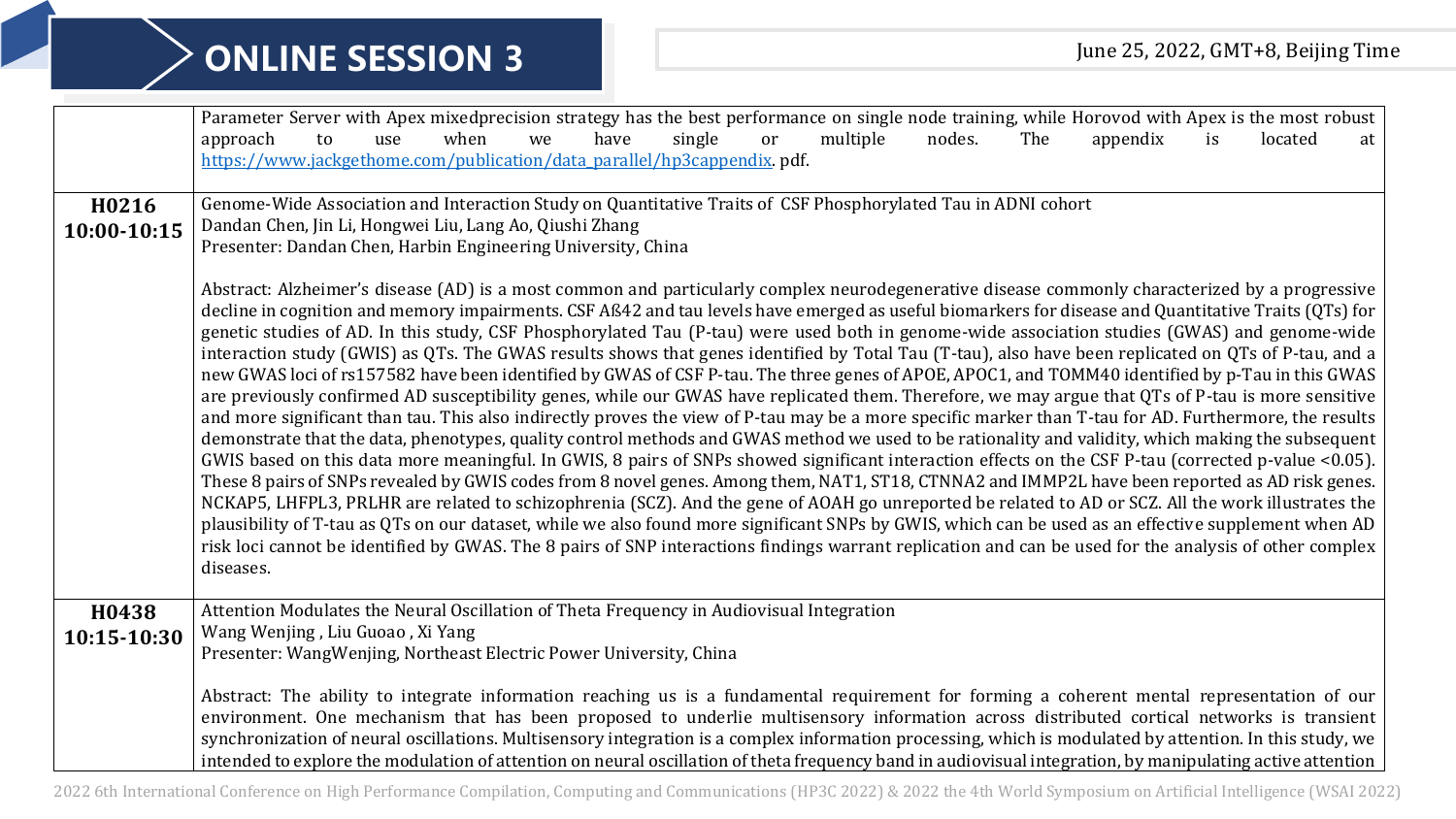|                      | to both visual and auditory stimuli or not attended at all. We analyzed the power of theta band, degree and long-range connectivity strength of functional<br>brain networks in theta band. Our results showed that there was a significant difference in the power of theta frequency band between attended and<br>unattended audiovisual integration, and the output degree of prefrontal area in attended theta network is significant higher than that in unattended<br>network. Moreover, the strength of long-range connectivity from frontal area to parieto-occipital area is also significant higher in attended theta network<br>of audiovisual integration, comparing to that in unattended theta network. We speculated that the top-down attention modulates the audiovisual<br>integration, by increasing the neural oscillation of theta band, and that the top-down attention transmits theta signals to other regions through the frontal<br>region, guiding other regions to integrate the visual and auditory inputs consciously.                                                                                                                                                                                                                                                                                                                                                                                                                                                                                                                            |
|----------------------|---------------------------------------------------------------------------------------------------------------------------------------------------------------------------------------------------------------------------------------------------------------------------------------------------------------------------------------------------------------------------------------------------------------------------------------------------------------------------------------------------------------------------------------------------------------------------------------------------------------------------------------------------------------------------------------------------------------------------------------------------------------------------------------------------------------------------------------------------------------------------------------------------------------------------------------------------------------------------------------------------------------------------------------------------------------------------------------------------------------------------------------------------------------------------------------------------------------------------------------------------------------------------------------------------------------------------------------------------------------------------------------------------------------------------------------------------------------------------------------------------------------------------------------------------------------------------------|
| H0442                | Hypernetwork Representation Learning with the Transformation Strategy                                                                                                                                                                                                                                                                                                                                                                                                                                                                                                                                                                                                                                                                                                                                                                                                                                                                                                                                                                                                                                                                                                                                                                                                                                                                                                                                                                                                                                                                                                           |
| 10:30-10:45          | Yu Zhu, Haixing Zhao, Jiangiang Huang, Xiaoying Wang<br>Presenter: Yu Zhu, Qinghai University, China                                                                                                                                                                                                                                                                                                                                                                                                                                                                                                                                                                                                                                                                                                                                                                                                                                                                                                                                                                                                                                                                                                                                                                                                                                                                                                                                                                                                                                                                            |
|                      |                                                                                                                                                                                                                                                                                                                                                                                                                                                                                                                                                                                                                                                                                                                                                                                                                                                                                                                                                                                                                                                                                                                                                                                                                                                                                                                                                                                                                                                                                                                                                                                 |
|                      | Abstract: In real life, there are many cases that cannot be described by the network abstracted as the graph, but can be described perfectly by the<br>hypernetwork abstracted as the hypergraph. Different from the network, the hypernetwork structure is more complex and poses a great challenge to<br>the existing network representation learning methods. Therefore, in order to overcome the challenge of the hypernetwork structure, a hypernetwork<br>representation learning method with the transformation strategy is proposed. Firstly, as three types of transformation strategies from the hypergraph<br>to the graph, line graph, incidence graph and 2-section graph are combined into three types of integral graphs with the hyperedge information, namely<br>incidence graph + 2-section graph, line graph + incidence graph and line graph + incidence graph + 2-section graph. Secondly, a shallow neural network<br>algorithm is trained respectively on five types of networks abstracted as incidence graph, 2-section graph, incidence graph + 2-section graph, line graph<br>+ incidence graph and line graph +incidence graph + 2-section graph to obtain node representation vectors. Finally, the evaluation experiment is<br>conducted on four different types of hypernetwork datasets. The experimental results demonstrate that the node classification performance of 2-section<br>graph is better than that of other graphs, and the link prediction performance of incidence graph + 2-section graph is better than that of other graphs. |
| H2005<br>10:45-11:00 | Prediction model of power grid project duration based on BP neural network<br>Baogang Chen, Jing Mo, Zhanghai He, Qinghe Zeng, Zhilong Weng, Xiangbiao Leng, Haixiang Yu<br>Presenter: Baogang Chen, China Southern Power Grid Co., Ltd, China                                                                                                                                                                                                                                                                                                                                                                                                                                                                                                                                                                                                                                                                                                                                                                                                                                                                                                                                                                                                                                                                                                                                                                                                                                                                                                                                  |
|                      | Abstract: With the continuous progress of science and technology, artificial intelligence has emerged and received widespread attention. At present, it<br>has been applied in many fields. In order to realize the prediction of power grid construction project duration, this paper proposes a prediction model<br>of power grid construction project duration based on BP neural network. Firstly, the characteristics of the power grid project are analyzed and the<br>influencing factors that have a great influence on the project duration are summarized. Secondly, according to the construction characteristics of the                                                                                                                                                                                                                                                                                                                                                                                                                                                                                                                                                                                                                                                                                                                                                                                                                                                                                                                                             |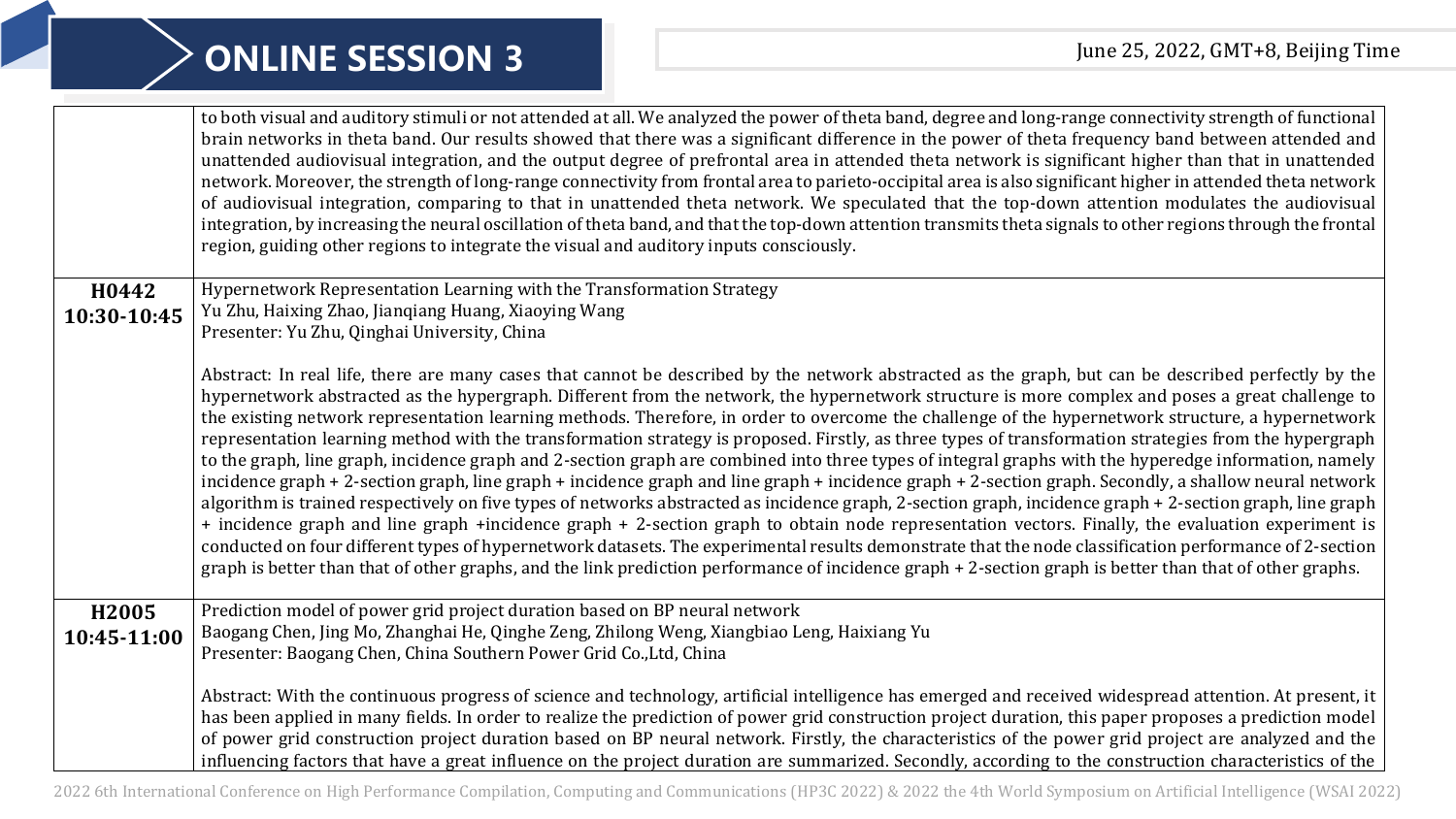|             | power grid project, the whole project is divided into several stages, and each stage is subdivided into several processes. Thirdly, according to the<br>construction stage of the power grid project and the division of the process, the number of nodes in each layer of the BP neural network is designed, and<br>the effectiveness of the method is demonstrated by engineering examples. Finally, it is concluded that the model has certain value in the prediction of<br>the duration of the power grid project.                                                                                                                                                                                                                                                                                                                                                                                                                                                                                                                                                                                                                                                                                 |
|-------------|---------------------------------------------------------------------------------------------------------------------------------------------------------------------------------------------------------------------------------------------------------------------------------------------------------------------------------------------------------------------------------------------------------------------------------------------------------------------------------------------------------------------------------------------------------------------------------------------------------------------------------------------------------------------------------------------------------------------------------------------------------------------------------------------------------------------------------------------------------------------------------------------------------------------------------------------------------------------------------------------------------------------------------------------------------------------------------------------------------------------------------------------------------------------------------------------------------|
| H2018       | An improved random forest intrusion detection model based on Tent mapping<br>Jimin Liu, Jianye Zhuo, Huiqi Zhao, Xueyu Dong, Xin Ge                                                                                                                                                                                                                                                                                                                                                                                                                                                                                                                                                                                                                                                                                                                                                                                                                                                                                                                                                                                                                                                                     |
| 11:00-11:15 | Presenter: Jianye Zhuo, Shandong University of Science and Technology, China                                                                                                                                                                                                                                                                                                                                                                                                                                                                                                                                                                                                                                                                                                                                                                                                                                                                                                                                                                                                                                                                                                                            |
|             | Abstract: At present, there are a lot of algorithms about Intrusion Detection System (IDS) of the Wireless Sensor Network (WSN). However, based on the<br>complexity of the environment and its own characteristics, the traditional intrusion detection technology has some problems, such as low detection rate<br>and slow detection rate for different kinds of intruders. In order to enhance the accuracy of the model, this paper introduces Random Forest (RF) and<br>Arithmetic Optimization Algorithm (AOA) to solve the intrusion detection problem when WSN receives DDoS attack, with higher accuracy and lower<br>error rate. The improved tent chaotic map is used to increase the diversity of individuals; The parallel strategy enhances the communication between<br>populations and adjusts the optimization. Firstly, the PT-AOA algorithm proposed has excellent performance in the evaluation of test function, and<br>effectively ensures the improvement of RF classifier. On this basis, the optimized RF intrusion detection model has better performance than the<br>traditional machine learning method in the simulation experiments on WSN-DS and CICDDoS2019 data sets. |
| H3005       | A Neural Network Optimization Model-based Approach to Evaluate the Teaching Effectiveness of English Courses<br>Ying Cao                                                                                                                                                                                                                                                                                                                                                                                                                                                                                                                                                                                                                                                                                                                                                                                                                                                                                                                                                                                                                                                                                |
| 11:15-11:30 | Presenter: Ying Cao, Chengdu Neusoft University, China                                                                                                                                                                                                                                                                                                                                                                                                                                                                                                                                                                                                                                                                                                                                                                                                                                                                                                                                                                                                                                                                                                                                                  |
|             | Abstract: The improvement of teaching quality is an essential part of modernization of Chinese education, and the scientific, rational and timely<br>improvement of teaching effectiveness assessment plays a key role. The improvement of scientific and timely teaching effectiveness evaluation plays a<br>key role. This paper takes artificial intelligence technology as the leading to address the problem of low accuracy of university English teaching<br>effectiveness evaluation, a evaluation method based on IGA-WNN is proposed. Firstly, an English course teaching evaluation system was established<br>according to the actual teaching situation, and the entropy method (EM) was used to assign weights to the original teaching evaluation effect data, then<br>an English course teaching evaluation model was designed based on wavelet neural network, and an improved genetic algorithm was studied to optimize<br>the wavelet neural network parameters. The experimental results show that the method can evaluate the quality of English teaching more accurately<br>and has a good educational support function.                                                           |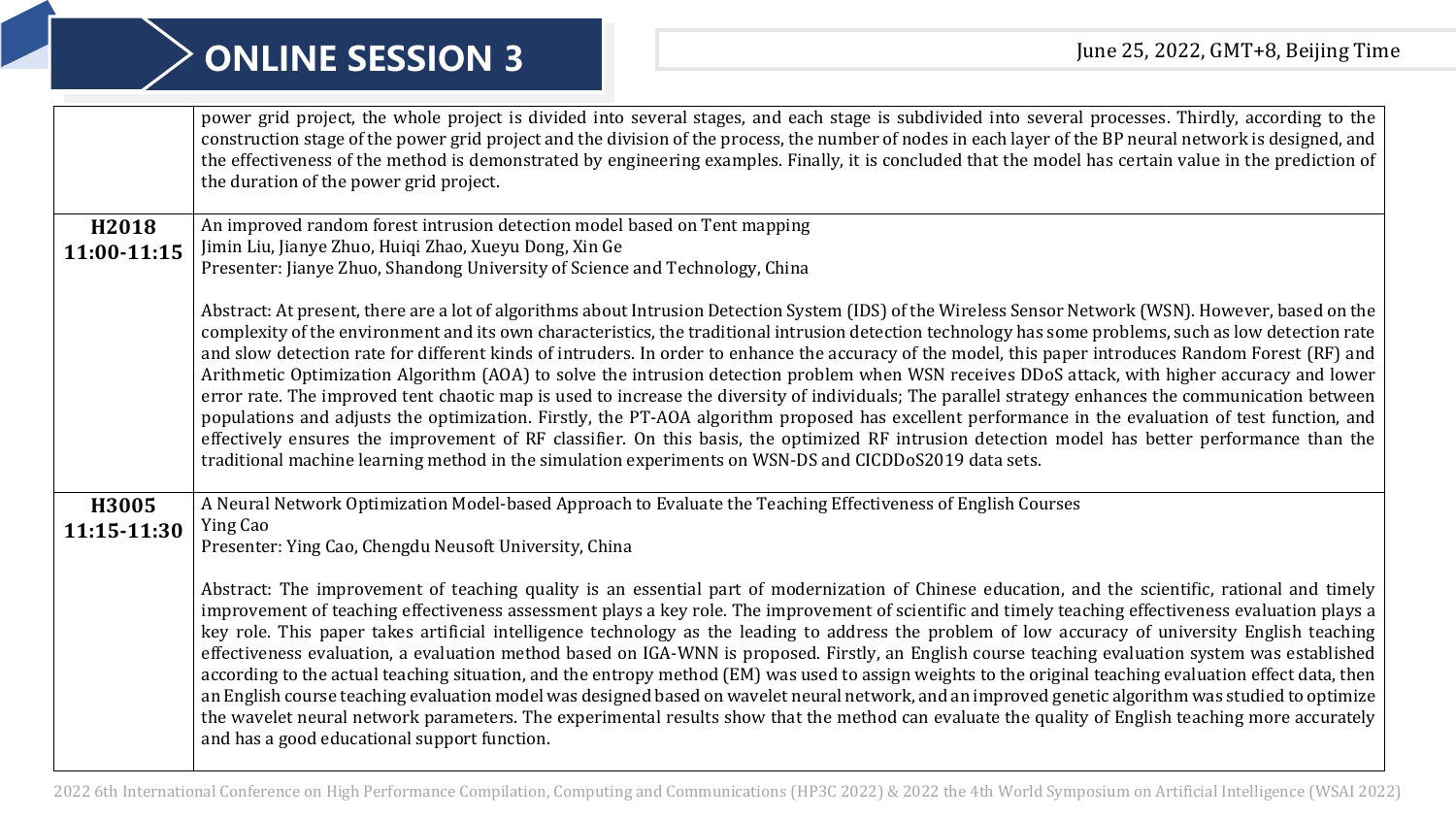|                      | <b>ONLINE SESSION 3</b>                                                                                                                                                                                                                                  | June 25, 2022, GMT+8, Beijing Time                                                                                                                                                                                                                                                                                                                                                                                                                                                                                                                                                                                                                                                                                                                                                                                                                                                                           |
|----------------------|----------------------------------------------------------------------------------------------------------------------------------------------------------------------------------------------------------------------------------------------------------|--------------------------------------------------------------------------------------------------------------------------------------------------------------------------------------------------------------------------------------------------------------------------------------------------------------------------------------------------------------------------------------------------------------------------------------------------------------------------------------------------------------------------------------------------------------------------------------------------------------------------------------------------------------------------------------------------------------------------------------------------------------------------------------------------------------------------------------------------------------------------------------------------------------|
| H0325<br>11:30-11:45 | Parallel Performance and Optimization of the Lattice Boltzmann Method Software Palabos Using CUDA<br>Bin Huang, Anjun Liu, Min Tian, Jingshan Pan, Yu Zhang<br>Presenter: Bin Huang, Qilu University of Technology (Shandong Academy of Sciences), China | Abstract: The open-source fluid dynamics software Palabos based on the Lattice Boltzmann Method (LBM) has been widely used in porous media,<br>biological fluids, free interfaces and other physical problems. Palabos has excellent MPI parallel performance and can complete large scale computation<br>of computational fluid dynamics. To realize the heterogeneous parallelism of Palabos, we test the performance of Palabos on a large-scale simulation on<br>a general-purpose cluster at first. The experimental results show that Palabos has a good performance in 16000 MPI processes. Then, we designed a<br>CUDA parallel optimization algorithm for the case of cavity flow according to address mapping and shared memory optimization. Numerical experiments<br>results show that the speedup ratio can achieve about a 1.5x acceleration ratio when the number of the grid is 512×512×512. |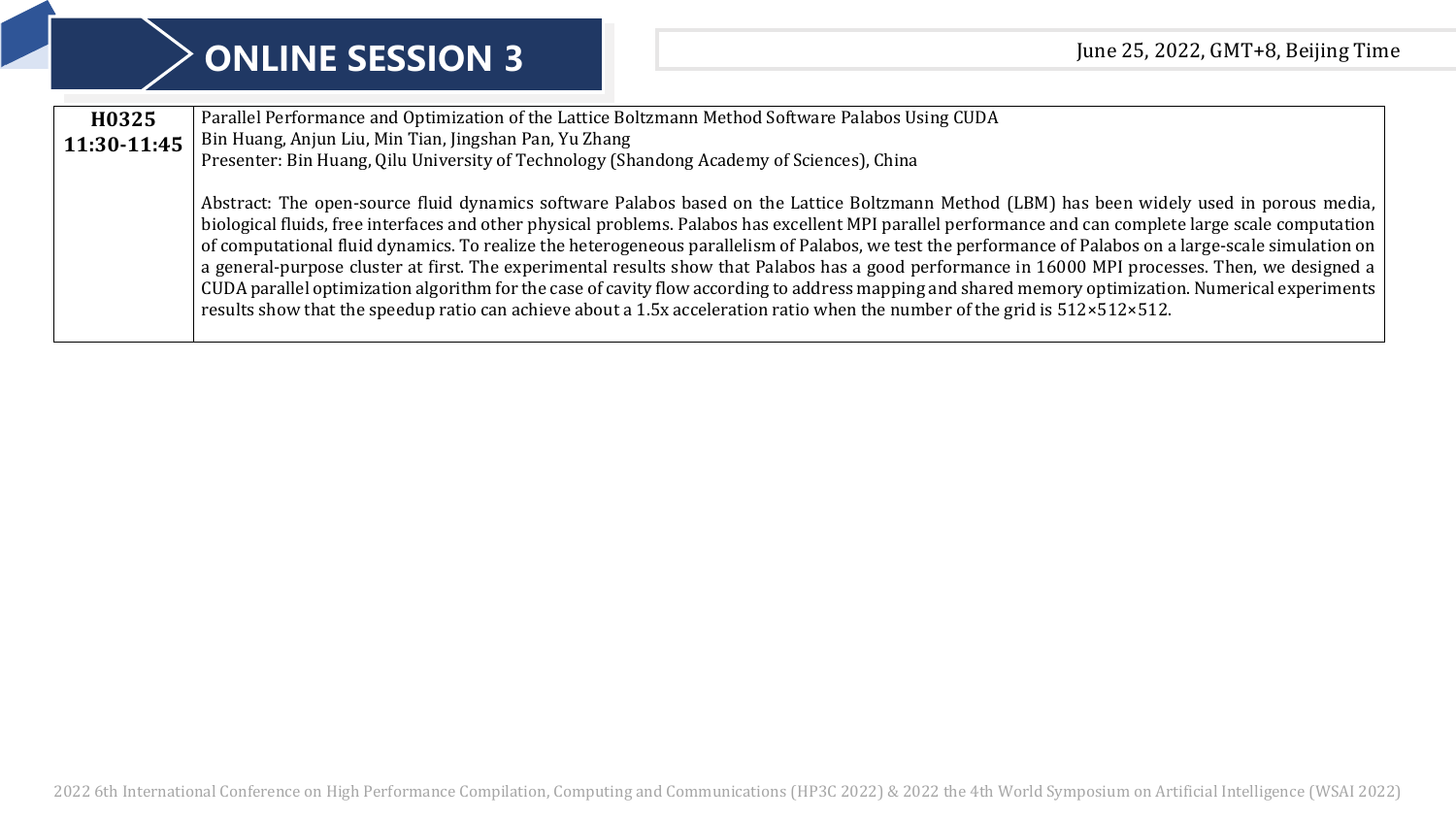## **ONLINE SESSION 4 DEFINE SESSION 4 DEFINE SESSION 1**

|                                  | <b>Topic: Electronics and Electrical Engineering</b>                                                                                                                                                                                                                                                                                                                                                                                                                                                                                                                                                                                                                                                                                                                                                                                                                                                                                                                                                                                                                  |
|----------------------------------|-----------------------------------------------------------------------------------------------------------------------------------------------------------------------------------------------------------------------------------------------------------------------------------------------------------------------------------------------------------------------------------------------------------------------------------------------------------------------------------------------------------------------------------------------------------------------------------------------------------------------------------------------------------------------------------------------------------------------------------------------------------------------------------------------------------------------------------------------------------------------------------------------------------------------------------------------------------------------------------------------------------------------------------------------------------------------|
|                                  | Time: 09:30-11:45 Zoom Meeting Room ID: 812 3695 4198   Password: 062325                                                                                                                                                                                                                                                                                                                                                                                                                                                                                                                                                                                                                                                                                                                                                                                                                                                                                                                                                                                              |
|                                  | Session Chair: Dr. Huai-En Gao, Guangdong University of Technology, China                                                                                                                                                                                                                                                                                                                                                                                                                                                                                                                                                                                                                                                                                                                                                                                                                                                                                                                                                                                             |
| H <sub>0210</sub><br>09:30-09:45 | Research on charging control of battery pack in low temperature environment<br>Chao Liu, Hong Rui Zang, Ying Xin, Yu Wang<br>Presenter: Hong Rui Zang, State Grid Jilin Electric Power Co., Ltd. information and communication company, China                                                                                                                                                                                                                                                                                                                                                                                                                                                                                                                                                                                                                                                                                                                                                                                                                         |
|                                  | Abstract: Due to the wide use of lithium batteries, the charging safety of lithium batteries in low temperature environment has become a matter of<br>concern. This time, through the battery bench test verification of the battery pack charging control method in the low-temperature environment, it shows<br>that this method can ensure the normal operation of the battery pack in the low-temperature environment, and the charged power is 93.2% of the rated<br>capacity of the battery pack, which effectively ensures the charging safety of lithium battery in the low-temperature environment.                                                                                                                                                                                                                                                                                                                                                                                                                                                          |
| H0101<br>09:45-10:00             | Analysis of thermal-mechanical characteristics and metallographic detection of broken connection of transmission line<br>Cheng Sijin, Zhu He, Zhou Yibing, Sun Hao, Tian Junyu, Liao Hanliang, Zhu Jinfu<br>Presenter: Liao Hanliang, Northeast Electric Power University, China                                                                                                                                                                                                                                                                                                                                                                                                                                                                                                                                                                                                                                                                                                                                                                                      |
|                                  | Abstract: In order to study the thermal mechanical characteristics of the broken line of the connecting pipe and pipeline joint of the transmission line,<br>the tensile test of the steel cored aluminum strand steel wire, the thermodynamic analysis of the broken line joint of the connecting pipe and the<br>metallographic test of the steel core of the broken line joint were carried out successively. The tensile strength of the steel core of the steel cored<br>aluminum strand, the temperature load curve at different times and the metallographic test results of the steel core of the broken line joint were obtained,<br>Finally, the exposed section of steel core is tested by metallography. The results show that the tensile strength of steel cored aluminum strand meets the<br>standard, the heating of connecting pipe caused by conductor current will affect the calculated breaking force of steel core, and the exposed section of<br>steel core has been running at high temperature for a period of time before being pulled off. |
| H <sub>0</sub> 206               | Fault Early Warning of Wind Turbine Generator based on Residual Autoencoder Network<br>Zhaoyang Wang                                                                                                                                                                                                                                                                                                                                                                                                                                                                                                                                                                                                                                                                                                                                                                                                                                                                                                                                                                  |
| 10:00-10:15                      | Presenter: Zhaoyang Wang, Nanjing Huadun power information security evaluation Co., Ltd, Jiangsu, Nanjing, 211106 China                                                                                                                                                                                                                                                                                                                                                                                                                                                                                                                                                                                                                                                                                                                                                                                                                                                                                                                                               |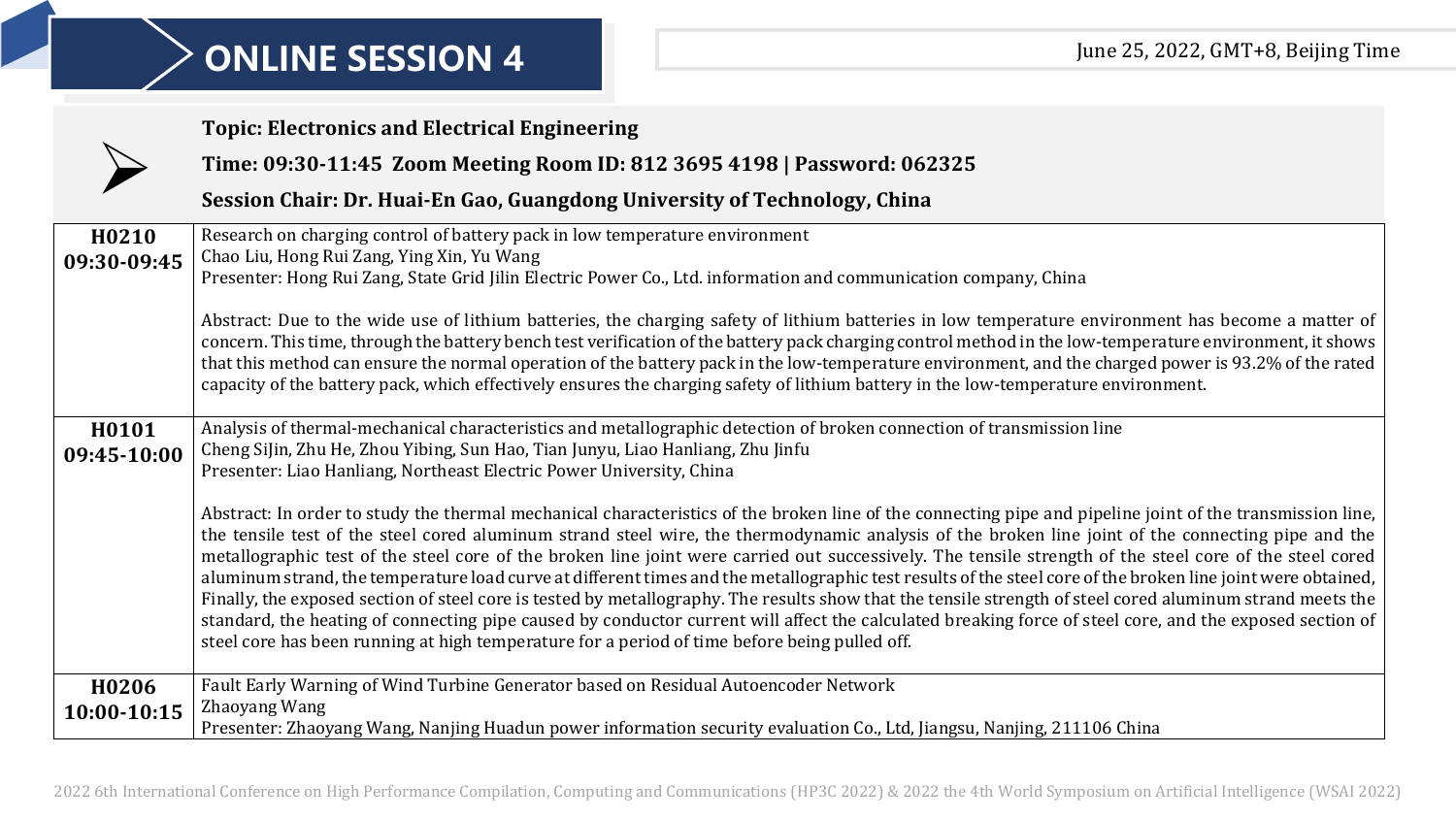|                      | Abstract: The condition monitoring and fault Early Warning of wind turbine can find its faults early and reduce its failure rate and maintenance cost.<br>This paper presents a fault diagnosis method of wind turbine generator based on residual autoencoder network (RAE). The proposed RAE has an<br>autoencoder network structure. The encoding network is responsible for extracting the feature vector reflecting the distribution law of supervisory<br>control and data acquisition (SCADA) data, the decoding network is responsible for reconstructing SCADA data according to the feature vector, and<br>training the RAE network according to the reconstruction error of input data and reconstructed data. There are several shortcut connections between<br>the corresponding layers of the encoder and decoder of the RAE. Shortcut connections introduce the shallow features in the encoder into the decoder<br>and combines them with the deep semantic features in the decoder. Moreover, the shortcut connections allow the network to get additional supervision<br>during back propagation process, avoiding the problem of gradient disappearance. Through the simulation analysis of the recorded data before and after<br>generator fault, the effectiveness of the proposed RAE network for wind turbine generator fault diagnosis is verified. |
|----------------------|-----------------------------------------------------------------------------------------------------------------------------------------------------------------------------------------------------------------------------------------------------------------------------------------------------------------------------------------------------------------------------------------------------------------------------------------------------------------------------------------------------------------------------------------------------------------------------------------------------------------------------------------------------------------------------------------------------------------------------------------------------------------------------------------------------------------------------------------------------------------------------------------------------------------------------------------------------------------------------------------------------------------------------------------------------------------------------------------------------------------------------------------------------------------------------------------------------------------------------------------------------------------------------------------------------------------------------------------------------------------------------|
| H0217<br>10:15-10:30 | Power Probabilistic Energy Flow Calculation for Integrated Energy System Considering Uncertainties of Renewable Energy Output and Load<br>Di Jin, Chenhang Sun, Zhiyi Yang, Ruifa Cao, Zhigang Zhang<br>Presenter: Di Jin, State Grid Ningbo Electric Power Supply Company, China                                                                                                                                                                                                                                                                                                                                                                                                                                                                                                                                                                                                                                                                                                                                                                                                                                                                                                                                                                                                                                                                                           |
|                      | Abstract: The intermittent output of renewable energy and the load fluctuation bring many uncertainties to the integrated energy system. Therefore,<br>this paper proposes a power probabilistic energy flow calculation method for integrated energy systems considering renewable energy output and load<br>uncertainty. Firstly, the electricity-heat-gas integrated energy system's steady-state energy flow calculation model is constructed based on the energy<br>hub model. On this basis, considering the uncertainty of renewable energy output and load, a probabilistic energy flow calculation method for integrated<br>energy systems based on the Quasi-Monte Carlo simulation method is proposed for the probabilistic energy flow of electricity. Finally, the accuracy of<br>the calculation method is verified by an example analysis.                                                                                                                                                                                                                                                                                                                                                                                                                                                                                                                   |
| H0218<br>10:30-10:45 | Control strategy of multi-energy collaborative low carbon energy management system<br>LiangLiang Zhong, Xi Hu, Jun Lei, Gaopeng Guo, Haojun Yan<br>Presenter: LiangLiang Zhong, State Grid Zhejiang Electric Power Co., Ltd. Ningbo Power Supply Company, China                                                                                                                                                                                                                                                                                                                                                                                                                                                                                                                                                                                                                                                                                                                                                                                                                                                                                                                                                                                                                                                                                                             |
|                      | Abstract: The proposal and development of a multi-energy collaborative low-carbon energy management system put forward new solutions for gradually<br>increasing the proportion of new energy power generation, optimizing energy utilization efficiency, and reducing greenhouse gas emissions. Because<br>this paper fully considers the differences in dynamic characteristics among various energy sources, and the optimal scheduling is also different according<br>to the load under different time scales and the prediction accuracy results of new energy. In the multi-energy coordinated comprehensive energy park<br>system of cold, heat, electricity, and gas, the multi time scale scheduling strategy reasonably coordinates a variety of equipment to optimize its operation,                                                                                                                                                                                                                                                                                                                                                                                                                                                                                                                                                                             |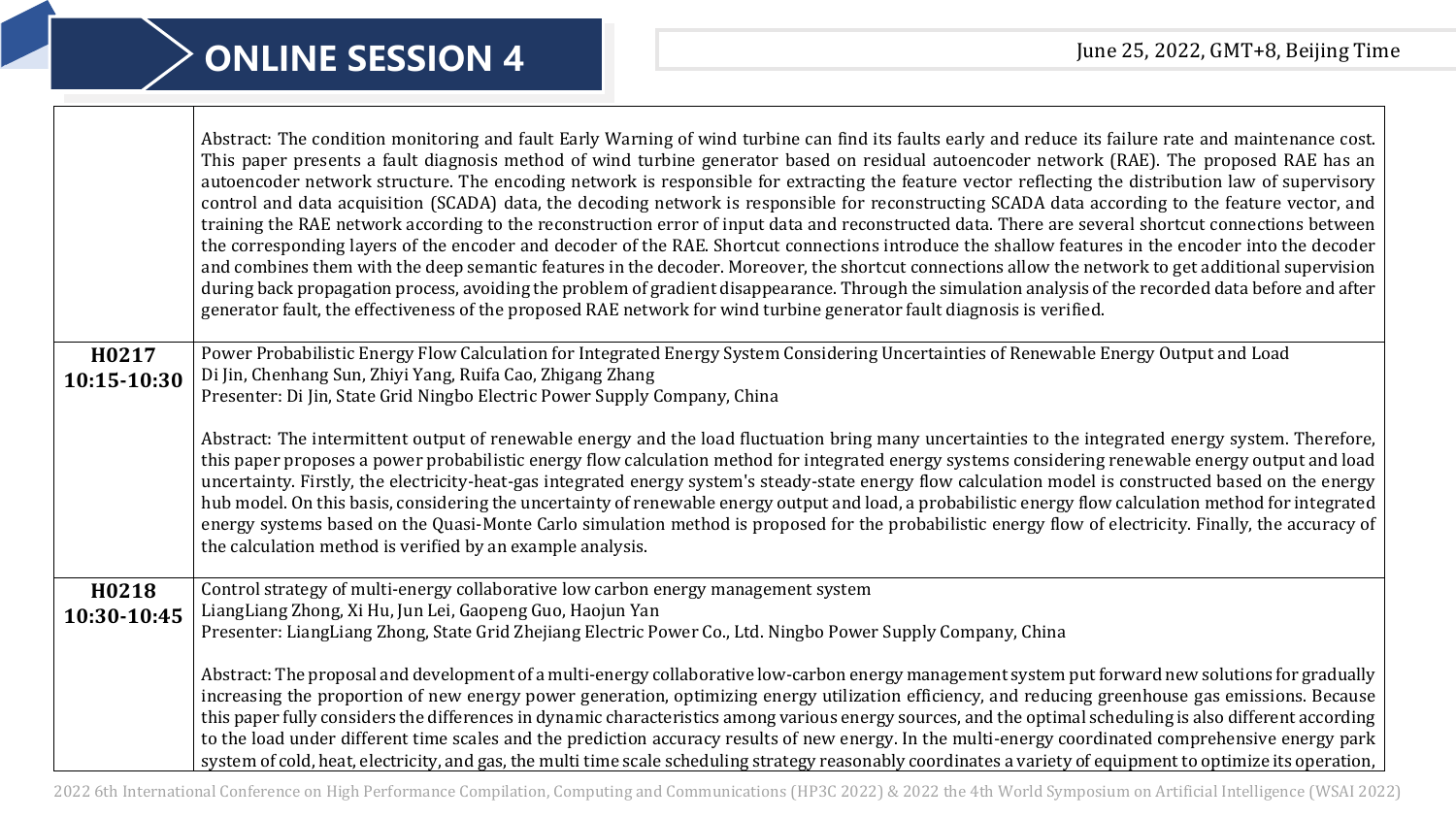## **ONLINE SESSION 4 DEFINE SESSION 4 DEFINE SESSION 1**

|                      | which is of great significance to the economic and reliable operation of the system, Based on the detailed modelling of the equipment, combined with the<br>time-sharing price and time-sharing natural gas price, and considering the multi-energy complementary operation, this paper dynamically adjusts the<br>equipment operation state to deal with the small-scale uncertain fluctuation of load and new energy output, so as to meet the economic and reliable<br>operation of the system.                                                                                                                                                                                                                                                                                                                                                                                                                                                                                                                                                                                                                                                                                                                                                                                                                                                                                                                                             |
|----------------------|------------------------------------------------------------------------------------------------------------------------------------------------------------------------------------------------------------------------------------------------------------------------------------------------------------------------------------------------------------------------------------------------------------------------------------------------------------------------------------------------------------------------------------------------------------------------------------------------------------------------------------------------------------------------------------------------------------------------------------------------------------------------------------------------------------------------------------------------------------------------------------------------------------------------------------------------------------------------------------------------------------------------------------------------------------------------------------------------------------------------------------------------------------------------------------------------------------------------------------------------------------------------------------------------------------------------------------------------------------------------------------------------------------------------------------------------|
| H0444<br>10:45-11:00 | A Local Ratio Power Control Approach for Capacitated Access Points in Mobile Edge Computing<br>Qinghui Zhang, Weidong Li, Qian Su, Xuejie Zhang<br>Presenter: Qinghui Zhang, Yunnan University                                                                                                                                                                                                                                                                                                                                                                                                                                                                                                                                                                                                                                                                                                                                                                                                                                                                                                                                                                                                                                                                                                                                                                                                                                                 |
|                      | Abstract: Terminal devices (TDs) connect to networks through access points (APs) integrated into the edge server. This provides a prerequisite for TDs<br>to upload tasks to cloud data centers or offload them to edge servers for execution. In this process, signal coverage, data transmission, and task execution<br>consume energy, and the energy consumption of signal coverage increases sharply as the radius increases. Lower power leads to less energy<br>consumption in a given time segment. Thus, power control for APs is essential for reducing energy consumption. Our objective is to determine the power<br>assignment for each AP with same capacity constraints such that all TDs are covered, and the total power is minimized. We define this problem as a<br>minimum power capacitated cover (MPCC) problem and present a minimum local ratio (MLR) power control approach for this problem to obtain<br>accurate results in polynomial time. Power assignments are chosen in a sequence of rounds. In each round, we choose the power assignment that<br>minimizes the ratio of its power to the number of currently uncovered TDs it contains. In the event of a tie, we pick an arbitrary power assignment that<br>achieves the minimum ratio. We continue choosing power assignments until all TDs are covered. Finally, various experiments verify that this method<br>can outperform another greedy-based way. |
| H2008<br>11:00-11:15 | Operation characteristics and thermal stability of conductor splice tube under overheat operationFatigue damage simulation analysis<br>Guanqun Li, He Zhu, Peng Yuan, Yu Zheng, Hongdan Zhao, Feng Gao, Haoran Zhu, Jinfu Zhu, Hanliang Liao                                                                                                                                                                                                                                                                                                                                                                                                                                                                                                                                                                                                                                                                                                                                                                                                                                                                                                                                                                                                                                                                                                                                                                                                   |
|                      | Presenter: Jinfu Zhu, Northeast Electric Power University, China<br>Abstract: In order to study the thermal mechanical characteristics of the broken line of the connecting pipe and pipeline joint of the transmission line,                                                                                                                                                                                                                                                                                                                                                                                                                                                                                                                                                                                                                                                                                                                                                                                                                                                                                                                                                                                                                                                                                                                                                                                                                  |
|                      | the tensile test of the steel cored aluminum strand steel wire, the thermodynamic analysis of the broken line joint of the connecting pipe and the<br>metallographic test of the steel core of the broken line joint were carried out successively. The tensile strength of the steel core of the steel cored<br>aluminum strand, the temperature load curve at different times and the metallographic test results of the steel core of the broken line joint were obtained,<br>Finally, the exposed section of steel core is tested by metallography. The results show that the tensile strength of steel cored aluminum strand meets the<br>standard, the heating of connecting pipe caused by conductor current will affect the calculated breaking force of steel core, and the exposed section of<br>steel core has been running at high temperature for a period of time before being pulled off.                                                                                                                                                                                                                                                                                                                                                                                                                                                                                                                                       |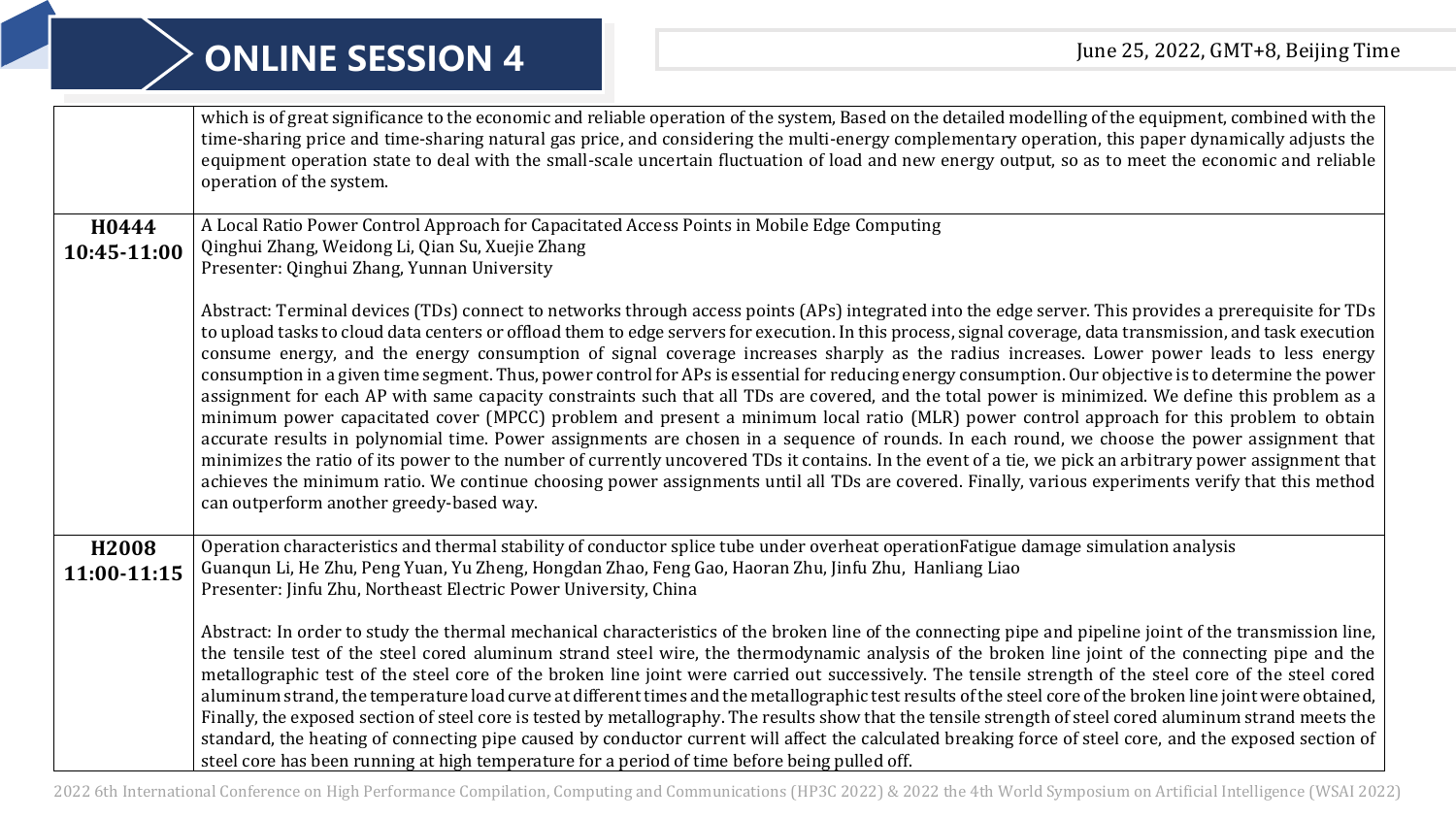| H2025             | Vehicle oil sensor vibration isolation technology research                                                                                                                                                                                                                                                                                                                                                                                                                                                                                                                                                                                                                                                                                                                                                                                                                                                                                                                                                                                                                                                                                                                         |  |
|-------------------|------------------------------------------------------------------------------------------------------------------------------------------------------------------------------------------------------------------------------------------------------------------------------------------------------------------------------------------------------------------------------------------------------------------------------------------------------------------------------------------------------------------------------------------------------------------------------------------------------------------------------------------------------------------------------------------------------------------------------------------------------------------------------------------------------------------------------------------------------------------------------------------------------------------------------------------------------------------------------------------------------------------------------------------------------------------------------------------------------------------------------------------------------------------------------------|--|
| 11:15-11:30       | Hua Yang、Mingkuan Wang, Jing Tian, Hanqing Huang, Yunti Liu, Jibin Zhao, Lunming Huang                                                                                                                                                                                                                                                                                                                                                                                                                                                                                                                                                                                                                                                                                                                                                                                                                                                                                                                                                                                                                                                                                             |  |
|                   | Presenter: Mingkuan Wang, China University of Petroleum (Beijing), China                                                                                                                                                                                                                                                                                                                                                                                                                                                                                                                                                                                                                                                                                                                                                                                                                                                                                                                                                                                                                                                                                                           |  |
|                   | Abstract: During the acceleration of the vehicle, the oil sensor will generate violent vibration, which will affect its measurement accuracy. For the<br>vibration problem of the oil sensor, a vibration isolation device is proposed to achieve the purpose of vibration isolation. To this end, this paper takes<br>the oil-liquid sensor vibration isolation device as the research object, establishes a two-dimensional CFD simulation model with the help of Fluent<br>software, and studies the influence of different damping media and spring stiffness on the oil-liquid sensor integration device. The results show that the<br>use of a spring with a stiffness coefficient of 1500N/m in the horizontal direction, a spring with a stiffness coefficient of 3000N/m in the vertical direction<br>and diesel oil or kerosene as the damping medium can effectively improve the vibration isolation effect of the vibration isolation system for the oil-<br>hydraulic sensor, reduce the data acquisition error caused by severe vibration, and provide a theoretical basis for the optimal design of the vibration<br>isolation system for the oil-hydraulic sensor. |  |
| H <sub>1001</sub> | Research on new energy vehicle charging safety monitoring platform based on DTW time clustering algorithm                                                                                                                                                                                                                                                                                                                                                                                                                                                                                                                                                                                                                                                                                                                                                                                                                                                                                                                                                                                                                                                                          |  |
| 11:30-11:45       | CHAO LIU, Rui Hong Zang, Ying Xin, Yu Wang,<br>Presenter: Rui Hong Zang, State Grid Jilin Electric Power Co., Ltd. information and communication company, China                                                                                                                                                                                                                                                                                                                                                                                                                                                                                                                                                                                                                                                                                                                                                                                                                                                                                                                                                                                                                    |  |
|                   | Abstract: With the widely use of new energy vehicles, charging safety has increasingly become a topic of public concern. Based on the analysis of the<br>factors which affect charging safety, this paper proposes to build a charging safety monitoring platform to realize real-time charging monitoring and<br>improve the charging safety of new energy vehicles. Based on DTW time clustering monitoring model and temperature management model, the platform<br>monitors the abnormal conditions of temperature, electric quantity and voltage, and realizes the monitoring and early warning of abnormal conditions<br>such as no power charging, temperature mutation, current abnormality, instantaneous overvoltage / overcurrent.                                                                                                                                                                                                                                                                                                                                                                                                                                       |  |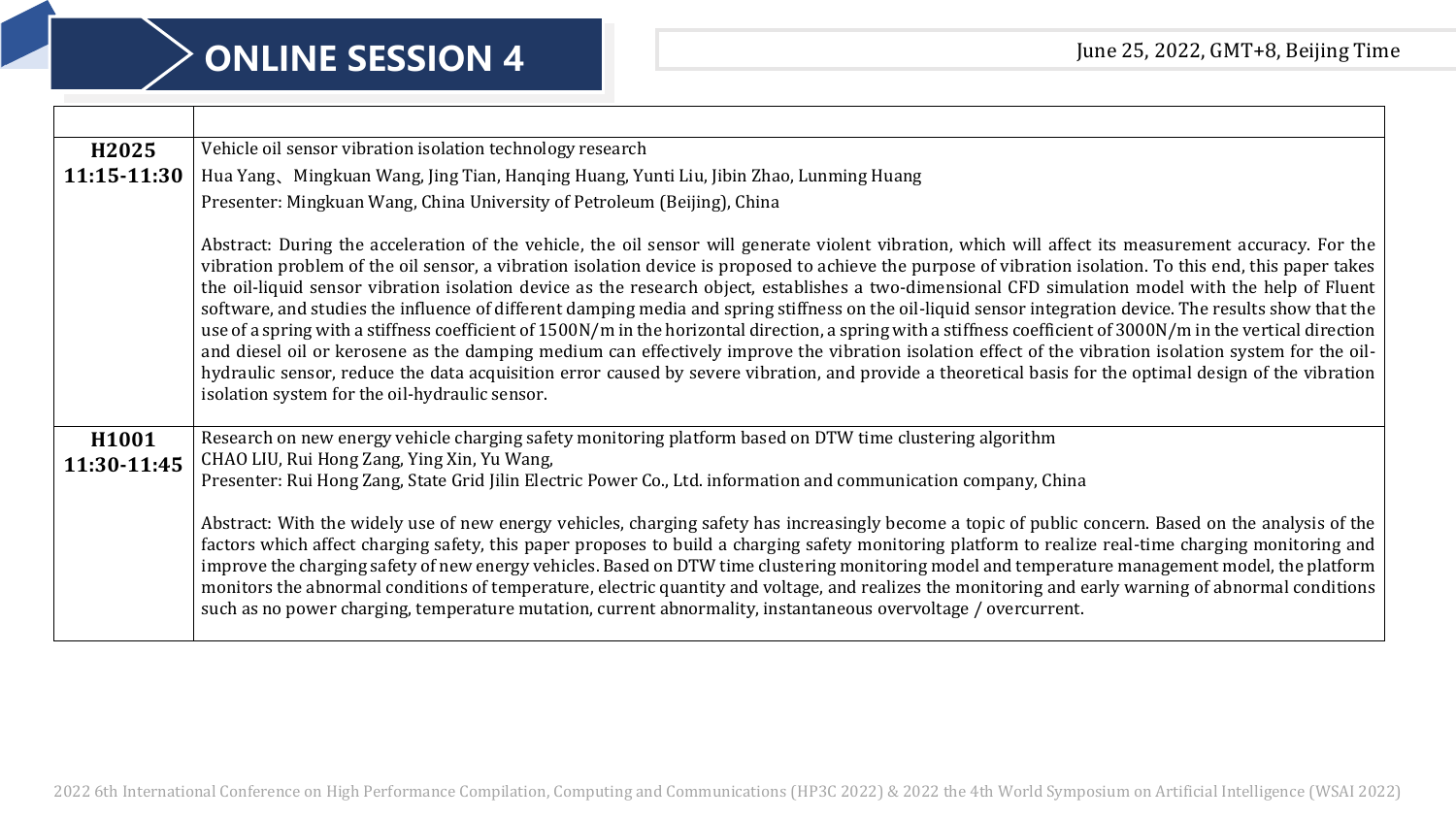|                      | <b>Topic: Smart Image and Multimedia Applications</b>                                                                                                                                                                                                                                                                                                                                                                                                                                                                                                                                                                                                                                                                                                                                                                                                                                                                                                                                                                                                                                                                                                                                                                                                                                                                                                                                                                                                                                                                                                                                                                                 |
|----------------------|---------------------------------------------------------------------------------------------------------------------------------------------------------------------------------------------------------------------------------------------------------------------------------------------------------------------------------------------------------------------------------------------------------------------------------------------------------------------------------------------------------------------------------------------------------------------------------------------------------------------------------------------------------------------------------------------------------------------------------------------------------------------------------------------------------------------------------------------------------------------------------------------------------------------------------------------------------------------------------------------------------------------------------------------------------------------------------------------------------------------------------------------------------------------------------------------------------------------------------------------------------------------------------------------------------------------------------------------------------------------------------------------------------------------------------------------------------------------------------------------------------------------------------------------------------------------------------------------------------------------------------------|
|                      | Time: 14:00 -16:15 Zoom Meeting Room ID: 879 8766 0147   Password: 062325                                                                                                                                                                                                                                                                                                                                                                                                                                                                                                                                                                                                                                                                                                                                                                                                                                                                                                                                                                                                                                                                                                                                                                                                                                                                                                                                                                                                                                                                                                                                                             |
|                      | Session Chair: Prof. Yoshifumi Manabe, Kogakuin University, Japan                                                                                                                                                                                                                                                                                                                                                                                                                                                                                                                                                                                                                                                                                                                                                                                                                                                                                                                                                                                                                                                                                                                                                                                                                                                                                                                                                                                                                                                                                                                                                                     |
| H0207<br>14:00-14:15 | Road extraction method of vehicle trajectory data based on geo-referenced videos<br>Zhongxin Du, Ye Qiu, Qingbin Yu, Yingjie Chen, Mengru Ma, Wei Ding<br>Presenter: Zhongxin Du, Qilu University of Technology (Shandong Academy of Sciences), China                                                                                                                                                                                                                                                                                                                                                                                                                                                                                                                                                                                                                                                                                                                                                                                                                                                                                                                                                                                                                                                                                                                                                                                                                                                                                                                                                                                 |
|                      | Abstract: With the increasing use of driving recorder equipment, people need new methods for the analysis of vehicle trajectories. The extraction of road<br>information from vehicle trajectory data is one of the focuses in the field of geographic information. In this paper, we proposed two-vehicle trajectory<br>extraction methods, a fast vehicle trajectory extraction method based on GPS points and a vehicle trajectory extraction method based on the field of view.<br>First, we gave a problem definition for the video trajectory display method. Then we expounded on the field of view of the Geo-referenced video and its<br>related information. The first method connects the location points, and each segment of the trajectory line indicates the current driving direction of the<br>vehicle. The other method introduces the concept of perspective on this basis. It not only shows the direction of the trajectory line but also extracts the<br>perspective of keyframes to accurately describe the trajectory of the vehicle. Next, we used a time and distance-based spatiotemporal clustering<br>algorithm to extract points and demonstrate them through experimental results. We visualized the extracted vehicle trajectories and displayed them on<br>a map. Finally, we compared the efficiency and accuracy of the traditional vehicle trajectory extraction method and the two methods proposed in this<br>paper. The results showed that the vehicle trajectory extraction methods proposed in this paper are superior to the traditional vehicle trajectory display<br>method in accuracy. |
| H0211<br>14:15-14:30 | Research on Recognition Method of Textual Implication<br>Chenglong Wang, Chunyang Wang, Huimin Li, Tong Liu, Shuang Guo<br>Presenter: Chenglong Wang, Chang Chun of Science and Technology, China<br>Abstract: Text implication recognition aims to judge the semantic and logical relationship between two paragraphs of text. The reasoning process<br>involves syntactic analysis, vocabulary understanding, logical reasoning, social experience, and common sense. It is a way to judge whether the computer<br>is to a certain extent. The challenging research task of "understanding" text semantics is also one of the more important benchmark tasks in the field of                                                                                                                                                                                                                                                                                                                                                                                                                                                                                                                                                                                                                                                                                                                                                                                                                                                                                                                                                        |
|                      | natural language processing. It is found that in the past ten years, the total number of publications in this field has been increasing year by year, and the<br>popularity is also increasing. At present, there are mainly text implication relationship recognition methods based on similarity, text implication                                                                                                                                                                                                                                                                                                                                                                                                                                                                                                                                                                                                                                                                                                                                                                                                                                                                                                                                                                                                                                                                                                                                                                                                                                                                                                                  |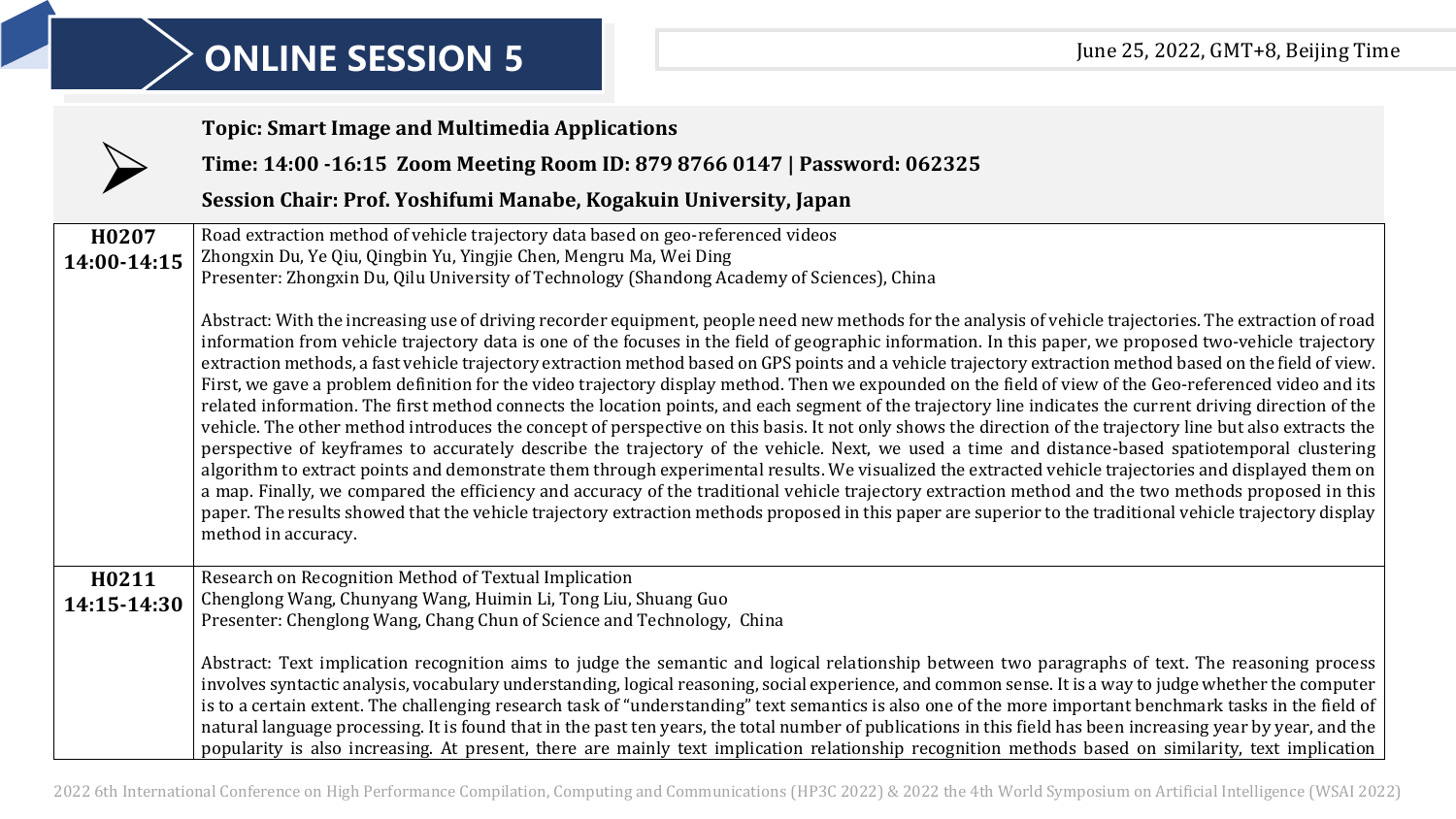|                      | relationship recognition methods based on alignment, and deep neural networks. The textual implication relationship recognition method. This article                                                                                                                                                                                                                                                                                                                                                                                                                                                                                                                                                                                                                                                                                                                                                                                                                                                                                                                                                                                                                                                                                                                                                                                                                                                                                                                                                                                                                                                                                                                                                                                                                                                                                                                                                                                      |
|----------------------|-------------------------------------------------------------------------------------------------------------------------------------------------------------------------------------------------------------------------------------------------------------------------------------------------------------------------------------------------------------------------------------------------------------------------------------------------------------------------------------------------------------------------------------------------------------------------------------------------------------------------------------------------------------------------------------------------------------------------------------------------------------------------------------------------------------------------------------------------------------------------------------------------------------------------------------------------------------------------------------------------------------------------------------------------------------------------------------------------------------------------------------------------------------------------------------------------------------------------------------------------------------------------------------------------------------------------------------------------------------------------------------------------------------------------------------------------------------------------------------------------------------------------------------------------------------------------------------------------------------------------------------------------------------------------------------------------------------------------------------------------------------------------------------------------------------------------------------------------------------------------------------------------------------------------------------------|
|                      | summarizes the different methods.                                                                                                                                                                                                                                                                                                                                                                                                                                                                                                                                                                                                                                                                                                                                                                                                                                                                                                                                                                                                                                                                                                                                                                                                                                                                                                                                                                                                                                                                                                                                                                                                                                                                                                                                                                                                                                                                                                         |
| H0208                | MVideoIndex: Querying and Indexing of Geo-referenced Videos                                                                                                                                                                                                                                                                                                                                                                                                                                                                                                                                                                                                                                                                                                                                                                                                                                                                                                                                                                                                                                                                                                                                                                                                                                                                                                                                                                                                                                                                                                                                                                                                                                                                                                                                                                                                                                                                               |
|                      | Mengru Ma, Yingjie Chen, Qingbin Yu, Zhongxin Du, Wei Ding                                                                                                                                                                                                                                                                                                                                                                                                                                                                                                                                                                                                                                                                                                                                                                                                                                                                                                                                                                                                                                                                                                                                                                                                                                                                                                                                                                                                                                                                                                                                                                                                                                                                                                                                                                                                                                                                                |
| 14:30-14:45          | Presenter: Mengru Ma, Qilu University of Technology (Shandong Academy of Sciences), China                                                                                                                                                                                                                                                                                                                                                                                                                                                                                                                                                                                                                                                                                                                                                                                                                                                                                                                                                                                                                                                                                                                                                                                                                                                                                                                                                                                                                                                                                                                                                                                                                                                                                                                                                                                                                                                 |
|                      | Abstract: The geo-referenced video consists of space-temporal information such as time, spatial location, camera shooting direction, camera viewing<br>angle, viewable distance, etc. This type of video is widely applicable with sensors loaded on video capture devices. The application of geo-referenced<br>video queries is increasingly popular recently (e.g., travel recommendation, intelligent transportation, road anomaly detection). And each of them needs<br>to realize the query process of geo-referenced video at a specific time or spatial location. However, existing mobile video indexing methods still have<br>room for improvement. There still exist problems with efficiency and accuracy. In this paper, we proposed a novel indexing method named MVideoIndex.<br>MVideoIndex can process point or range queries quickly by utilizing Minimum Bounding Tilted Rectangle (MBTR) in leaf nodes based on the linear<br>change of movement direction in geo-referenced videos. For representing the viewable regions of geo-referenced videos along the trajectory better, we<br>constructed the index with a memory buffer limit to avoid the situation, where the query target falls into a large index and is inconvenient to query. We<br>experimentally analyzed the performance of MVideoIndex and the state-of-art video index method GeoVideoIndex to verify our theory. The performance<br>shows that MVideoIndex is capable of reducing the index construction time and query time, presenting a better performance than other methods. We<br>further compared the impact of the memory buffer threshold size on query efficiency and found that the optimal memory buffer threshold size is about<br>8-kilometer Byte. We also conducted experiments to explore the effect of MVideoIndex and GeoVideoIndex on different datasets and found a more<br>suitable application scenario for MVideoIndex. |
| H0219<br>14:45-15:00 | Explore Deep Feature Learning to Power Equipment Monitoring and Defect Detection<br>Xiaoxiong Lu, Jie Zhang, Kaihua Chen, Mini Wu, Qingxue Li, Xiaomeng Yu                                                                                                                                                                                                                                                                                                                                                                                                                                                                                                                                                                                                                                                                                                                                                                                                                                                                                                                                                                                                                                                                                                                                                                                                                                                                                                                                                                                                                                                                                                                                                                                                                                                                                                                                                                                |
|                      | Presenter: Xiaoxiong Lu, Hangzhou Power Supply Company marketing technology Center, China                                                                                                                                                                                                                                                                                                                                                                                                                                                                                                                                                                                                                                                                                                                                                                                                                                                                                                                                                                                                                                                                                                                                                                                                                                                                                                                                                                                                                                                                                                                                                                                                                                                                                                                                                                                                                                                 |
|                      | Abstract: The research of power equipment defect detection based on image feature has become a hot issue nowadays. In order to solve the problems of                                                                                                                                                                                                                                                                                                                                                                                                                                                                                                                                                                                                                                                                                                                                                                                                                                                                                                                                                                                                                                                                                                                                                                                                                                                                                                                                                                                                                                                                                                                                                                                                                                                                                                                                                                                      |
|                      | low efficiency and accuracy in traditional power equipment defect detection methods, a defect detection method of power metering equipment based                                                                                                                                                                                                                                                                                                                                                                                                                                                                                                                                                                                                                                                                                                                                                                                                                                                                                                                                                                                                                                                                                                                                                                                                                                                                                                                                                                                                                                                                                                                                                                                                                                                                                                                                                                                          |
|                      | on image deep learning is proposed in this work. We train the deep feature learning network model and obtain the optimal solution of network weights                                                                                                                                                                                                                                                                                                                                                                                                                                                                                                                                                                                                                                                                                                                                                                                                                                                                                                                                                                                                                                                                                                                                                                                                                                                                                                                                                                                                                                                                                                                                                                                                                                                                                                                                                                                      |
|                      | in right of training. The association rules are designed and the defect detection mechanism is designed in combination with the collected meter reading                                                                                                                                                                                                                                                                                                                                                                                                                                                                                                                                                                                                                                                                                                                                                                                                                                                                                                                                                                                                                                                                                                                                                                                                                                                                                                                                                                                                                                                                                                                                                                                                                                                                                                                                                                                   |
|                      | dataset. Based on the designed deep network model, defects are identified with the preprocessed images. In the meantime, in order to reduce the power                                                                                                                                                                                                                                                                                                                                                                                                                                                                                                                                                                                                                                                                                                                                                                                                                                                                                                                                                                                                                                                                                                                                                                                                                                                                                                                                                                                                                                                                                                                                                                                                                                                                                                                                                                                     |
|                      | consumption and time delay of data transmission in the process of defect recognition, we introduce the idea of edge computing, so that part of the defect                                                                                                                                                                                                                                                                                                                                                                                                                                                                                                                                                                                                                                                                                                                                                                                                                                                                                                                                                                                                                                                                                                                                                                                                                                                                                                                                                                                                                                                                                                                                                                                                                                                                                                                                                                                 |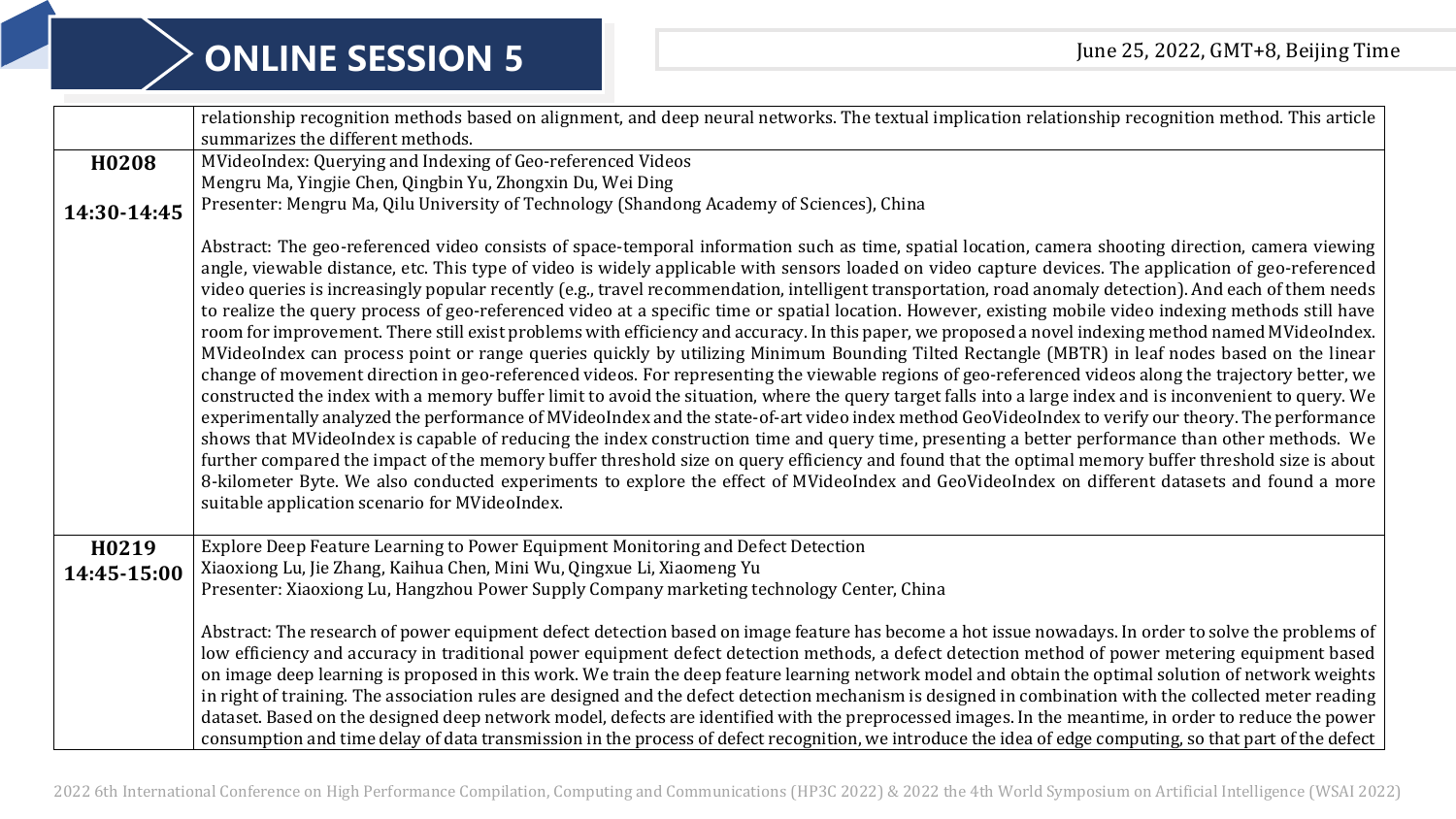## **ONLINE SESSION 5** June 25, 2022, GMT+8, Beijing Time

|                      | recognition tasks can realize end-to-end intelligence while taking images. Experimental results show that the proposed method can improve defect<br>detection capability and guarantee the normal operation of power metering equipment largely.                                                                                                                                                                                                                                                                                                                                                                                                                                                                                                                                                                                                                                                                                                                                                                                                                                                                                                                                                                                                                                                                                                                                                                                                                                                                                                                                                   |
|----------------------|----------------------------------------------------------------------------------------------------------------------------------------------------------------------------------------------------------------------------------------------------------------------------------------------------------------------------------------------------------------------------------------------------------------------------------------------------------------------------------------------------------------------------------------------------------------------------------------------------------------------------------------------------------------------------------------------------------------------------------------------------------------------------------------------------------------------------------------------------------------------------------------------------------------------------------------------------------------------------------------------------------------------------------------------------------------------------------------------------------------------------------------------------------------------------------------------------------------------------------------------------------------------------------------------------------------------------------------------------------------------------------------------------------------------------------------------------------------------------------------------------------------------------------------------------------------------------------------------------|
| H0321<br>15:00-15:15 | Road Bump Outlier Detection of Moving Videos Based on Domestic Kylin Operating System<br>Yingjie Chen, Mengru Ma, Qingbin Yu, Zhongxin Du, Wei Ding<br>Presenter: Yingjie Chen, Qilu University of Technology (Shandong Academy of Sciences), China                                                                                                                                                                                                                                                                                                                                                                                                                                                                                                                                                                                                                                                                                                                                                                                                                                                                                                                                                                                                                                                                                                                                                                                                                                                                                                                                                |
|                      | Abstract: With the increasing number of moving videos, anomaly detection of moving videos has become a popular data mining task in the field of<br>intelligent transportation. Traditional road anomaly detection algorithms are hard to detect road bump outliers while the domestic platform has not yet<br>applied road bump detection methods using the accelerometer and gyroscope data. For this, we proposed a road bump outlier detection algorithm<br>(RBOD) and illustrated migration and the improvement of our algorithm for the domestic platforms. Our RBOD algorithm used a Kalman Filter-based<br>method to solve the noise data problem of the accelerometer or gyroscope and selected the accelerometer or gyroscope data for outlier detection<br>according to the sampling frequency. The experimental results show that our RBOD algorithm can detect moving things anomalies efficiently and<br>accurately.                                                                                                                                                                                                                                                                                                                                                                                                                                                                                                                                                                                                                                                                  |
| H3004<br>15:15-15:30 | Similarity-Based Graph Enhanced Text Representation Learning for Electronic Component Knowledge Graph Completion<br>Yuxin Liu, Junyu Lu, Pingjian Zhang<br>Presenter: Junyu Lu, South China University, China                                                                                                                                                                                                                                                                                                                                                                                                                                                                                                                                                                                                                                                                                                                                                                                                                                                                                                                                                                                                                                                                                                                                                                                                                                                                                                                                                                                      |
|                      | Abstract: In the electronic component supply chain system, manually built knowledge graph usually lacks some attributes of the electronic components<br>and the alternative relations among the electronic components, which requires the support of knowledge graph completion. Prevalent graph embedding<br>approaches exhibit strong capability in representing graph elements, e.g., Graph Convolutional Network-based node embeddings explore the topological<br>structure by aggregating local information. However, it's difficult to generalize to never-seen elements due to the graph incompleteness, and the<br>Laplacian-based convolution of GCN limits the information propagation to immediate neighbors. In contrast, the pre-trained encoder have stronger<br>ability to extract semantic information, being more generalizable and robust to the graph completion. In this paper, we propose a hybrid encoding<br>approach SiGeTR: Similarity-based Graph Enhanced Text Representation. Based on the approach of structural encoding, it incorporates the textual<br>encoding which employs the text of triples in the graph and contextualized representations. Meanwhile, we propose to use node similarity based<br>convolution matrices in the GCN to compute node embeddings to enhance the perception of important elements. In experiments, our methods obtain<br>state-of-the-art performance on the electronic components knowledge graph benchmark dataset that we constructed for alternatives link prediction and<br>achieve significant results with low resources. |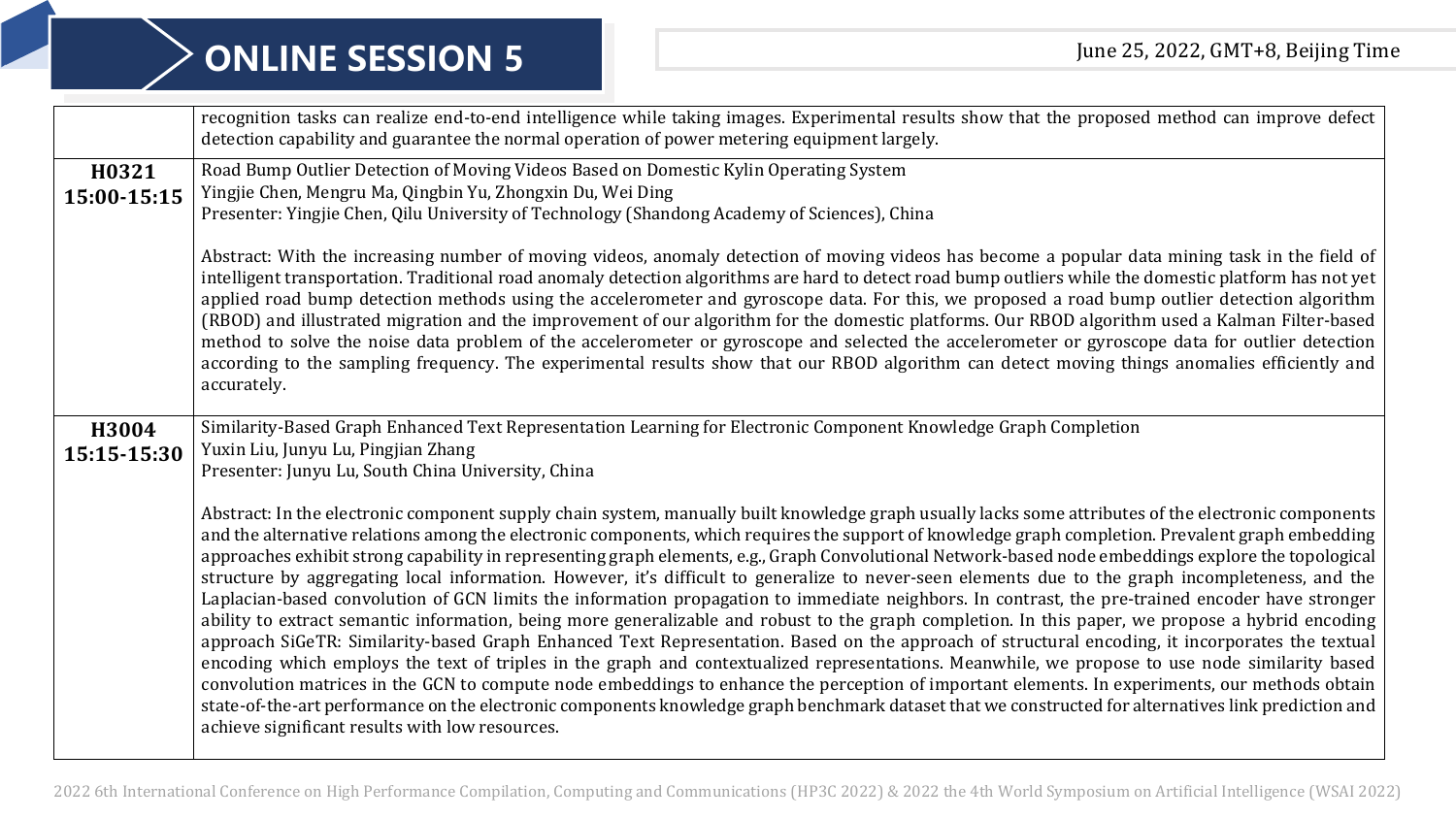## **ONLINE SESSION 5** June 25, 2022, GMT+8, Beijing Time

| Searching Top-K Similar Moving Videos                                                                                                                                                                                                                                                                            |
|------------------------------------------------------------------------------------------------------------------------------------------------------------------------------------------------------------------------------------------------------------------------------------------------------------------|
| Qingbin Yu, Zhongxin Du, Mengru Ma, Yingjie Chen, Wei Ding                                                                                                                                                                                                                                                       |
| Presenter: Qingbin Yu, Qilu University of Technology (Shandong Academy of Sciences), China                                                                                                                                                                                                                       |
|                                                                                                                                                                                                                                                                                                                  |
| Abstract: The application of sensors enables mobile devices to generate amounts of content-aware data, such as trajectory, gyro, and video data. Moving                                                                                                                                                          |
| video is an emerging new type of moving object that can provide a potential source for geo-referenced applications. Measuring the similarity of moving                                                                                                                                                           |
| videos is widely used in traffic management, tourist recommendations, and location-based advertising. Our prior work proposed two similarity                                                                                                                                                                     |
| measures, the Largest Common View Subsequences can accurately calculate similar moving videos, and the View Vector Subsequences can fast calculate                                                                                                                                                               |
| similar moving videos. In this paper, we proposed the searching top-k similar moving videos (K-SSMV). First, we give the problem definition of searching                                                                                                                                                         |
| top-k similar moving videos. Then, we illustrated the strategy of searching for moving videos. Specifically, we sorted the video pairs by the most similar<br>videos. Since the similar videos would be less than k, we first calculated the similarity of moving videos by the Largest Common View Subsequences |
| algorithm, if the number of similar videos is less than k, we will adopt the View Vector Subsequences algorithm to compute the similarity of moving                                                                                                                                                              |
| videos. Next, we mixed the candidate videos calculated by the Largest Common View Subsequences and the View Vector Subsequences algorithms, the                                                                                                                                                                  |
| searching top-k similar moving videos algorithm picked the top-k similar videos from candidate videos. Finally, we evaluated the performance of our                                                                                                                                                              |
| proposed algorithms on the accuracy and computational cost. The experiments verified that our algorithms can efficiently search top-k similar moving                                                                                                                                                             |
| videos.                                                                                                                                                                                                                                                                                                          |
|                                                                                                                                                                                                                                                                                                                  |
| Research on Medical Image Classification Based on Image Segmentation and Feature Fusion                                                                                                                                                                                                                          |
| Lingzhi Kong, Zhiyuan Ren, Yan Zhou, Wei Ding, Jinyong Cheng                                                                                                                                                                                                                                                     |
| Presenter: Lingzhi Kong, Qilu University of Technology, China                                                                                                                                                                                                                                                    |
|                                                                                                                                                                                                                                                                                                                  |
| Abstract: Pneumonia has always been the leading infectious disease leading to the death of children under five years old. X-ray images of the lungs have                                                                                                                                                         |
| become the key to the diagnosis of this disease. If computer-aided medical diagnosis is used to automatically detect lung abnormalities, the accuracy of                                                                                                                                                         |
| the diagnosis will be improved. This article aims to introduce a deep learning technology based on the combination of image segmentation and feature                                                                                                                                                             |
| fusion, which can realize automatic diagnosis of patients with pneumonia in X-ray images. First, use residuals to achieve image segmentation to more                                                                                                                                                             |
| accurately divide the lung area. Secondly, the Xception network is used to extract the in-depth features of the data, and the extracted features are passed                                                                                                                                                      |
| to the LSTM model to detect the extracted features, and classify the two cases of pneumonia and no pneumonia. This research combines Pearson's feature<br>selection ideas and fuses the correlation between the two loss functions. Experimental results show that the accuracy of this paper is 98%, and the    |
| accuracy of AUC is 99%. Compared with the existing technical methods, the accuracy of the model designed in this paper is greatly improved. The model                                                                                                                                                            |
| we designed has achieved excellent experimental results on the currently available data sets. I hope our research can help doctors in the detection of                                                                                                                                                           |
|                                                                                                                                                                                                                                                                                                                  |
|                                                                                                                                                                                                                                                                                                                  |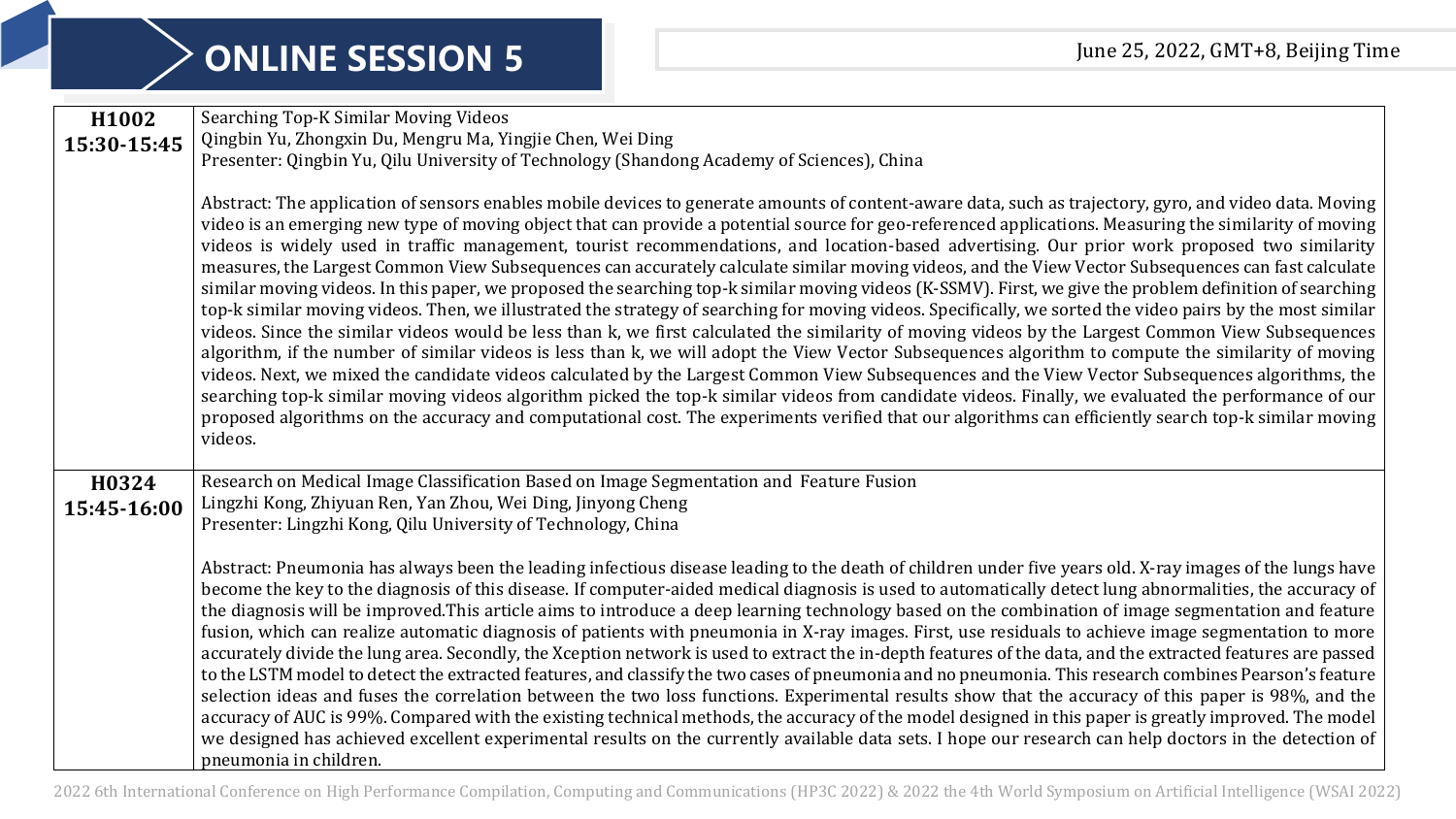| H3006       | A Network Anomaly Intrusion Detection Method based on Ensemble Learning for Library e-Learning Platform                                                    |
|-------------|------------------------------------------------------------------------------------------------------------------------------------------------------------|
| 16:00-16:15 | SUN Tingting, YAN Kai, LI Tingwei, LU Xiaoqian, DONG Qian                                                                                                  |
|             | Presenter: SUN Tingting, University of Electronic Science and Technology of China, China                                                                   |
|             |                                                                                                                                                            |
|             | Abstract: E-learning is an important part of the library service and a direction of transformation for libraries. How to ensure the security of e-learning |
|             | platforms is a key point that cannot be ignored in the construction. Although machine learning has been widely used in network anomaly detection,          |
|             | traditional machine learning methods have problems such as over-reliance on manual feature extraction, dimension disaster, etc., and it is difficult to    |
|             | achieve effective prediction of potential threats in practical applications. To solve these problems, this paper proposes a network anomaly intrusion      |
|             | detection method based on ensemble learning to effectively ensure the network security of the e-learning platform. Combined with the concept of            |
|             | ensemble learning, simple decision tree is used as the base class learner, and by combining multiple models into a stronger model, the random forest       |
|             | method is used to improve the ability to identify anomaly network attacks. After experimental verification, various performance evaluation indicators      |
|             | and ROC curves of the experimental results show that the algorithm can effectively identify both normal network access and abnormal network access.        |
|             | Therefore, this method can be applied to the library e-learning platform, which can provide learners with rich and convenient online learning services,    |
|             | and at the same time effectively ensure the network security of the platform.                                                                              |
|             |                                                                                                                                                            |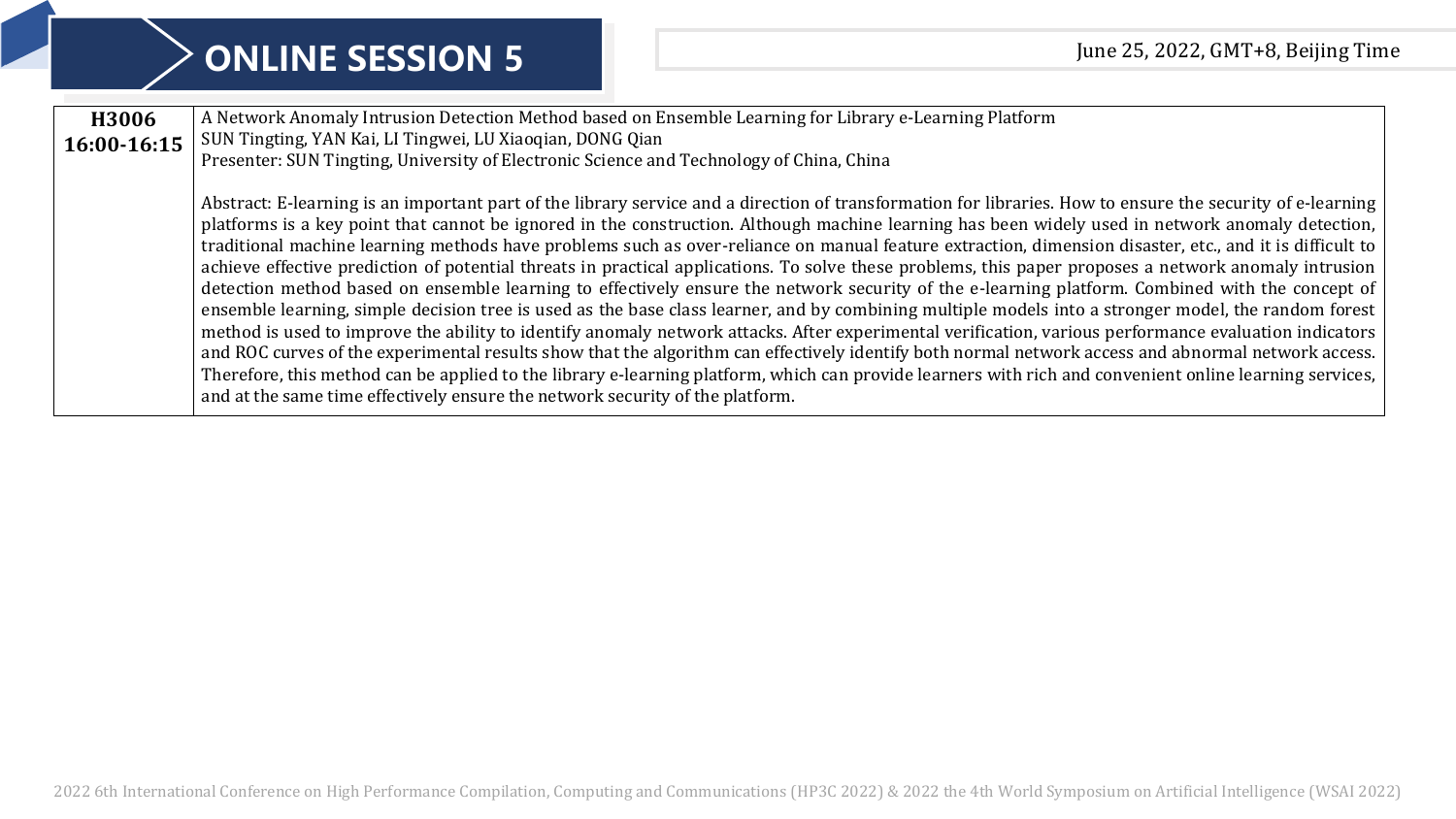|                      | <b>Topic: Modern Electronic Technology and Intelligent System</b>                                                                                                                                                                                                                                                                                                                                                                                                                                                                                                                                                                                                                                                                                                                                                                                                                                                                                                                                                                                                                                                                                                                                                                                                                                                                                                                                                                                                         |
|----------------------|---------------------------------------------------------------------------------------------------------------------------------------------------------------------------------------------------------------------------------------------------------------------------------------------------------------------------------------------------------------------------------------------------------------------------------------------------------------------------------------------------------------------------------------------------------------------------------------------------------------------------------------------------------------------------------------------------------------------------------------------------------------------------------------------------------------------------------------------------------------------------------------------------------------------------------------------------------------------------------------------------------------------------------------------------------------------------------------------------------------------------------------------------------------------------------------------------------------------------------------------------------------------------------------------------------------------------------------------------------------------------------------------------------------------------------------------------------------------------|
|                      | Time: 14:00 -16:15 Zoom Meeting Room ID: 812 3695 4198   Password: 062325                                                                                                                                                                                                                                                                                                                                                                                                                                                                                                                                                                                                                                                                                                                                                                                                                                                                                                                                                                                                                                                                                                                                                                                                                                                                                                                                                                                                 |
|                      | Session Chair: Prof. Ljiljana Trajkovic, Simon Fraser University, Canada                                                                                                                                                                                                                                                                                                                                                                                                                                                                                                                                                                                                                                                                                                                                                                                                                                                                                                                                                                                                                                                                                                                                                                                                                                                                                                                                                                                                  |
| H0329<br>14:00-14:15 | A DIGITAL SIGNATURE VIRTUAL PLATFORM BASED ON HARDWARE-SOFTWARE CO-DESIGN<br>FENGJIE LIN, SHUTING CAI, HEMING LIU<br>Presenter: FENGJIE LIN, Guangdong University of Technology, China                                                                                                                                                                                                                                                                                                                                                                                                                                                                                                                                                                                                                                                                                                                                                                                                                                                                                                                                                                                                                                                                                                                                                                                                                                                                                    |
|                      | Abstract: Data is encrypted using digital signature technology, which is a crucial step to ensure information security. An SoC with encryption ensures the<br>security of data transmission. The previous SoC design method is to develop hardware first and then develop software, and it is difficult to achieve<br>software and hardware co-design. Therefore, we propose a virtual prototype platform to solve this problem. With the help of SystemC and gem5, we<br>successfully built a virtual prototype platform and conducted simulation experiments through this virtual prototype platform. The experiment results<br>show that the proposed method realizes the software and hardware co-design. In addition, the SystemC cycle-accurate model used in the virtual<br>prototype platform is converted into an RTL model by means of translator conversion, and the experimental results of the virtual prototype platform are<br>compared and verified. The proposed virtual platform to develop and verify SoC models will reduce simulation time.                                                                                                                                                                                                                                                                                                                                                                                                          |
| H0103<br>14:15-14:30 | Track planning and obstacle avoidance of wave glider based on improved artificial<br>Xiaobin Zong, Yufeng Mao, Zhaocheng Sun, Lei Kou, Yi Zheng, Tiejun Li<br>Presenter: Xiaobin Zong, Institute of Oceanographic Instrumentation, Qilu University of Technology (Shandong Academy of Sciences), China<br>Abstract: The research on track planning and obstacle avoidance methods of wave glider is an indispensable ability for its smooth work in the ocean. As<br>a real-time track planning and obstacle avoidance algorithm, artificial potential field algorithm has attracted extensive attention. Aiming at the problem<br>that the target point can not be reached in the traditional artificial potential field algorithm, the distance factor between the wave glider and the target<br>point is introduced into the repulsive potential field; The relative velocity potential field function is introduced and the influence of velocity potential<br>field is enhanced to solve the threat of dynamic obstacles to wave gliders. Then, based on the motion characteristics of wave gliders, the influence of<br>stable waves in a certain range on track planning and obstacle avoidance is analyzed. Finally, the simulation analysis is carried out. The simulation results<br>show that this method has good track planning and obstacle avoidance effect, and the generated path is smooth. Fixed the problem of not being able to<br>reach the target. |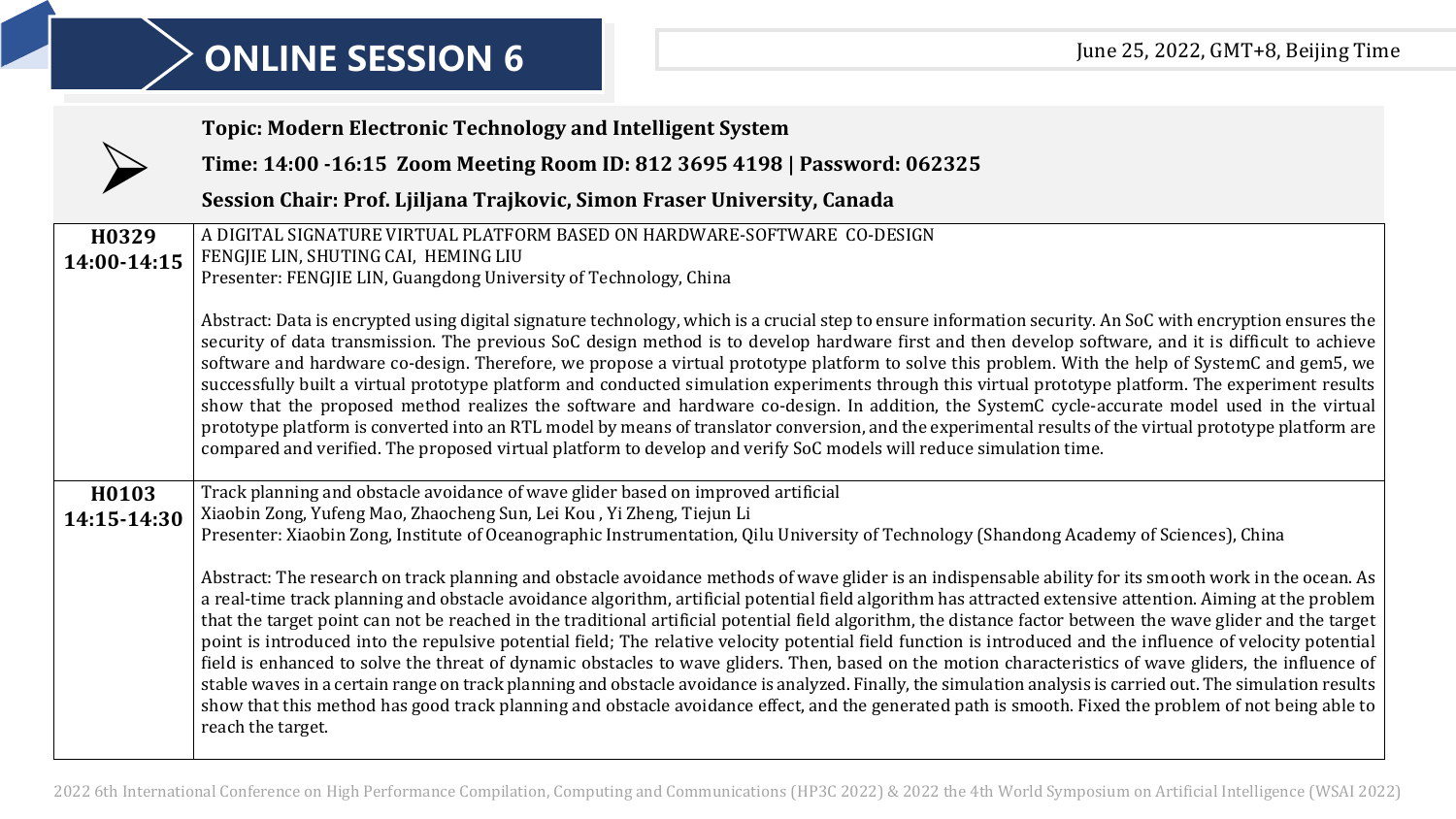| H0332       | Secure Mechanism of Intelligent Urban Railway Cloud Platform Based on Zero-trust Security Architecture                                                                                                                                                                                                                                                                                                                                                                                                                                                                                                                                                                                                                                                                                                                                                                                                                                                                                                                                                                                                                                                                                                                                                                                                                                                                                                                                                                                       |
|-------------|----------------------------------------------------------------------------------------------------------------------------------------------------------------------------------------------------------------------------------------------------------------------------------------------------------------------------------------------------------------------------------------------------------------------------------------------------------------------------------------------------------------------------------------------------------------------------------------------------------------------------------------------------------------------------------------------------------------------------------------------------------------------------------------------------------------------------------------------------------------------------------------------------------------------------------------------------------------------------------------------------------------------------------------------------------------------------------------------------------------------------------------------------------------------------------------------------------------------------------------------------------------------------------------------------------------------------------------------------------------------------------------------------------------------------------------------------------------------------------------------|
| 14:30-14:45 | Ye Qiu                                                                                                                                                                                                                                                                                                                                                                                                                                                                                                                                                                                                                                                                                                                                                                                                                                                                                                                                                                                                                                                                                                                                                                                                                                                                                                                                                                                                                                                                                       |
|             | Presenter: Jinan Rail Transit Group Co. LTD., Jinan, China                                                                                                                                                                                                                                                                                                                                                                                                                                                                                                                                                                                                                                                                                                                                                                                                                                                                                                                                                                                                                                                                                                                                                                                                                                                                                                                                                                                                                                   |
|             | Abstract: Aiming to strengthen the stability of operation and maintenance of the urban rail transit network cloud platform at this stage, it is emerging to<br>solve the security mechanism of the intelligent urban railway cloud platform. In this paper, we proposed a zero-trust network security solution for the<br>rail transit system network construction. First, we built a zero-trust network construction for smart city rail transit at the architecture level, it can break<br>the phenomenon of information security silo of rail transit line platform and minimize the system security risk based on a zero-trust network. Next, we<br>focus on building a cloud security brain for urban rail transit networks and proposed the self-learning trust algorithm for a zero-trust network.<br>Specifically, we illustrated the modified network model and constructed a dynamic updating user trust profile as the trustworthy access list. The<br>parameters of the self-learning trust algorithm consist of the state, available chain road bandwidth, waiting for queue state of network traffic, linkage<br>actions, and so on. We adopted a dynamic self-learning strategy for adjusting mitigation policy, the learning step predicted the state of the predetermined<br>congestion and selected the rich links for execution. Finally, experiments show the efficiency of our secure mechanism of railway cloud platform based<br>on zero-trust security architecture. |
|             |                                                                                                                                                                                                                                                                                                                                                                                                                                                                                                                                                                                                                                                                                                                                                                                                                                                                                                                                                                                                                                                                                                                                                                                                                                                                                                                                                                                                                                                                                              |
| H0435       | Research on highway CPS-T of wide area communication and data cloud<br>REN LOU, JIACHENG ZHANG, LEI ZHANG, QIANG HONG, YUEQI ZHOU, XINGHUA LI                                                                                                                                                                                                                                                                                                                                                                                                                                                                                                                                                                                                                                                                                                                                                                                                                                                                                                                                                                                                                                                                                                                                                                                                                                                                                                                                                |
| 14:45-15:00 | Presenter: Jiacheng Zhang, Department of Traffic Information and Control Engineering Tongji University Shanghai China, China                                                                                                                                                                                                                                                                                                                                                                                                                                                                                                                                                                                                                                                                                                                                                                                                                                                                                                                                                                                                                                                                                                                                                                                                                                                                                                                                                                 |
|             |                                                                                                                                                                                                                                                                                                                                                                                                                                                                                                                                                                                                                                                                                                                                                                                                                                                                                                                                                                                                                                                                                                                                                                                                                                                                                                                                                                                                                                                                                              |
|             | Abstract: Cyber physical transportation system (CPS-T) is a traffic perception, control and service system based on algorithm, model, data and computing<br>power. With the help of radar point cloud, video image, GNSS, sensor and other types of monitoring equipment, the highway data can be collected with<br>high quality and transmitted with high reliability under the condition of relatively complete communication conditions. This paper studies the technical<br>application of CPS-T for highways. Through the deployment of communication technology and data cloud platform, it can intelligently perceive and<br>analyze dynamic and static operation data, accurately identify or predict key ramps, bottleneck sections and mainstream traffic channels, and<br>dynamically implement active control strategies such as ramp control, shoulder control, lane control and rate adjustment, so as to realize the advance<br>guidance and control of highway traffic flow. The relevant research has been measured in the highway sections of Shanghai and Zhejiang Province, and<br>the research results have strong engineering reference value.                                                                                                                                                                                                                                                                                                                         |
| H0445       | Optimize DGL Operations on x86-64 Multi-Core Processors                                                                                                                                                                                                                                                                                                                                                                                                                                                                                                                                                                                                                                                                                                                                                                                                                                                                                                                                                                                                                                                                                                                                                                                                                                                                                                                                                                                                                                      |
| 15:00-15:15 | Chaorun Liu, Huayou Su, Yong Dou, Qinglin Wang                                                                                                                                                                                                                                                                                                                                                                                                                                                                                                                                                                                                                                                                                                                                                                                                                                                                                                                                                                                                                                                                                                                                                                                                                                                                                                                                                                                                                                               |
|             | Presenter: Chaorun Liu, National University of Defense Technology, China                                                                                                                                                                                                                                                                                                                                                                                                                                                                                                                                                                                                                                                                                                                                                                                                                                                                                                                                                                                                                                                                                                                                                                                                                                                                                                                                                                                                                     |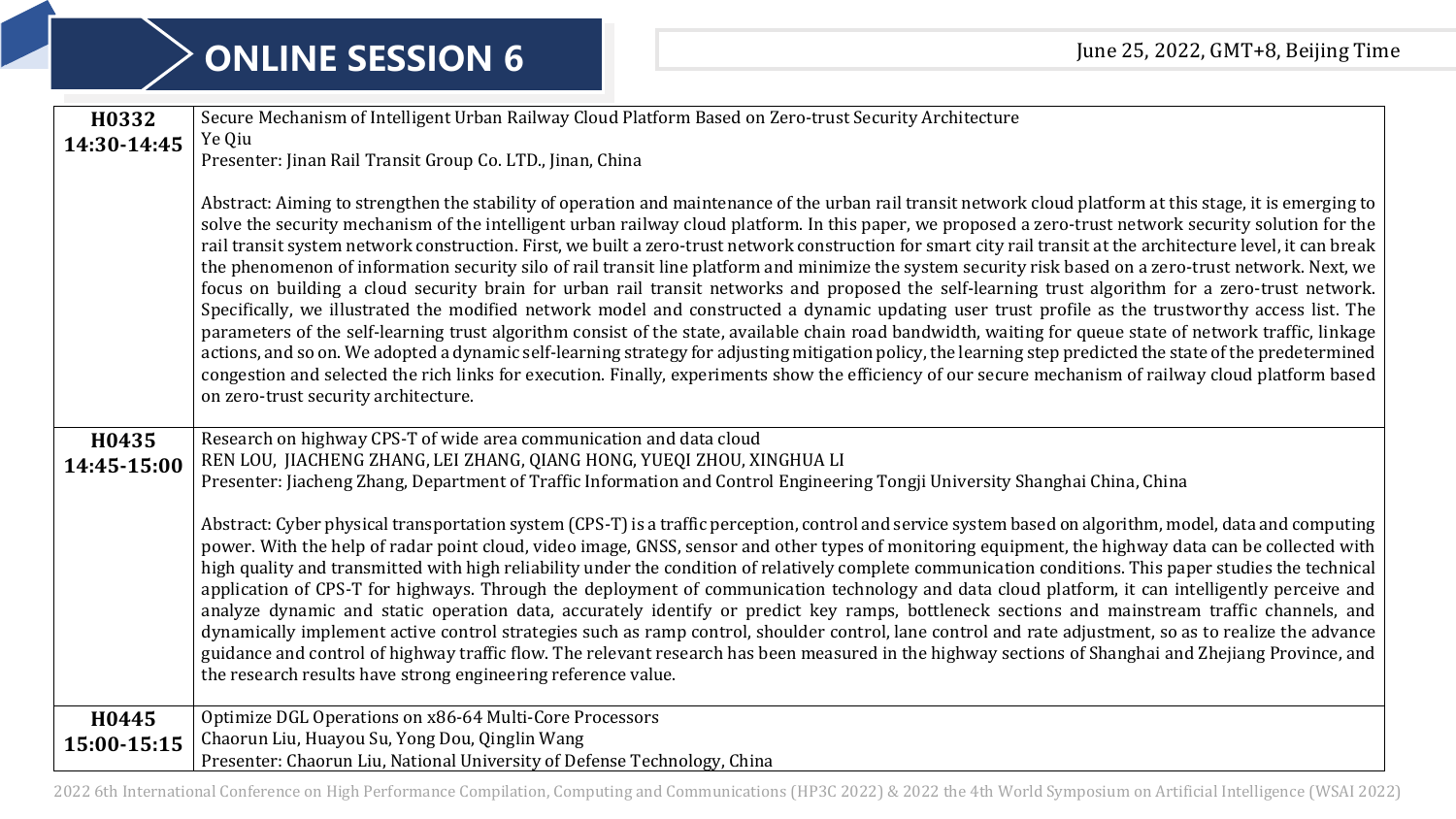|             | Abstract: Modern x86-64 processors have strong performance due to long vector units. Therefore long vector units are widely used in CNN-like neural<br>network model inference on modern x86-64 processors. However the performance of GNN inference on modern x86-64 processors is poor.<br>Unfortunately, with the development of GNNs and the increase of graph datasets, GNN inference performance meets the serious challenge on x86-64<br>processors. In this paper, we study the problem of poorly optimized DGL-based GAT models on the x86-64 platform, and analyze the main performance<br>bottlenecks in this case. In order to optimize the performance of DGL on the two main x86-64 platform CPUs of Intel and AMD, we implement a simple<br>and effective task allocator to balance the task load among multiple cores and use vector instructions to optimize the core operators in DGL. In addition,<br>we also propose corresponding optimization ideas for the NUMA architecture. The experimental results show that our optimization method improves<br>the performance of the basic DGL version by up to 3.12x and 2.6x on Intel and AMD platforms. |
|-------------|--------------------------------------------------------------------------------------------------------------------------------------------------------------------------------------------------------------------------------------------------------------------------------------------------------------------------------------------------------------------------------------------------------------------------------------------------------------------------------------------------------------------------------------------------------------------------------------------------------------------------------------------------------------------------------------------------------------------------------------------------------------------------------------------------------------------------------------------------------------------------------------------------------------------------------------------------------------------------------------------------------------------------------------------------------------------------------------------------------------------------------------------------------------------------|
| H2019       | Failure Prediction Using Gated Recurrent Unit and Autoencoder in Complex Manufacturing Process                                                                                                                                                                                                                                                                                                                                                                                                                                                                                                                                                                                                                                                                                                                                                                                                                                                                                                                                                                                                                                                                           |
| 15:15-15:30 | Dongting Xu, Zhisheng Zhang, Jinfei Shi<br>Presenter: Dongting Xu, Southeast University, China                                                                                                                                                                                                                                                                                                                                                                                                                                                                                                                                                                                                                                                                                                                                                                                                                                                                                                                                                                                                                                                                           |
|             |                                                                                                                                                                                                                                                                                                                                                                                                                                                                                                                                                                                                                                                                                                                                                                                                                                                                                                                                                                                                                                                                                                                                                                          |
|             | Abstract: Big loss is caused by the failures in complex manufacturing process or in a production line. The design of the efficient and effective failure                                                                                                                                                                                                                                                                                                                                                                                                                                                                                                                                                                                                                                                                                                                                                                                                                                                                                                                                                                                                                 |
|             | detection and prediction algorithms is the key for reducing the loss, and more and more algorithms rely on advanced machine learning technologies. The<br>design of failure detection and prediction algorithms is however particularly challenging due to the high dimensionality, extremely imbalanced classes                                                                                                                                                                                                                                                                                                                                                                                                                                                                                                                                                                                                                                                                                                                                                                                                                                                         |
|             | and the non-stationary distribution of the multivariate time series. For multivariate time series in real complex manufacturing process, it's really hard                                                                                                                                                                                                                                                                                                                                                                                                                                                                                                                                                                                                                                                                                                                                                                                                                                                                                                                                                                                                                |
|             | to decide whether the variable is dependent or independent because there is always variation along the production line. In this study, a novel failure<br>prediction approach which combines gated recurrent unit and autoencoder is designed to improve the performance of imbalanced learning. The failure                                                                                                                                                                                                                                                                                                                                                                                                                                                                                                                                                                                                                                                                                                                                                                                                                                                             |
|             | prediction algorithm is applied in a real pulp and paper mill to detect and predict the sheet break during the production. The results show that the                                                                                                                                                                                                                                                                                                                                                                                                                                                                                                                                                                                                                                                                                                                                                                                                                                                                                                                                                                                                                     |
|             | proposed method can perform better than other related work.                                                                                                                                                                                                                                                                                                                                                                                                                                                                                                                                                                                                                                                                                                                                                                                                                                                                                                                                                                                                                                                                                                              |
| H2024       | Turning radius prediction method for tracked vehicles based on PSO-BP algorithm                                                                                                                                                                                                                                                                                                                                                                                                                                                                                                                                                                                                                                                                                                                                                                                                                                                                                                                                                                                                                                                                                          |
| 15:30-15:45 | Hua Yang; Haoyue Wu; Ruisheng Wan; Wenkai Wu; Jin Wang; Rui Tian                                                                                                                                                                                                                                                                                                                                                                                                                                                                                                                                                                                                                                                                                                                                                                                                                                                                                                                                                                                                                                                                                                         |
|             | Presenter: Haoyue Wu, China University of Petroleum (Beijing), China                                                                                                                                                                                                                                                                                                                                                                                                                                                                                                                                                                                                                                                                                                                                                                                                                                                                                                                                                                                                                                                                                                     |
|             | Abstract: Crawler vehicles always slipped during the steering process. To address this problem, this paper uses particle swarm algorithm (PSO) to                                                                                                                                                                                                                                                                                                                                                                                                                                                                                                                                                                                                                                                                                                                                                                                                                                                                                                                                                                                                                        |
|             | optimize the initial weights and thresholds of the BP neural network and establishes a turning radius prediction model based on the PSO-BP neural                                                                                                                                                                                                                                                                                                                                                                                                                                                                                                                                                                                                                                                                                                                                                                                                                                                                                                                                                                                                                        |
|             | network. The model takes the turning angle as the input and the turning radius as the output. Kalman filter is used for data processing to eliminate                                                                                                                                                                                                                                                                                                                                                                                                                                                                                                                                                                                                                                                                                                                                                                                                                                                                                                                                                                                                                     |
|             | random errors during the test process. The law between the physical parameters and algorithm parameters in the model is discussed by changing the                                                                                                                                                                                                                                                                                                                                                                                                                                                                                                                                                                                                                                                                                                                                                                                                                                                                                                                                                                                                                        |